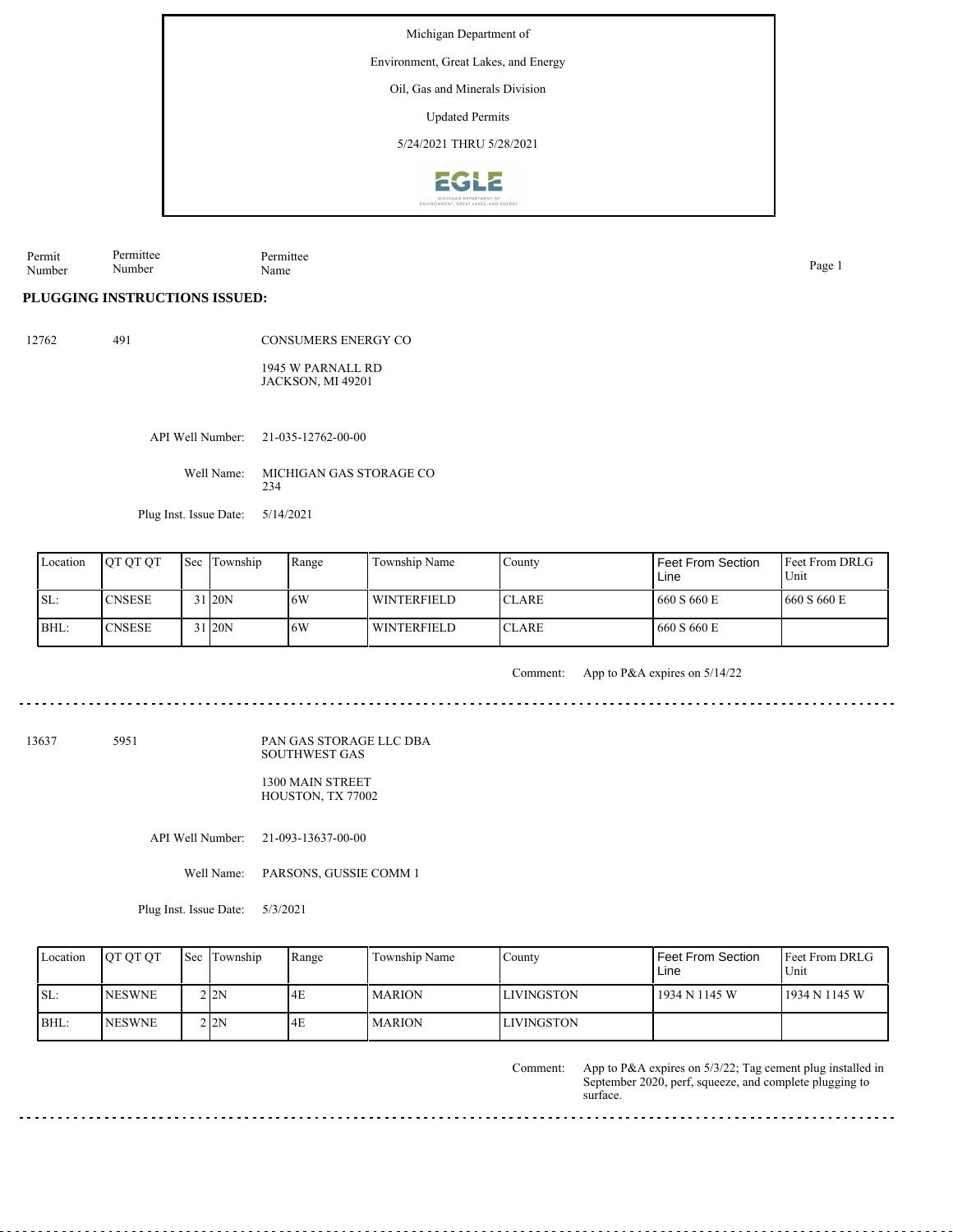Environment, Great Lakes, and Energy

## Oil, Gas and Minerals Division

Updated Permits

5/24/2021 THRU 5/28/2021



13971 491 CONSUMERS ENERGY CO Permit Number Permittee Number Permittee Name Page 2

> 1945 W PARNALL RD JACKSON, MI 49201

API Well Number: 21-035-13971-00-00

Well Name: MICHIGAN GAS STORAGE CO 346

Plug Inst. Issue Date: 4/19/2021

| Location | <b>OT OT OT</b> | <b>Sec</b> | Township | Range | Township Name      | County        | Feet From Section<br>Line | <b>Feet From DRLG</b><br>Unit |
|----------|-----------------|------------|----------|-------|--------------------|---------------|---------------------------|-------------------------------|
| ISL:     | <b>ICNNESE</b>  |            | 7120N    | 5W    | l summerfield.     | <b>ICLARE</b> | 660 N 660 E               | 1660 N 660 E                  |
| BHL:     | <b>CNNESE</b>   |            | 7 20N    | 5W    | <b>SUMMERFIELD</b> | <b>ICLARE</b> |                           |                               |

<u>. . . . . . . . . . . . . . . .</u>

Comment: App to P&A expires on 4/19/22 

13980 491

CONSUMERS ENERGY CO

1945 W PARNALL RD JACKSON, MI 49201

API Well Number: 21-035-13980-00-00

Well Name: MICHIGAN GAS STORAGE CO 347

Plug Inst. Issue Date: 4/19/2021

| Location | <b>IOT OT OT</b> | <b>Sec</b> Township | Range | Township Name  | County        | <b>Feet From Section</b><br>Line | <b>Feet From DRLG</b><br>Unit |
|----------|------------------|---------------------|-------|----------------|---------------|----------------------------------|-------------------------------|
| ISL:     | <b>ICNSWNW</b>   | 8 I20N              | 5W    | l summerfield. | <b>ICLARE</b> | 1660 S 760 W                     | 1660 S 760 W                  |
| BHL:     | <b>ICNSWNW</b>   | 8 I20N              | 5W    | l summerfield  | <b>ICLARE</b> |                                  |                               |

Comment: App to P&A expires on 4/19/22

 $- - - - - -$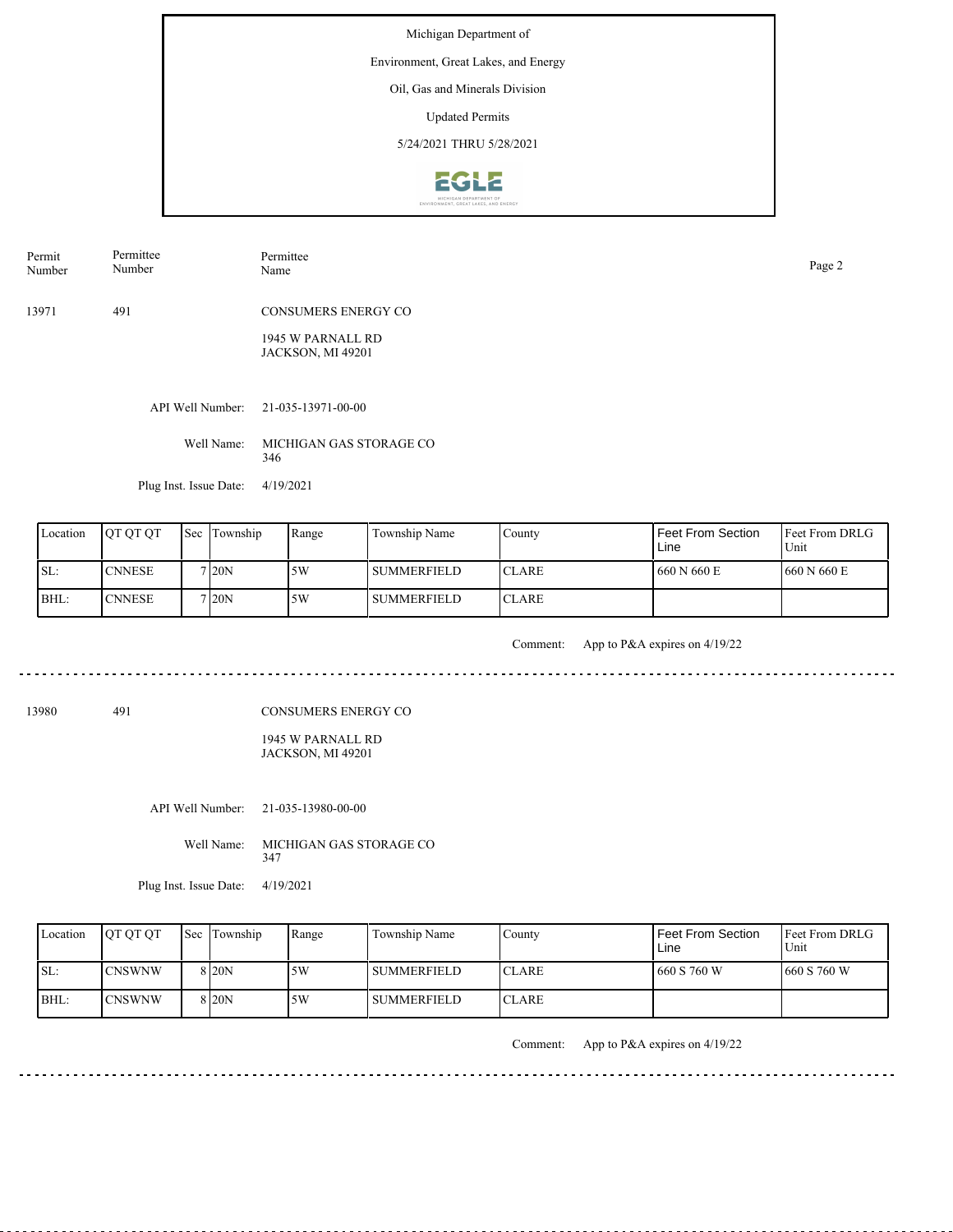Environment, Great Lakes, and Energy

## Oil, Gas and Minerals Division

Updated Permits

5/24/2021 THRU 5/28/2021



14489 491 CONSUMERS ENERGY CO Permit Number Permittee Number Permittee Name Page 3

> 1945 W PARNALL RD JACKSON, MI 49201

API Well Number: 21-035-14489-00-00

Well Name: MICHIGAN GAS STORAGE CO 402

Plug Inst. Issue Date: 5/14/2021

| Location | <b>IOT OT OT</b> | <b>Sec</b> | Township          | Range | Township Name      | County        | Feet From Section<br>Line | <b>IFeet From DRLG</b><br>Unit |
|----------|------------------|------------|-------------------|-------|--------------------|---------------|---------------------------|--------------------------------|
| SL:      | <b>ICNSWSW</b>   |            | 28 20N            | 16W   | <b>WINTERFIELD</b> | <b>ICLARE</b> | 660 S 660 W               | 1660 S 660 E                   |
| BHL:     | <b>ICNSWSW</b>   |            | 28 <sub>20N</sub> | 16W   | <b>WINTERFIELD</b> | <b>ICLARE</b> |                           |                                |

. . . . . . . . . . . . . . . . . . .

Comment: App to P&A expires on 5/14/22

<u>. . . . . . . . . . . . . . . . .</u>

<u>. . . . . . . . .</u>

19885 4428

MID MICHIGAN GAS STORAGE CO PO BOX 2446

HOUSTON, TX 77252-2446 USA

API Well Number: 21-133-19885-00-00

Well Name: SHOOK 1

Plug Inst. Issue Date: 5/20/2021

| Location | <b>IOT OT OT</b>    | <b>Sec Township</b> | Range | Township Name | Countv          | <b>Feet From Section</b><br>Line | <b>IFeet From DRLG</b><br>Unit |
|----------|---------------------|---------------------|-------|---------------|-----------------|----------------------------------|--------------------------------|
| SL:      | N <sub>2</sub> SESE | 6 <sub>17N</sub>    | 10W   | l richmond-   | <b>IOSCEOLA</b> | 1040 S 560 E                     | 280 N 560 E                    |
| $BHL$ :  | N <sub>2</sub> SESE | 6 I 7N              | 10W   | l RICHMOND    | <b>OSCEOLA</b>  |                                  |                                |

Comment: App to P&A expires on 5/20/22

. . . . . . . . . . . . . . . . . . . .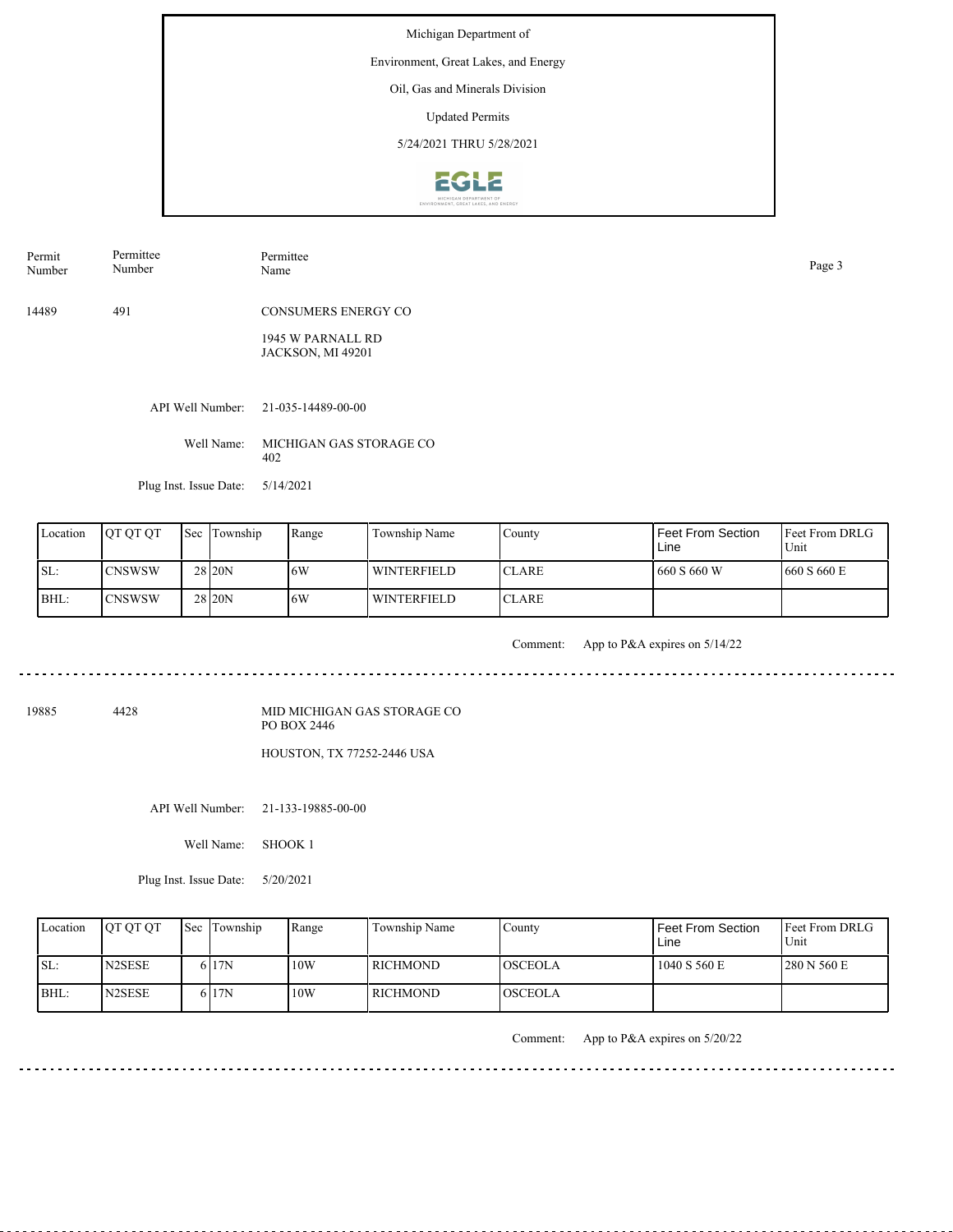Environment, Great Lakes, and Energy

# Oil, Gas and Minerals Division

Updated Permits

5/24/2021 THRU 5/28/2021



Permit Number

Permittee Number

Permittee Name Page 4

22330 14

D T E GAS COMPANY ONE ENERGY PLAZA, WCB 1782

DETROIT, MI 48226

API Well Number: 21-117-22330-00-00

Well Name: MCGC 41

Plug Inst. Issue Date: 5/20/2021

| Location | <b>IOT OT OT</b> | <b>Sec Township</b> | Range | Township Name    | Countv           | Feet From Section<br>Line | <b>IFeet From DRLG</b><br>Unit |
|----------|------------------|---------------------|-------|------------------|------------------|---------------------------|--------------------------------|
| ISL:     | ISWSWNW          | 412N                | 7W    | <b>BELVIDERE</b> | <b>IMONTCALM</b> | 10 S 108 W                | 10 S 108 W                     |
| BHL:     | ISWSWNW          | 412N                | 7W    | I BELVIDERE      | <b>IMONTCALM</b> |                           |                                |

<u>. . . . . . . . . .</u>

Comment: App to P&A expires on 5/20/22

25252 14

D T E GAS COMPANY ONE ENERGY PLAZA, WCB 1782

DETROIT, MI 48226

API Well Number: 21-117-25252-00-00

Well Name: MCGC & SL 312

Plug Inst. Issue Date: 5/20/2021

| Location | <b>OT OT OT</b> | <b>Sec</b> Township | Range | Township Name    | County           | Feet From Section<br>Line | <b>Feet From DRLG</b><br>Unit |
|----------|-----------------|---------------------|-------|------------------|------------------|---------------------------|-------------------------------|
| ISL:     | <b>INWNENE</b>  | 10 <sub>12N</sub>   | 7W    | <b>BELVIDERE</b> | <b>IMONTCALM</b> | 40 N 725 E                | 40 N 595 W                    |
| BHL:     | <b>INWNENE</b>  | 1012N               | 7W    | <b>BELVIDERE</b> | <b>IMONTCALM</b> |                           |                               |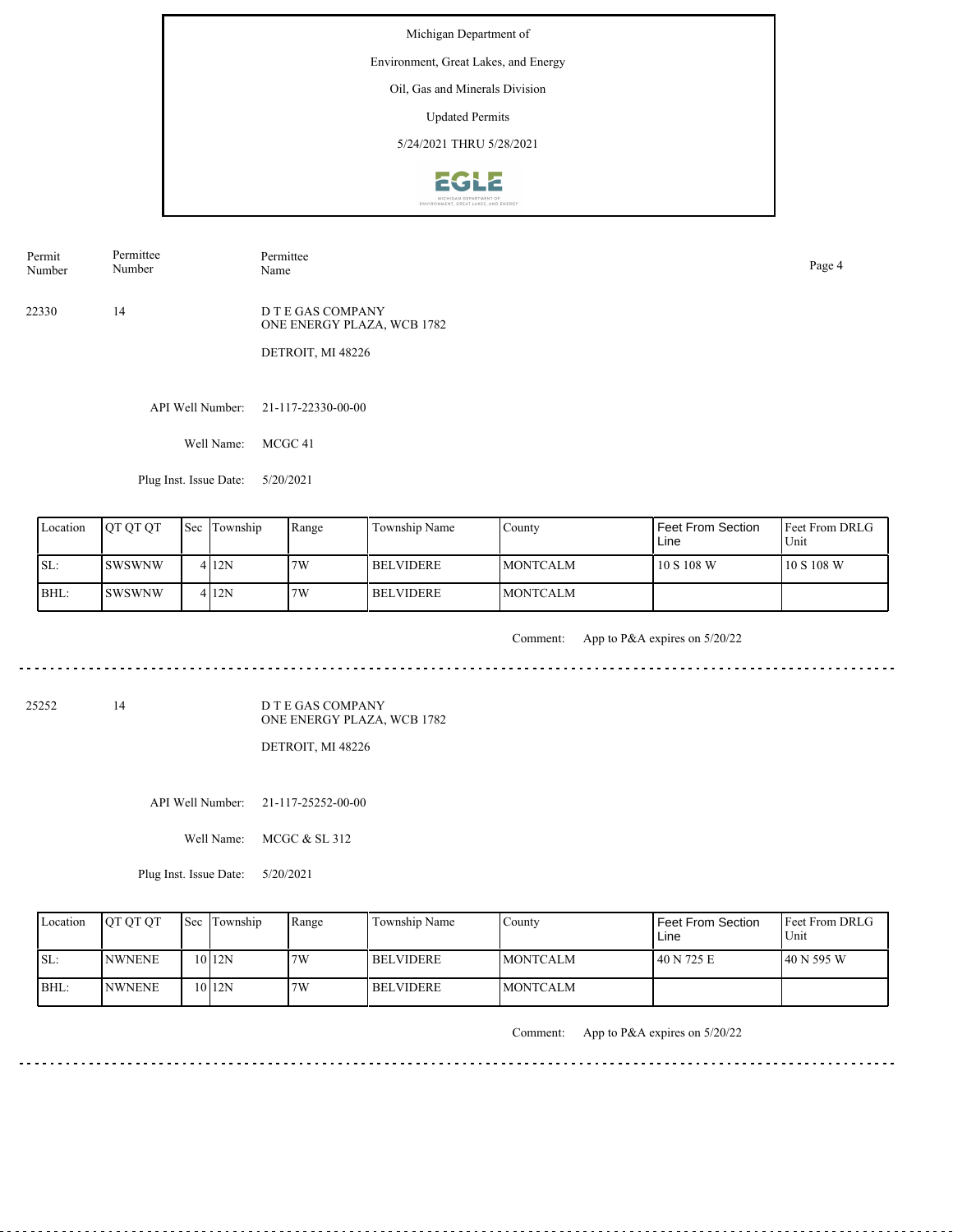Environment, Great Lakes, and Energy

# Oil, Gas and Minerals Division

Updated Permits

5/24/2021 THRU 5/28/2021



Permit Number Permittee Name Page 5

25331 14 D T E GAS COMPANY ONE ENERGY PLAZA, WCB 1782

Permittee Number

DETROIT, MI 48226

API Well Number: 21-117-25331-00-00

Well Name: MCGC SL-156-A

Plug Inst. Issue Date: 5/20/2021

| Location | <b>IOT OT OT</b> | <b>Sec</b> Township | Range | Township Name    | County           | Feet From Section<br>Line | Feet From DRLG<br>Unit |
|----------|------------------|---------------------|-------|------------------|------------------|---------------------------|------------------------|
| ISL:     | <b>ICNSESW</b>   | 412N                | 7W    | <b>BELVIDERE</b> | <b>IMONTCALM</b> | 670 S 660 E               | 1670 S 660 E           |
| IBHL:    | <b>ICNSESW</b>   | 412N                | 7W    | <b>BELVIDERE</b> | <b>IMONTCALM</b> |                           |                        |

. . . . . . . . . . . . . .

Comment: App to P&A expires on 5/20/22

. . . . . . . . . . . . . . . . . . . .

42465 8080

V C P MICHIGAN, LLC

P. O. Box 977 Gaylord, MI 49734

API Well Number: 21-137-42465-00-00

Well Name: BREER D4-2 SWD

Plug Inst. Issue Date: 5/20/2021

| Location | <b>OT OT OT</b> | <b>Sec Township</b> | Range | Township Name   | Countv  | l Feet From Section<br>Line | <b>Feet From DRLG</b><br>Unit |
|----------|-----------------|---------------------|-------|-----------------|---------|-----------------------------|-------------------------------|
| ISL:     | <b>INESESE</b>  | $2$ <sub>30</sub> N | 1W    | <b>CHARLTON</b> | IOTSEGO | 1027 S 548 E                |                               |
| BHL:     | <b>INESESE</b>  | 2130N               | 1W    | <b>CHARLTON</b> | IOTSEGO |                             |                               |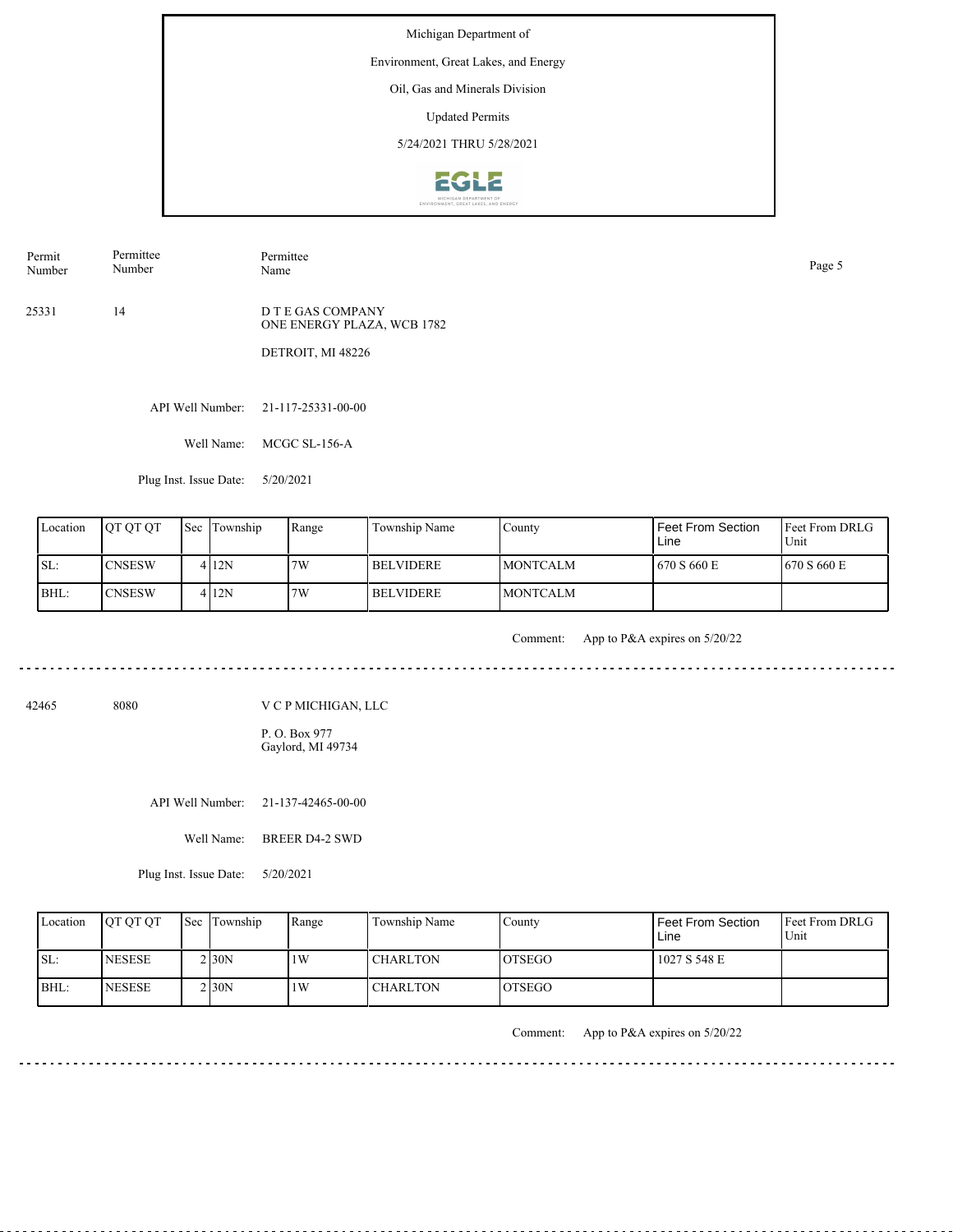Michigan Department of Environment, Great Lakes, and Energy Oil, Gas and Minerals Division Updated Permits 5/24/2021 THRU 5/28/2021**EGLE** 

API Well Number: 21-137-43033-00-00 Well Name: BROWN A4-11 43033 8080 V C P MICHIGAN, LLC P. O. Box 977 Gaylord, MI 49734 Permit Number Permittee Number Permittee Name Page 6

Plug Inst. Issue Date: 5/20/2021

| Location | <b>OT OT OT</b> | <b>Sec</b> | Township | Range | Township Name   | County         | l Feet From Section<br>Line | <b>IFeet From DRLG</b><br>Unit |
|----------|-----------------|------------|----------|-------|-----------------|----------------|-----------------------------|--------------------------------|
| SL:      | <b>SENENE</b>   |            | 1 I30N   | 1W    | <b>CHARLTON</b> | <b>IOTSEGO</b> | 1 834 N 501 E               | 480 S 501 E                    |
| BHL:     | <b>SENENE</b>   |            | 1 I30N   | 1W    | I CHARLTON      | <b>LOTSEGO</b> |                             |                                |

المالون المالون المالون المالي

Comment: App to P&A expires on 5/20/22

. . . . . . . . . . . . . . . . .

43034 8080

V C P MICHIGAN, LLC

P. O. Box 977 Gaylord, MI 49734

API Well Number: 21-137-43034-00-00

Well Name: HARRINGTON B2-12

Plug Inst. Issue Date: 5/20/2021

| Location | <b>IOT OT OT</b> | <b>Sec Township</b> | Range | Township Name   | Countv         | Feet From Section<br>Line | <b>Feet From DRLG</b><br>Unit |
|----------|------------------|---------------------|-------|-----------------|----------------|---------------------------|-------------------------------|
| ISL:     | ISESENW          | 2130N               | 1W    | <b>CHARLTON</b> | <b>IOTSEGO</b> | 628 S 438 E               | 628 S 438 E                   |
| IBHL:    | <b>SESENW</b>    | 2130N               | 1W    | <b>CHARLTON</b> | IOTSEGO        |                           |                               |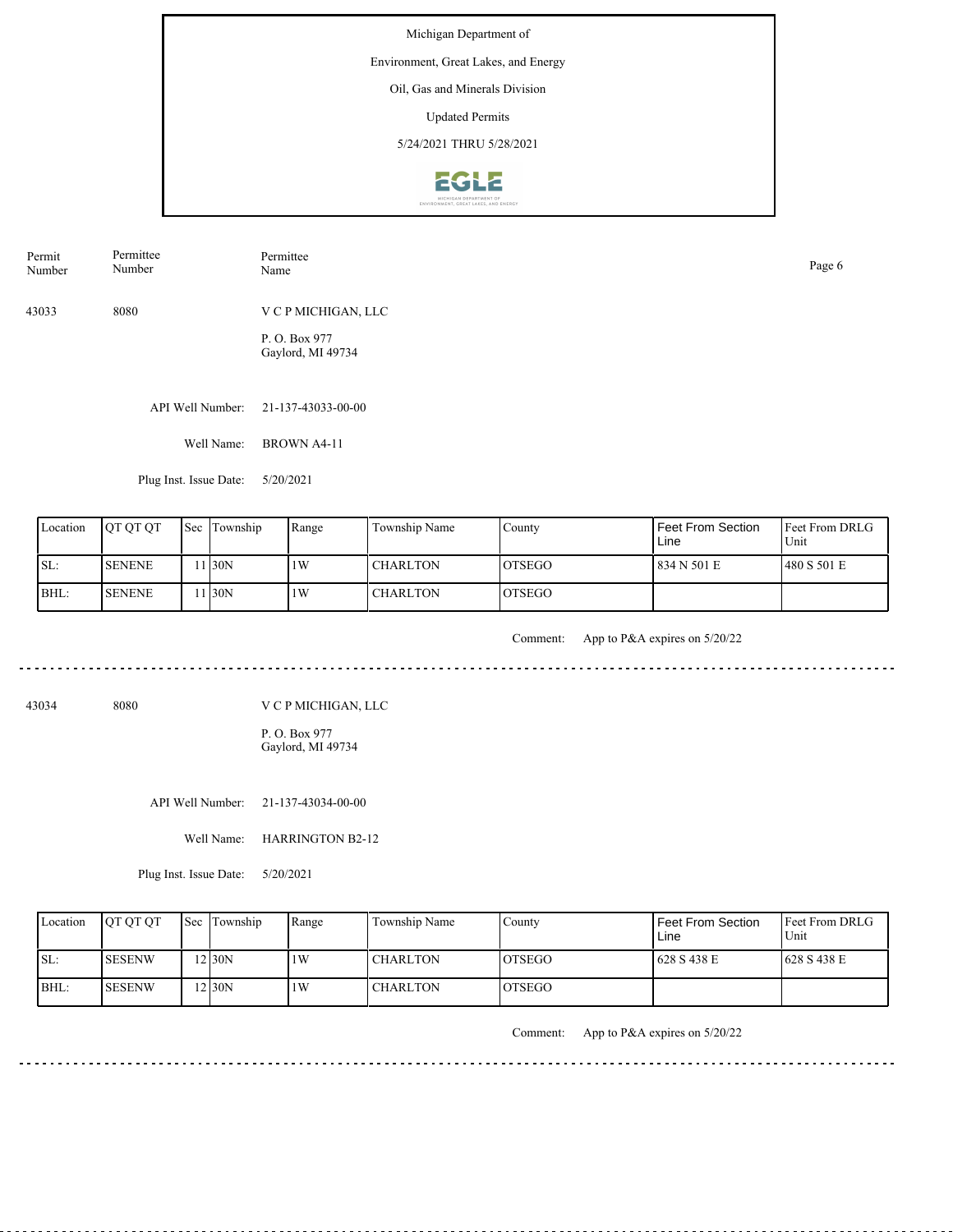Environment, Great Lakes, and Energy

### Oil, Gas and Minerals Division

Updated Permits

5/24/2021 THRU 5/28/2021



| Permit | Permittee | Permittee           | Page 7 |
|--------|-----------|---------------------|--------|
| Number | Number    | Name                |        |
| 43388  | 8080      | V C P MICHIGAN, LLC |        |

P. O. Box 977 Gaylord, MI 49734

API Well Number: 21-137-43388-00-00

Well Name: CAMPBELL A4-12

Plug Inst. Issue Date: 5/20/2021

| Location | <b>IOT OT OT</b> | <b>Sec</b> Township | Range | Township Name   | County         | Feet From Section<br>Line | <b>Feet From DRLG</b><br>Unit |
|----------|------------------|---------------------|-------|-----------------|----------------|---------------------------|-------------------------------|
| SL:      | <b>INWNENE</b>   | 12 30N              | 1W    | <b>CHARLTON</b> | <b>IOTSEGO</b> | 371 N 969 E               | 371 N 362 W                   |
| BHL:     | <b>INWNENE</b>   | 12 I30N             | 1W    | <b>CHARLTON</b> | <b>OTSEGO</b>  |                           |                               |

. . . . . . . . . . . . . . . .

Comment: App to P&A expires on 5/20/22

43389 8080

V C P MICHIGAN, LLC

P. O. Box 977 Gaylord, MI 49734

API Well Number: 21-137-43389-00-00

Well Name: CAMPBELL C3-1

Plug Inst. Issue Date: 5/20/2021

| Location | <b>OT OT OT</b> | <b>Sec</b> Township | Range | Township Name   | County         | Feet From Section<br>Line | <b>Feet From DRLG</b><br>Unit |
|----------|-----------------|---------------------|-------|-----------------|----------------|---------------------------|-------------------------------|
| ISL:     | <b>ISWNWSE</b>  | 130N                | 1W    | <b>CHARLTON</b> | <b>IOTSEGO</b> | 1910 N 495 W              | 1395 S 495 W                  |
| BHL:     | <b>SWNWSE</b>   | 130N                | 1W    | <b>CHARLTON</b> | <b>LOTSEGO</b> |                           |                               |

Comment: App to P&A expires on 5/20/22

. . . . . . . . . . . . . . . . . . . .

 $\frac{1}{2}$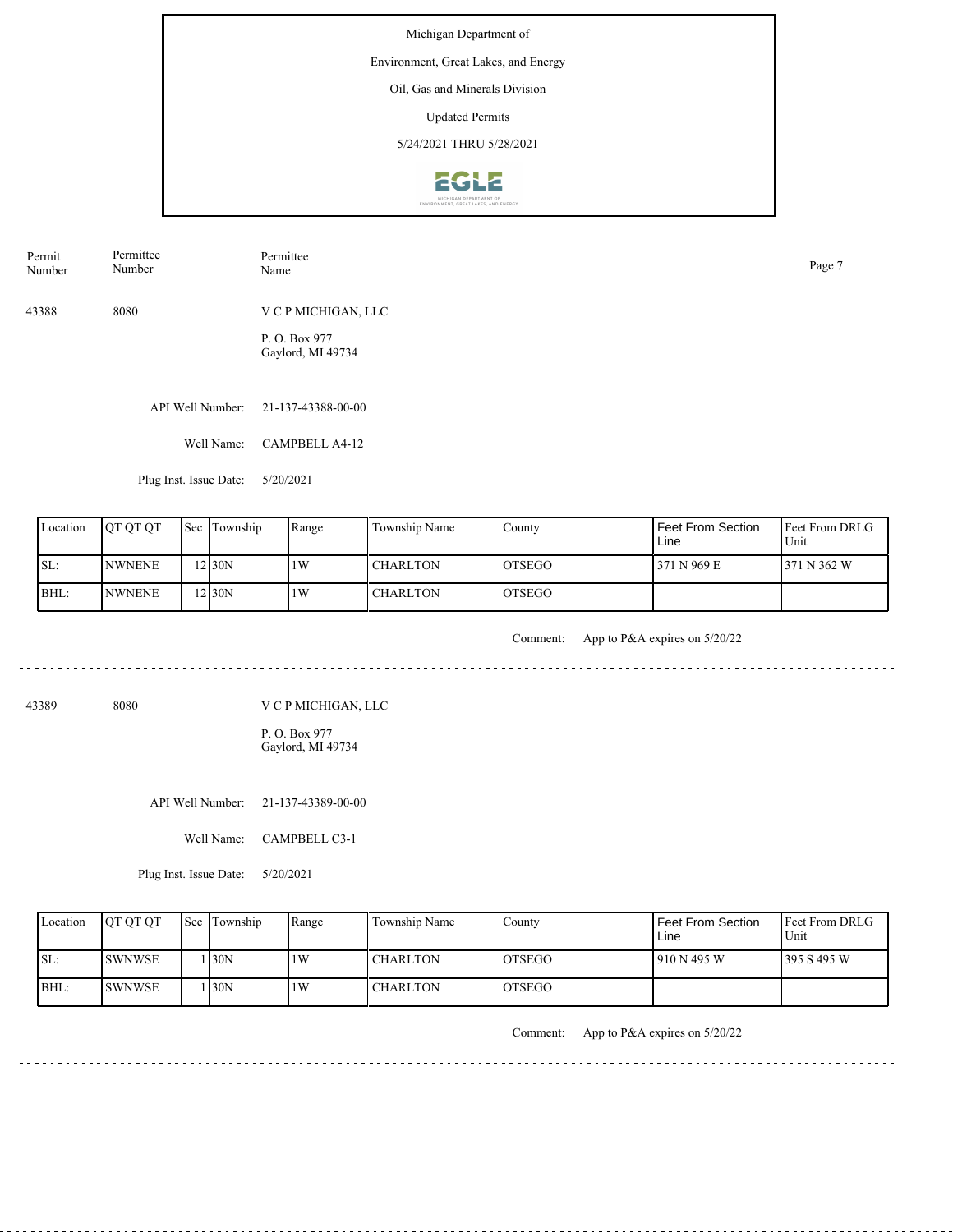Environment, Great Lakes, and Energy

# Oil, Gas and Minerals Division

Updated Permits

5/24/2021 THRU 5/28/2021



| Permit | Permittee | Permittee           | Page 8 |
|--------|-----------|---------------------|--------|
| Number | Number    | Name                |        |
| 43390  | 8080      | V C P MICHIGAN, LLC |        |

P. O. Box 977 Gaylord, MI 49734

API Well Number: 21-137-43390-00-00

Well Name: ANR A2-12

Plug Inst. Issue Date: 5/20/2021

| Location | <b>IOT OT OT</b> | <b>Sec Township</b> | Range | Township Name   | County         | Feet From Section<br>Line | <b>Feet From DRLG</b><br>Unit |
|----------|------------------|---------------------|-------|-----------------|----------------|---------------------------|-------------------------------|
| ISL:     | <b>INWNENW</b>   | 12 30N              | 1W    | <b>CHARLTON</b> | <b>IOTSEGO</b> | 574 N 963 E               | 574 N 330 W                   |
| BHL:     | <b>INWNENW</b>   | 12130N              | 1W    | <b>CHARLTON</b> | <b>IOTSEGO</b> |                           |                               |

. . . . . . . . . . . . . . . .

Comment: App to P&A expires on 5/20/22

. . . . . . . . . . . . . . . . . . . .

 $- - - -$ 

43391 8080

V C P MICHIGAN, LLC

P. O. Box 977 Gaylord, MI 49734

API Well Number: 21-137-43391-00-00

Well Name: CAMPBELL A3-12

Plug Inst. Issue Date: 5/20/2021

| Location | <b>OT OT OT</b> | <b>Sec</b> Township | Range | Township Name   | County         | Feet From Section<br>Line | <b>Feet From DRLG</b><br>Unit |
|----------|-----------------|---------------------|-------|-----------------|----------------|---------------------------|-------------------------------|
| ISL:     | <b>INWNWNE</b>  | 12 30N              | 1W    | <b>CHARLTON</b> | <b>IOTSEGO</b> | 410 N 424 W               | 1410 N 424 W                  |
| BHL:     | <b>NWNWNE</b>   | 12 30N              | 1W    | <b>CHARLTON</b> | IOTSEGO        |                           |                               |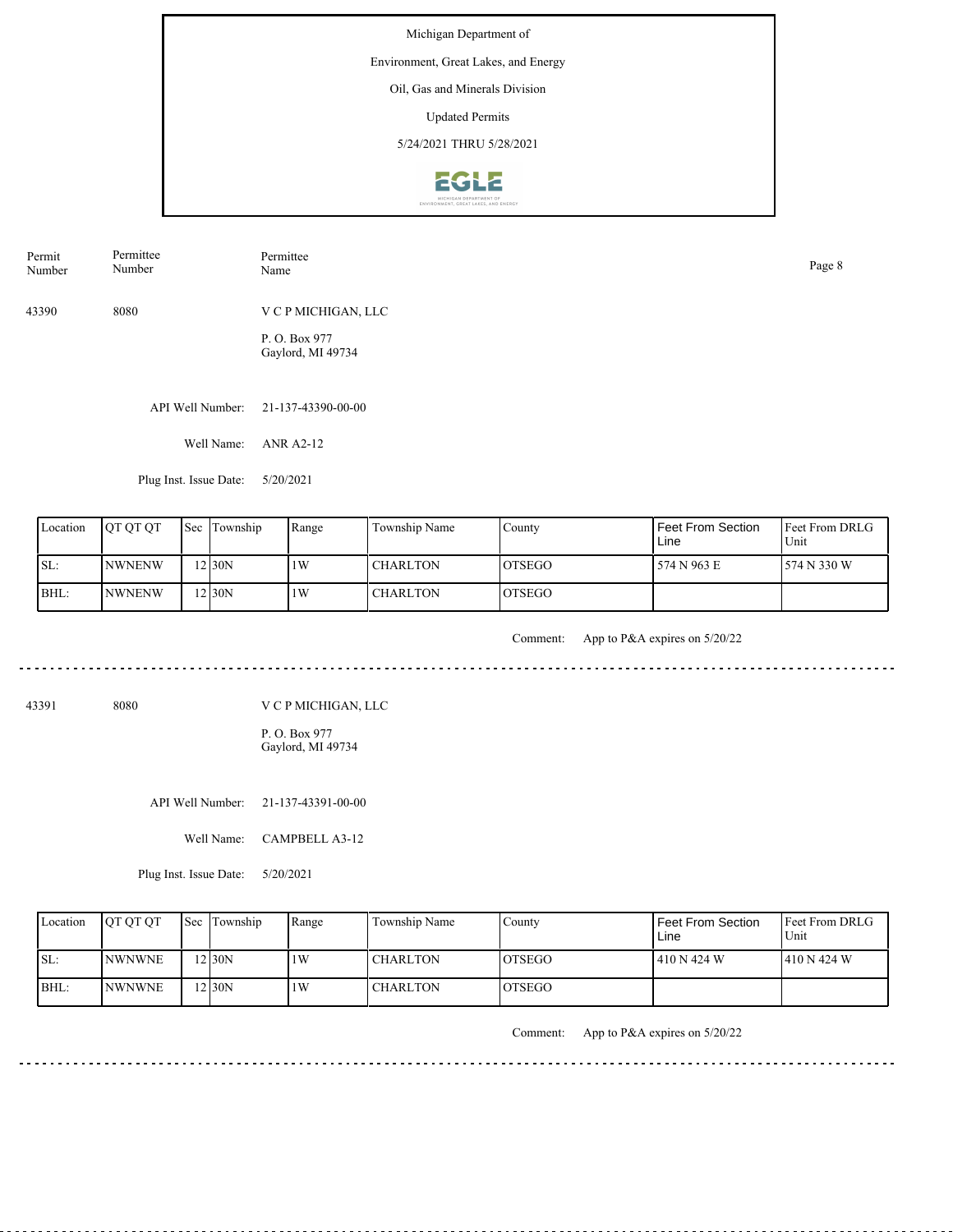Environment, Great Lakes, and Energy

## Oil, Gas and Minerals Division

Updated Permits

5/24/2021 THRU 5/28/2021



| Permit | Permittee | Permittee           | Page 9 |
|--------|-----------|---------------------|--------|
| Number | Number    | Name                |        |
| 43438  | 8080      | V C P MICHIGAN, LLC |        |

P. O. Box 977 Gaylord, MI 49734

API Well Number: 21-137-43438-00-00

Well Name: CAMPBELL D3-1

Plug Inst. Issue Date: 5/20/2021

| Location | <b>OT OT OT</b> | <b>Sec</b> Township | Range | Township Name   | County         | Feet From Section<br>Line | <b>Feet From DRLG</b><br>Unit |
|----------|-----------------|---------------------|-------|-----------------|----------------|---------------------------|-------------------------------|
| SL:      | <b>ISWSWSE</b>  | 130N                | 1W    | <b>CHARLTON</b> | <b>IOTSEGO</b> | l 638 S 458 W             | 1638 S 458 W                  |
| BHL:     | <b>ISWSWSE</b>  | 130N                | 1W    | <b>CHARLTON</b> | <b>IOTSEGO</b> |                           |                               |

<u>. . . . . . . . .</u>

Comment: App to P&A expires on 5/20/22

8816 4428

MID MICHIGAN GAS STORAGE CO PO BOX 2446 HOUSTON, TX 77252-2446 USA

API Well Number: 21-133-08816-00-00

Well Name: LOMP, MARY 3

Plug Inst. Issue Date: 5/20/2021

| Location | <b>OT OT OT</b> | <b>Sec Township</b> | Range | Township Name  | County           | Feet From Section<br>Line | <b>Feet From DRLG</b><br>Unit |
|----------|-----------------|---------------------|-------|----------------|------------------|---------------------------|-------------------------------|
| ISL:     | <b>S2NENE</b>   | 118N                | 10W   | <b>LINCOLN</b> | <b>l</b> osceola | 990 N 660 E               | 330 S $660 E$                 |
| BHL:     | <b>S2NENE</b>   | 118N                | 10W   | <b>LINCOLN</b> | <b>IOSCEOLA</b>  |                           |                               |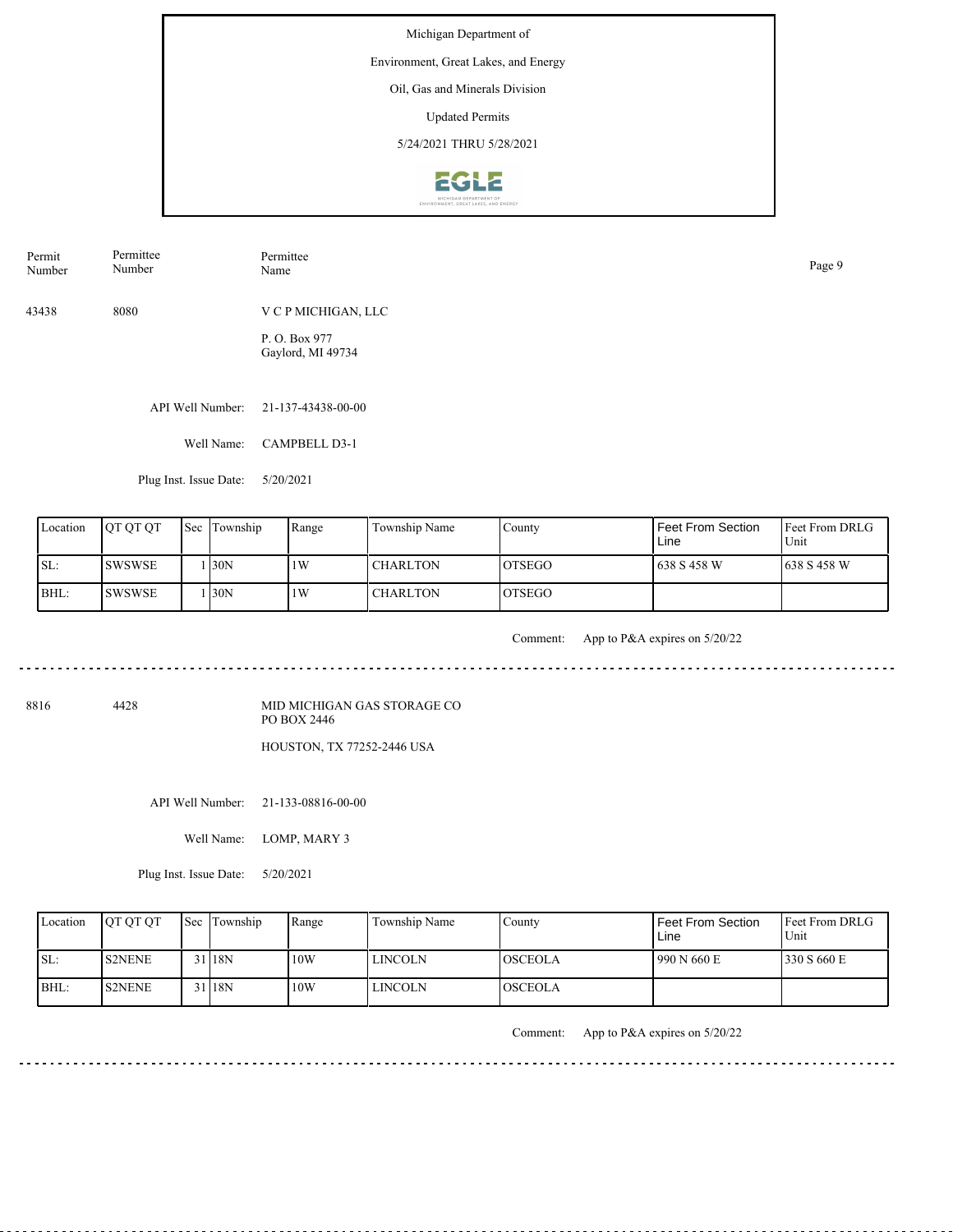Environment, Great Lakes, and Energy

## Oil, Gas and Minerals Division

Updated Permits

5/24/2021 THRU 5/28/2021



Permit Number Permittee Number

Permittee Page 10<br>Name Page 10

8974 4428 MID MICHIGAN GAS STORAGE CO PO BOX 2446

HOUSTON, TX 77252-2446 USA

API Well Number: 21-133-08974-00-00

Well Name: GABEL, LOUIE B-1

Plug Inst. Issue Date: 5/20/2021

|       | Location | <b>IOT OT OT</b>    | <b>Sec Township</b> | Range | Township Name  | County          | Feet From Section<br>Line | <b>Feet From DRLG</b><br>Unit |
|-------|----------|---------------------|---------------------|-------|----------------|-----------------|---------------------------|-------------------------------|
| ISL:  |          | N <sub>2</sub> NWSW | 31 18N              | 10W   | LINCOLN        | <b>IOSCEOLA</b> | 330 N 660 W               | 330 N 660 W                   |
| IBHL: |          | IN2NWSW             | 31 18N              | 10W   | <b>LINCOLN</b> | <b>LOSCEOLA</b> |                           |                               |

<u>. . . . . . . .</u>

Comment: App to P&A expires on 5/20/22

9087 4428

MID MICHIGAN GAS STORAGE CO PO BOX 2446 HOUSTON, TX 77252-2446 USA

API Well Number: 21-133-09087-00-00

Well Name: RIGGS, L 1

Plug Inst. Issue Date: 5/20/2021

| Location | <b>IOT OT OT</b>                | <b>Sec</b> Township | Range | Township Name  | County          | Feet From Section<br>∟ine | <b>Feet From DRLG</b><br>Unit |
|----------|---------------------------------|---------------------|-------|----------------|-----------------|---------------------------|-------------------------------|
| ISL:     | N <sub>2</sub> SEN <sub>E</sub> | 19 18N              | 10W   | <b>LINCOLN</b> | <b>IOSCEOLA</b> | 990 S 660 E               | 330 N 660 E                   |
| BHL:     | N <sub>2</sub> SEN <sub>E</sub> | 19 18N              | 10W   | <b>LINCOLN</b> | IOSCEOLA        |                           |                               |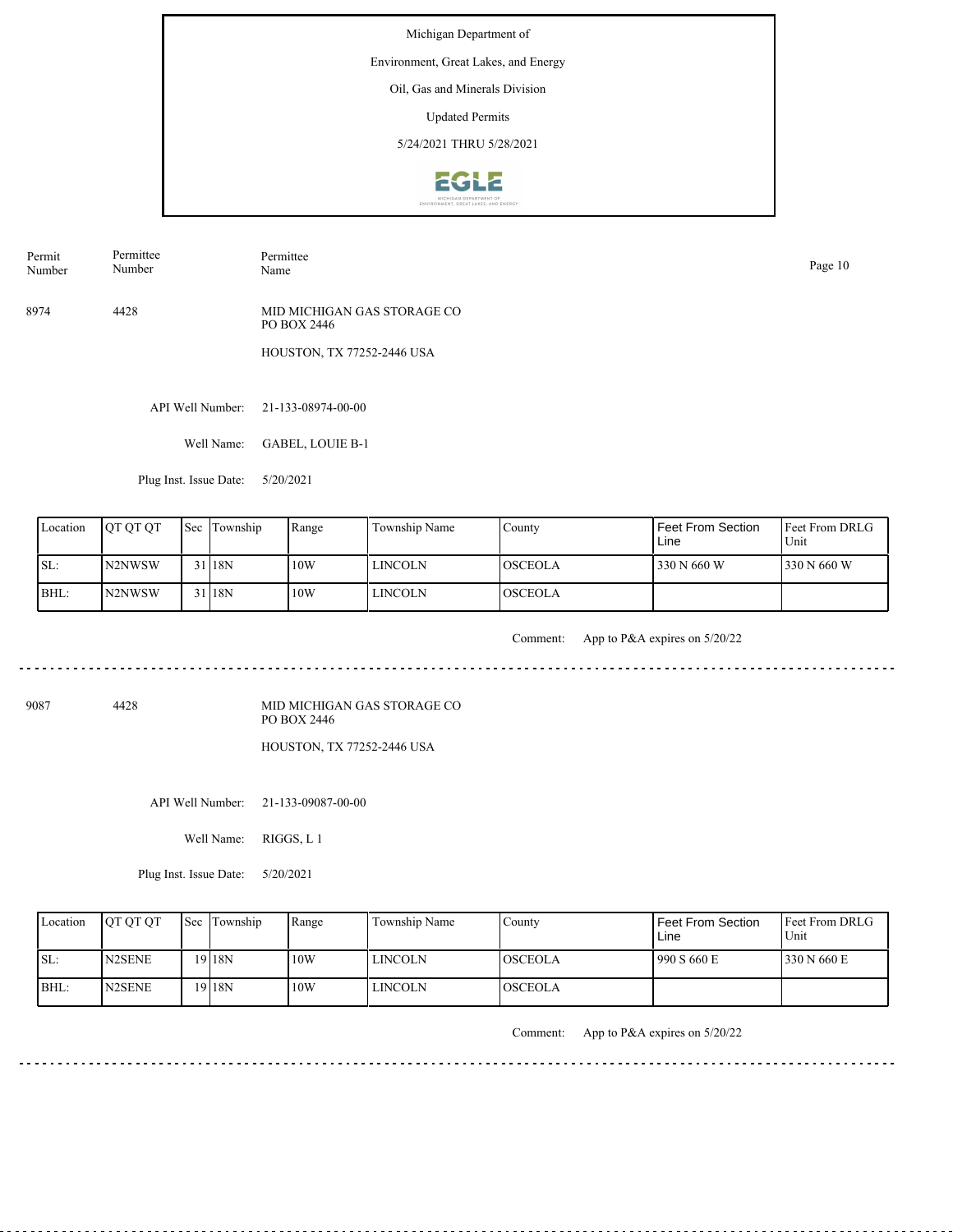Environment, Great Lakes, and Energy

## Oil, Gas and Minerals Division

Updated Permits

5/24/2021 THRU 5/28/2021



Permit Number Permittee Number

Permittee Page 11<br>Name Page 11

9120 4428 MID MICHIGAN GAS STORAGE CO PO BOX 2446

HOUSTON, TX 77252-2446 USA

API Well Number: 21-133-09120-00-00

Well Name: BAUER, HENRY W 1

Plug Inst. Issue Date: 5/20/2021

| Location | <b>IOT OT OT</b> | <b>Sec Township</b> | l Range | Township Name | County         | Feet From Section<br>Line | <b>Feet From DRLG</b><br>Unit |
|----------|------------------|---------------------|---------|---------------|----------------|---------------------------|-------------------------------|
| ISL:     | <b>IN2NESW</b>   | 5 I 17 N            | 10W     | RICHMOND      | <b>OSCEOLA</b> | 330 N 660 E               | 330 N 660 E                   |
| IBHL:    | N2NESW           | 5 I 17N             | 10W     | RICHMOND_     | <b>OSCEOLA</b> |                           |                               |

<u>. . . . . . . .</u>

Comment: App to P&A expires on 5/20/22

9139 4428

MID MICHIGAN GAS STORAGE CO PO BOX 2446 HOUSTON, TX 77252-2446 USA

API Well Number: 21-133-09139-00-00

Well Name: RICHARDS, DAN B-1

Plug Inst. Issue Date: 5/20/2021

| Location | <b>OT OT OT</b> | Sec Township      | Range | Township Name  | County         | <b>Feet From Section</b><br>∟ine | <b>Feet From DRLG</b><br>Unit |
|----------|-----------------|-------------------|-------|----------------|----------------|----------------------------------|-------------------------------|
| ISL:     | <b>S2NWNE</b>   | $19$   18N        | 10W   | <b>LINCOLN</b> | IOSCEOLA       | 990 N 660 W                      | 1330 S 660 E                  |
| BHL:     | <b>S2NWNE</b>   | <sup>19</sup> 18N | 10W   | <b>LINCOLN</b> | <b>OSCEOLA</b> |                                  |                               |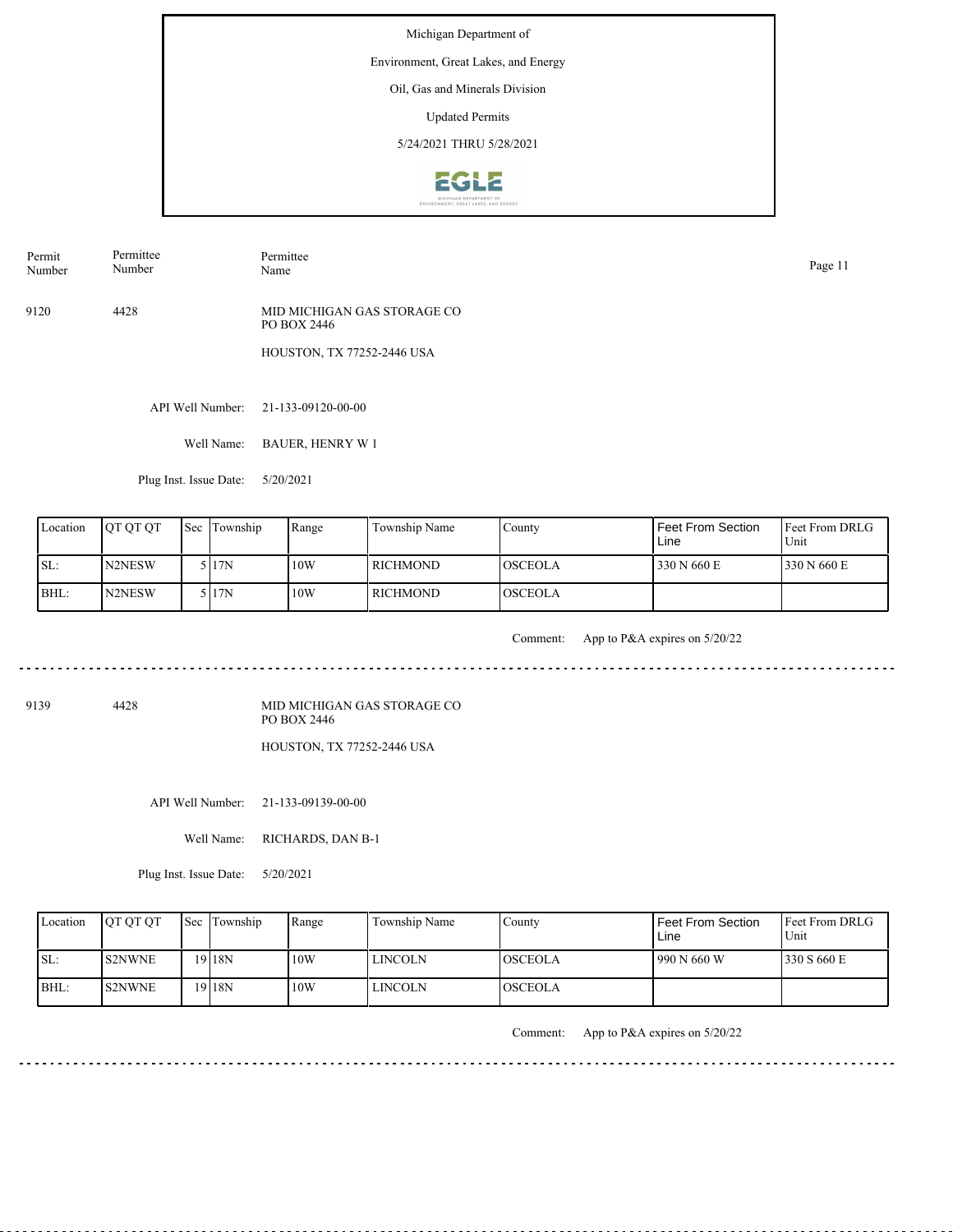Environment, Great Lakes, and Energy

## Oil, Gas and Minerals Division

Updated Permits

5/24/2021 THRU 5/28/2021



Permit Number Permittee Number

Page 12<br>Name Page 12

Permittee

9221 4428 MID MICHIGAN GAS STORAGE CO PO BOX 2446

HOUSTON, TX 77252-2446 USA

API Well Number: 21-133-09221-00-00

Well Name: PATTERSON, JOE C 2

Plug Inst. Issue Date: 5/20/2021

| Location | <b>OT OT OT</b> | Sec Township | Range | Township Name   | County         | Feet From Section<br>Line | <b>IFeet From DRLG</b><br>Unit |
|----------|-----------------|--------------|-------|-----------------|----------------|---------------------------|--------------------------------|
| ISL:     | N2NESE          | 5 I 17N      | 10W   | RICHMOND        | <b>OSCEOLA</b> | 330 N 660 E               | 330 N 660 E                    |
| IBHL:    | N2NESE          | 5 I 17N      | 10W   | <b>RICHMOND</b> | <b>OSCEOLA</b> |                           |                                |

<u>. . . . . . . . . .</u>

Comment: App to P&A expires on 5/20/22

9675 4428

MID MICHIGAN GAS STORAGE CO PO BOX 2446 HOUSTON, TX 77252-2446 USA

API Well Number: 21-133-09675-00-00

Well Name: BEECHER & FULMERHOUSER COMM 1

Plug Inst. Issue Date: 5/20/2021

| Location | <b>OT OT OT</b>                 | Sec Township | Range | Township Name | County         | l Feet From Section<br>Line | <b>IFeet From DRLG</b><br>Unit |
|----------|---------------------------------|--------------|-------|---------------|----------------|-----------------------------|--------------------------------|
| ISL:     | IN2SWSW                         | 417N         | 10W   | l richmond-   | <b>OSCEOLA</b> | 990 S660 W                  | 1330 N 660 E                   |
| $IBHL$ : | N <sub>2</sub> SW <sub>SW</sub> | 417N         | 10W   | l RICHMOND    | <b>OSCEOLA</b> |                             |                                |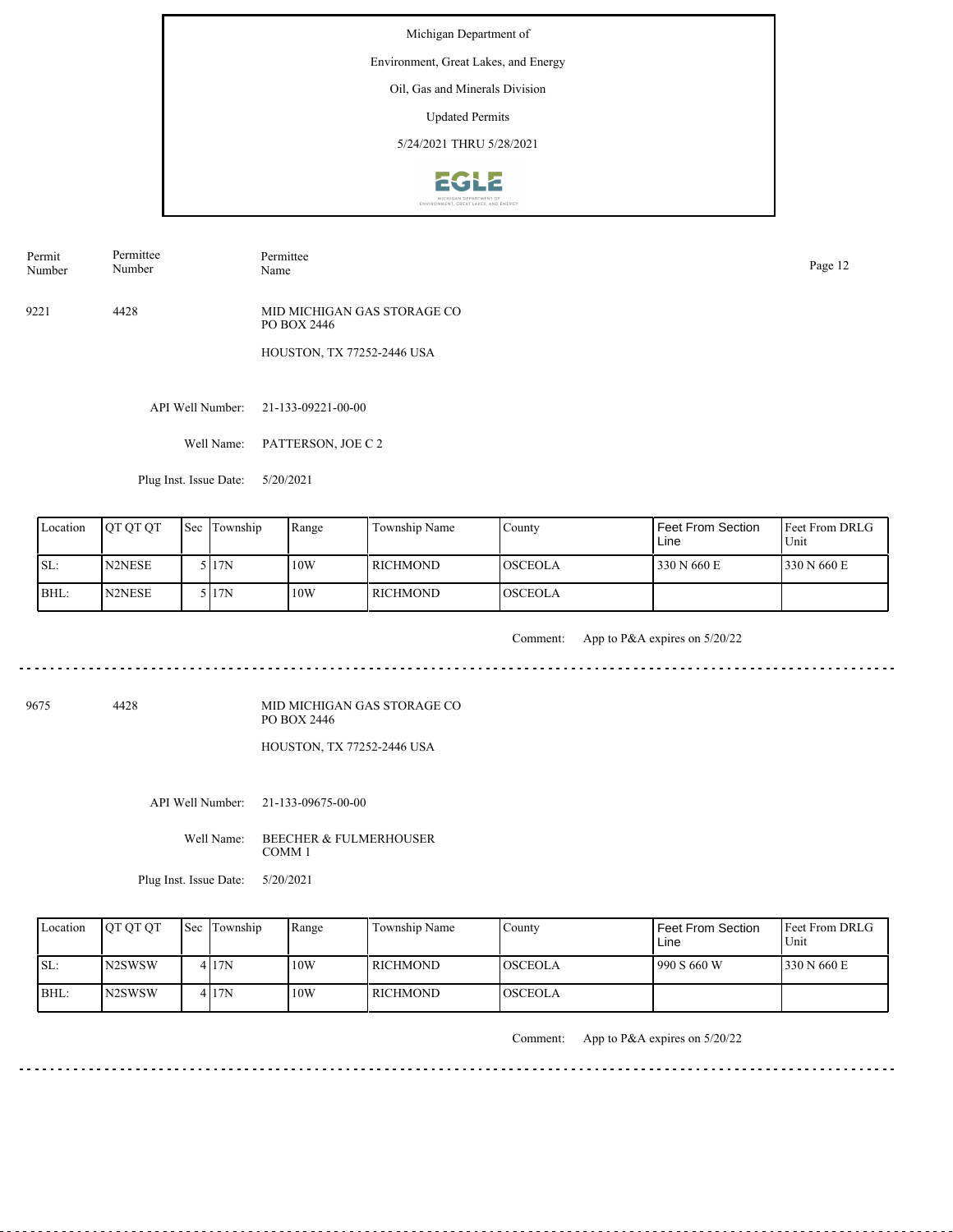Environment, Great Lakes, and Energy

#### Oil, Gas and Minerals Division

Updated Permits

5/24/2021 THRU 5/28/2021



Permit Number Permittee Number

Permittee<br>Name

9802 4428 MID MICHIGAN GAS STORAGE CO PO BOX 2446

HOUSTON, TX 77252-2446 USA

API Well Number: 21-133-09802-00-00

Well Name: GABLE, CHARLES 1

Plug Inst. Issue Date: 5/20/2021

| Location | <b>OT OT OT</b> | <b>Sec Township</b> | Range | Township Name | County         | <b>Feet From Section</b><br>Line | Feet From DRLG<br>Unit |
|----------|-----------------|---------------------|-------|---------------|----------------|----------------------------------|------------------------|
| SL:      | <b>IN2NENW</b>  | 6 <sub>17N</sub>    | 10W   | I RICHMOND    | <b>OSCEOLA</b> | 330 N 655 E                      | 330 N 655 E            |
| BHL:     | N2NENW          | 6 <sub>17N</sub>    | 10W   | I RICHMOND    | <b>OSCEOLA</b> |                                  |                        |

Comment: App to P&A expires on 5/20/22

 $\frac{1}{2} \left( \frac{1}{2} \right) \left( \frac{1}{2} \right) \left( \frac{1}{2} \right) \left( \frac{1}{2} \right) \left( \frac{1}{2} \right) \left( \frac{1}{2} \right)$ 

Page 13<br>Name Page 13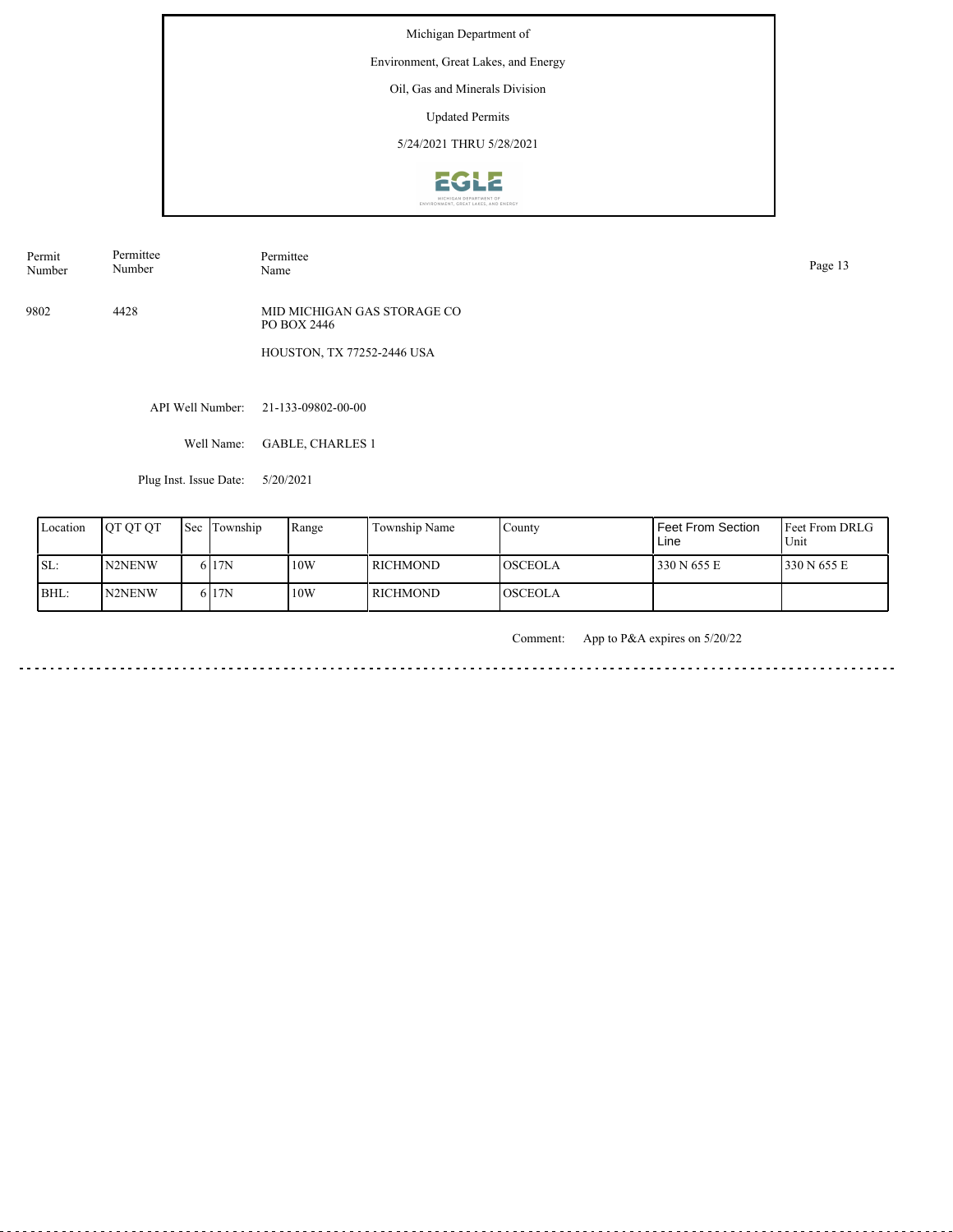Environment, Great Lakes, and Energy

#### Oil, Gas and Minerals Division

Updated Permits

5/24/2021 THRU 5/28/2021



**RECORD OF WELL PLUGGING:** Permit Number Permittee Number Permittee Page 14<br>Name Page 14

13637 5951 PAN GAS STORAGE LLC DBA

> 1300 MAIN STREET HOUSTON, TX 77002

SOUTHWEST GAS

API Well Number: 21-093-13637-00-00

Well Name: PARSONS, GUSSIE COMM 1

Plugging Date: 5/19/2021

| Location | <b>JOT OT OT</b> | <b>Sec</b> Township | Range | Township Name | County             | l Feet From Section<br>Line | <b>IFeet From DRLG</b><br>Unit |
|----------|------------------|---------------------|-------|---------------|--------------------|-----------------------------|--------------------------------|
| ISL:     | <b>NESWNE</b>    | 2 I 2 N             | 4E    | <b>MARION</b> | <b>ILIVINGSTON</b> | 1934 N 1145 W               | 1934 N 1145 W                  |
| BHL:     | <b>NESWNE</b>    | 2 I 2 N             | 14E   | <b>MARION</b> | <b>ILIVINGSTON</b> |                             |                                |

15073 5951

PAN GAS STORAGE LLC DBA SOUTHWEST GAS

1300 MAIN STREET HOUSTON, TX 77002

API Well Number: 21-093-15073-00-00

Well Name: RICHARDS, P E COMM 1

Plugging Date: 5/18/2021

| Location | <b>OT OT OT</b> | <b>Sec Township</b> | Range | Township Name | Countv            | <b>Feet From Section</b><br>Line | <b>Feet From DRLG</b><br>Unit |
|----------|-----------------|---------------------|-------|---------------|-------------------|----------------------------------|-------------------------------|
| ISL:     | <b>NWSESE</b>   | $6\,$ 2N            | 5Е    | <b>GENOA</b>  | <b>LIVINGSTON</b> | 1174 S 1321 E                    |                               |
| BHL:     | <b>INWSESE</b>  | $6\,$ 2N            | 5Ε    | <b>GENOA</b>  | LIVINGSTON        |                                  |                               |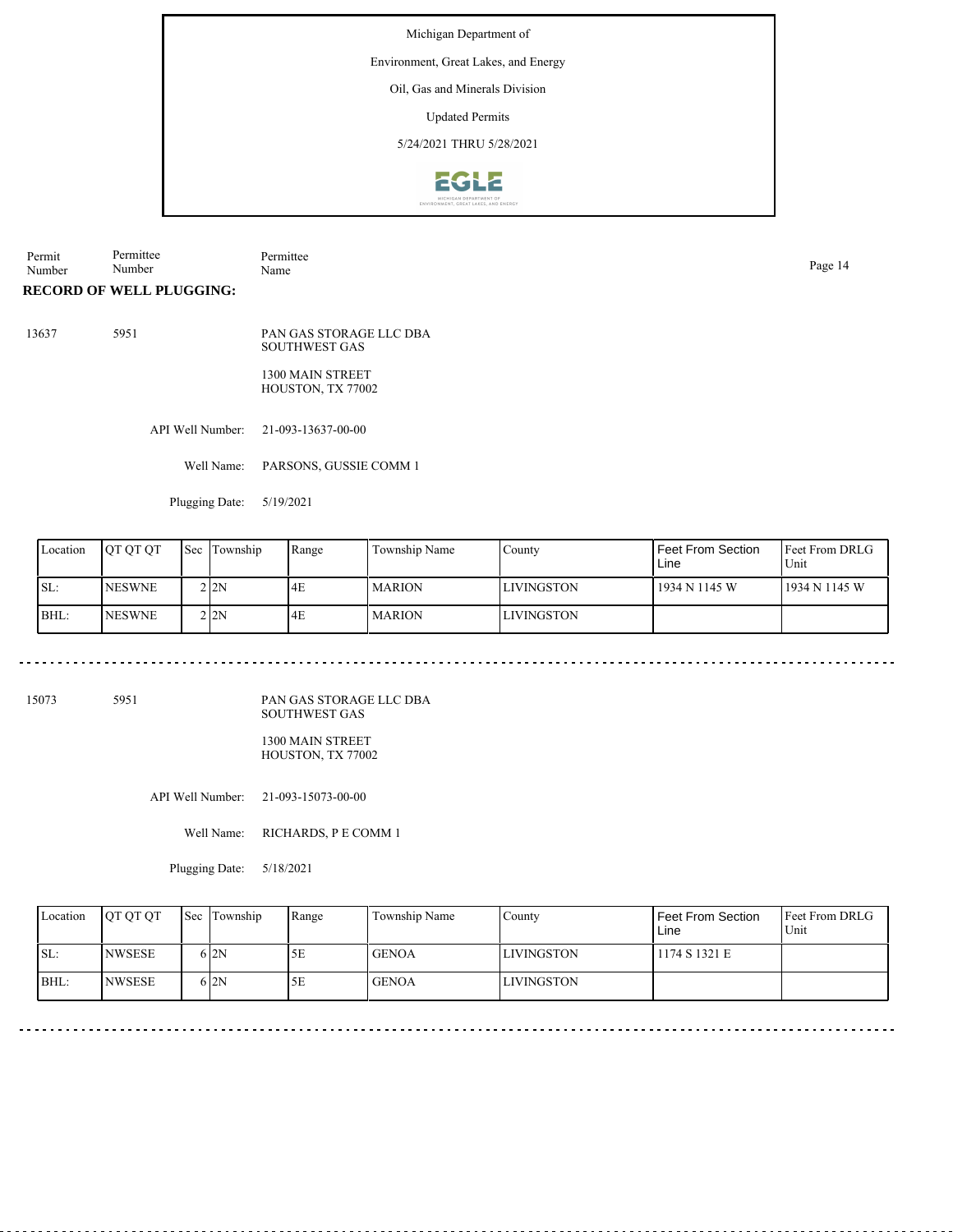Environment, Great Lakes, and Energy

## Oil, Gas and Minerals Division

Updated Permits

5/24/2021 THRU 5/28/2021



Permit Number Permittee Number

Permittee Page 15<br>Name Page 15

15073 5951 PAN GAS STORAGE LLC DBA SOUTHWEST GAS

> 1300 MAIN STREET HOUSTON, TX 77002

API Well Number: 21-093-15073-01-00

Well Name: RICHARDS, P E COMM 1

Plugging Date: 5/18/2021

<u>. . . . . . . . . . . . . .</u>

| Location | <b>IOT OT OT</b> | Sec | Township | Range | Township Name | County             | Feet From Section<br>Line | <b>Feet From DRLG</b><br>Unit |
|----------|------------------|-----|----------|-------|---------------|--------------------|---------------------------|-------------------------------|
| SL:      | <b>INWSESE</b>   |     | 612N     | 5Ε    | <b>GENOA</b>  | <b>LIVINGSTON</b>  | 1174 S 1321 E             |                               |
| BHL:     | <b>INWSESE</b>   |     | 612N     | 5Ε    | <b>GENOA</b>  | <b>ILIVINGSTON</b> |                           |                               |

24260 5951

PAN GAS STORAGE LLC DBA SOUTHWEST GAS

1300 MAIN STREET HOUSTON, TX 77002

API Well Number: 21-093-24260-00-00

Well Name: MINOR, FRANCIS N ET UX ET AL 1-7

Plugging Date: 5/18/2021

| Location | <b>OT OT OT</b> | Sec Township | Range | Township Name | County             | Feet From Section<br>Line | Feet From DRLG<br>Unit |
|----------|-----------------|--------------|-------|---------------|--------------------|---------------------------|------------------------|
| ISL:     | <b>NENENE</b>   | 712N         | 5Ε    | <b>GENOA</b>  | <b>ILIVINGSTON</b> | 260 N 360 E               | 260 N 360 E            |
| BHL:     | <b>INENENE</b>  | 712N         | 5E    | <b>GENOA</b>  | LIVINGSTON         |                           |                        |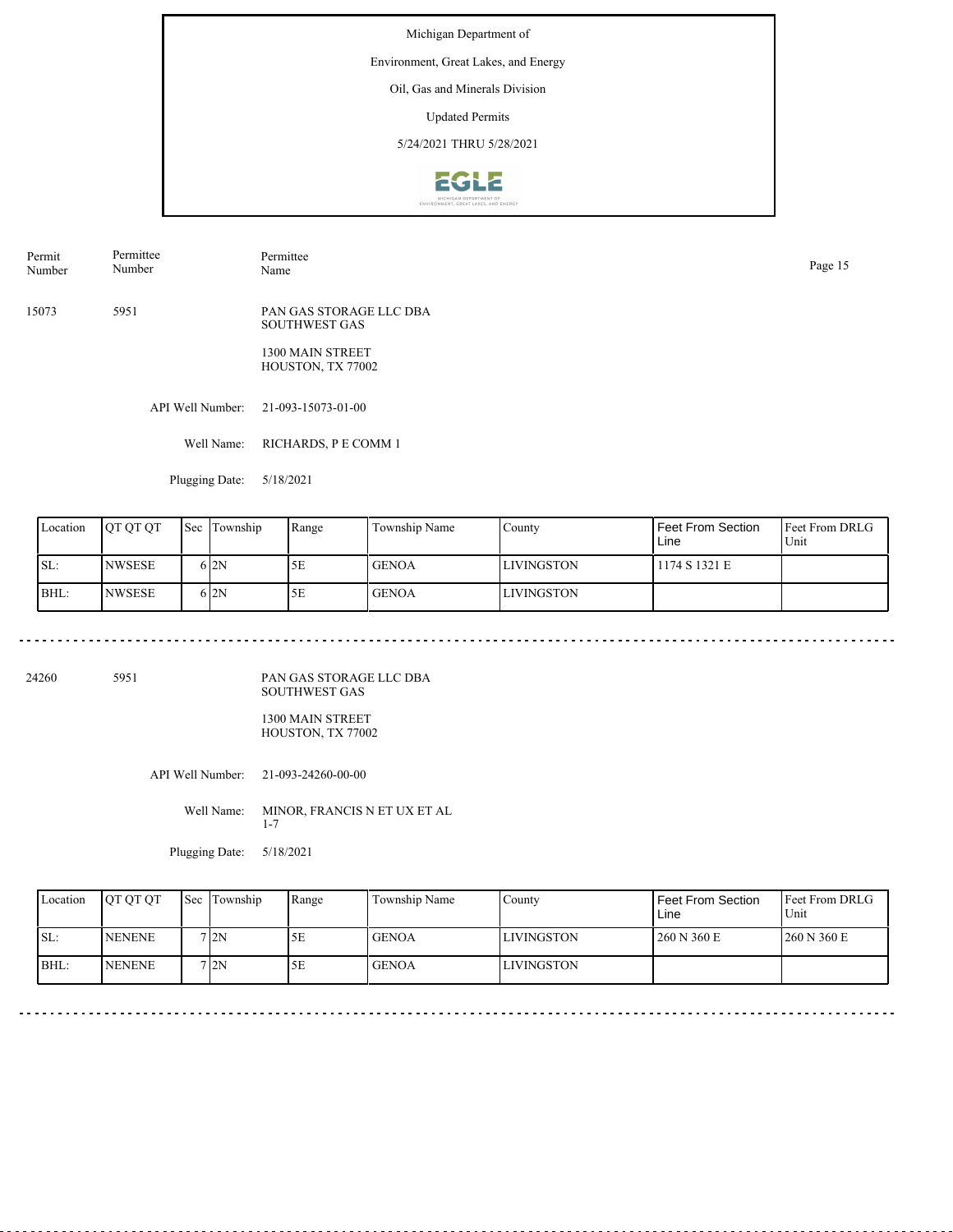Environment, Great Lakes, and Energy

## Oil, Gas and Minerals Division

Updated Permits

5/24/2021 THRU 5/28/2021



Permit Number Permittee Number

Permittee Page 16<br>Name Page 16

26092 5951 PAN GAS STORAGE LLC DBA SOUTHWEST GAS

> 1300 MAIN STREET HOUSTON, TX 77002

API Well Number: 21-093-26092-00-00

Well Name: KUHNS 1-8

Plugging Date: 5/17/2021

| Location | <b>IOT OT OT</b> | <b>Sec</b> | Township        | Range | Township Name | County             | Feet From Section<br>Line | <b>Feet From DRLG</b><br>Unit |
|----------|------------------|------------|-----------------|-------|---------------|--------------------|---------------------------|-------------------------------|
| ISL:     | <b>SWSENW</b>    |            | 8 <sub>2N</sub> | 5Ε    | <b>GENOA</b>  | <b>ILIVINGSTON</b> | 70 S 1230 E               | 70 S 1230 E                   |
| BHL:     | <b>SWSENW</b>    |            | 8 <sub>2N</sub> | 5Ε    | <b>GENOA</b>  | <b>ILIVINGSTON</b> |                           |                               |

26095 5951

PAN GAS STORAGE LLC DBA SOUTHWEST GAS

1300 MAIN STREET HOUSTON, TX 77002

API Well Number: 21-093-26095-00-00

Well Name: WHITE 2-8

Plugging Date: 5/13/2021

| Location | <b>OT OT OT</b> | <b>Sec Township</b> | Range | Township Name | County             | Feet From Section<br>Line | <b>Feet From DRLG</b><br>Unit |
|----------|-----------------|---------------------|-------|---------------|--------------------|---------------------------|-------------------------------|
| SL:      | <b>ICNSWSW</b>  | 8 <sub>2N</sub>     | 5E    | l GENOA       | <b>ILIVINGSTON</b> | 485 S 583 W               | 1485 S 583 W                  |
| IBHL:    | ICNSWSW         | 8 <sub>2N</sub>     | 5Ε    | <b>GENOA</b>  | LIVINGSTON         |                           |                               |

<u>. . . . . . . . .</u>

 $\sim$   $\sim$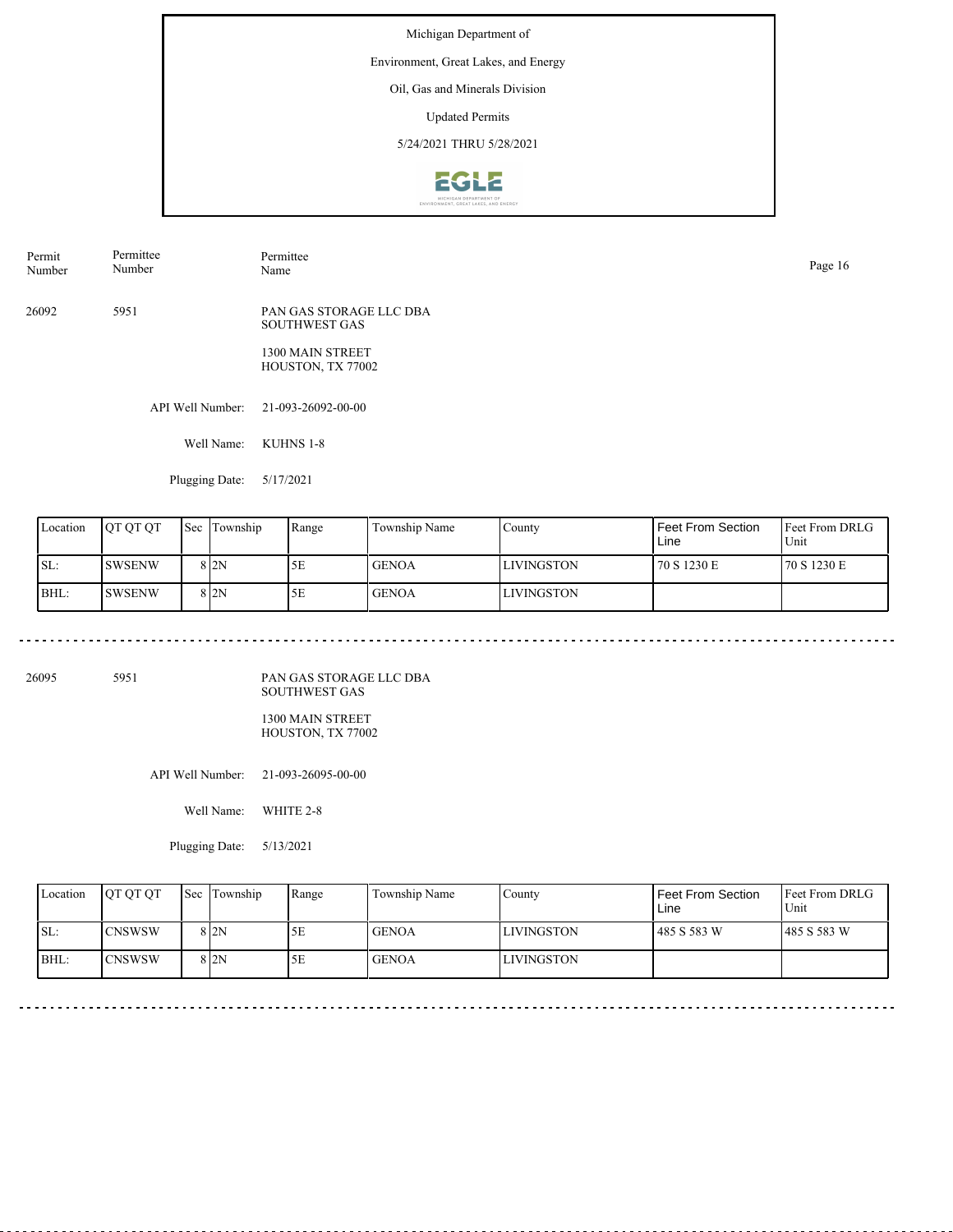Environment, Great Lakes, and Energy

### Oil, Gas and Minerals Division

Updated Permits

5/24/2021 THRU 5/28/2021



Permit Number Permittee Number Permittee Page 17<br>Name Page 17

26111 5951 PAN GAS STORAGE LLC DBA SOUTHWEST GAS

> 1300 MAIN STREET HOUSTON, TX 77002

API Well Number: 21-093-26111-00-00

Well Name: WHITE 1-8

Plugging Date: 5/13/2021

| Location | <b>IOT OT OT</b> | <b>Sec</b> | Township        | Range | Township Name | County             | Feet From Section<br>Line | <b>Feet From DRLG</b><br>Unit |
|----------|------------------|------------|-----------------|-------|---------------|--------------------|---------------------------|-------------------------------|
| ISL:     | <b>S2NWSW</b>    |            | 8 <sub>2N</sub> | 5Ε    | <b>GENOA</b>  | <b>ILIVINGSTON</b> | 809 N 553 W               | 809 N 553 W                   |
| BHL:     | <b>S2NWSW</b>    |            | 8 <sub>2N</sub> | 5Ε    | <b>GENOA</b>  | <b>ILIVINGSTON</b> |                           |                               |

26815 5951

PAN GAS STORAGE LLC DBA SOUTHWEST GAS

1300 MAIN STREET HOUSTON, TX 77002

API Well Number: 21-093-26815-00-00

Well Name: WITT 1-27

Plugging Date: 5/20/2021

| Location | <b>OT OT OT</b> | Sec Township       | Range | Township Name | County            | Feet From Section<br>Line | <b>Feet From DRLG</b><br>Unit |
|----------|-----------------|--------------------|-------|---------------|-------------------|---------------------------|-------------------------------|
| SL:      | <b>ICNSENW</b>  | $27$ <sub>3N</sub> | 4E    | HOWELL        | <b>LIVINGSTON</b> | 1917 N 1868 W             | 1917 N 538 W                  |
| BHL:     | <b>ICNSENW</b>  | $27$ <sub>3N</sub> | 4E    | <b>HOWELL</b> | <b>LIVINGSTON</b> |                           |                               |

<u>. . . . . . . . . . . . .</u>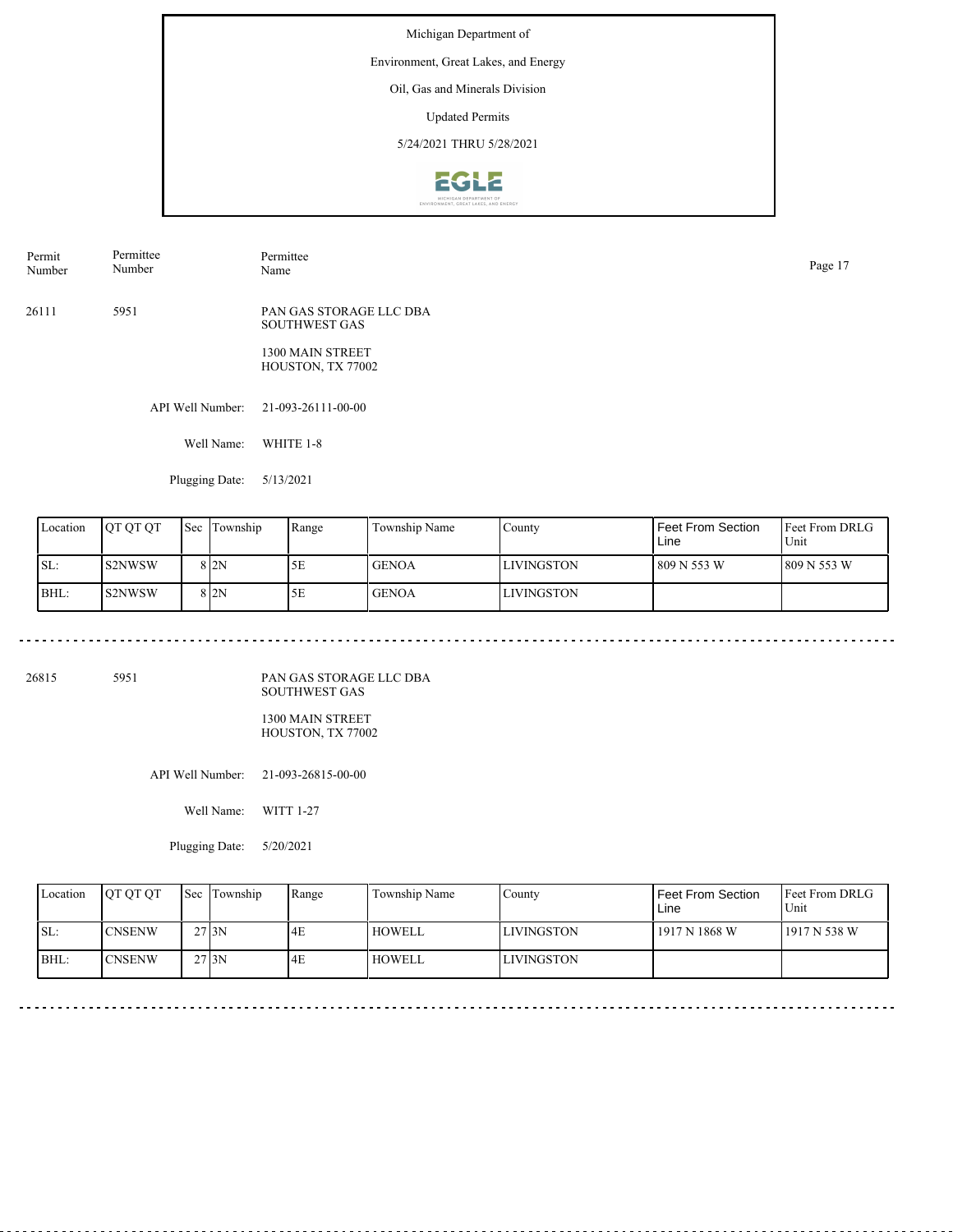Environment, Great Lakes, and Energy

## Oil, Gas and Minerals Division

Updated Permits

5/24/2021 THRU 5/28/2021



| Permit | Permittee | Permittee                                                                                 | Page 18 |
|--------|-----------|-------------------------------------------------------------------------------------------|---------|
| Number | Number    | Name                                                                                      |         |
| 54545  | 6312      | ARBOR OPERATING LLC<br>333 West Grandview Parkway<br>Suite 401<br>TRAVERSE CITY, MI 49684 |         |

API Well Number: 21-137-54545-00-00

Well Name: HORSELL C3-28

Plugging Date: 7/9/2020

| Location | <b>IOT OT OT</b> | 'Sec | Township          | Range | Township Name  | County         | Feet From Section<br>Line | <b>IFeet From DRLG</b><br>Unit |
|----------|------------------|------|-------------------|-------|----------------|----------------|---------------------------|--------------------------------|
| ISL:     | <b>SWNWSE</b>    |      | 28 <sub>32N</sub> | 3W    | <b>CORWITH</b> | IOTSEGO        | 1788 S 2032 E             | 469 S 631 W                    |
| BHL:     | <b>SWNWSE</b>    |      | 28 <sub>32N</sub> | 3W    | CORWITH        | <b>IOTSEGO</b> | 1788 S 2032 E             | 469 S 631 W                    |

54683 6312

ARBOR OPERATING LLC 333 West Grandview Parkway Suite 401 TRAVERSE CITY, MI 49684

API Well Number: 21-137-54683-00-00

Well Name: TOPOLINSKI B4-28

Plugging Date: 7/7/2020

| Location | <b>IOT OT OT</b> | <b>Sec</b> Township | Range | Township Name  | County         | Feet From Section<br>Line | <b>IFeet From DRLG</b><br>Unit |
|----------|------------------|---------------------|-------|----------------|----------------|---------------------------|--------------------------------|
| ISL:     | <b>INWSENE</b>   | 28 <sub>32N</sub>   | 3W    | <b>CORWITH</b> | <b>IOTSEGO</b> | 1544 N 756 E              | $1084$ S 575 W                 |
| BHL:     | <b>INWSENE</b>   | 28 <sub>32N</sub>   | 3W    | <b>CORWITH</b> | <b>LOTSEGO</b> | 1544 N 756 E              | $1084$ S 575 W                 |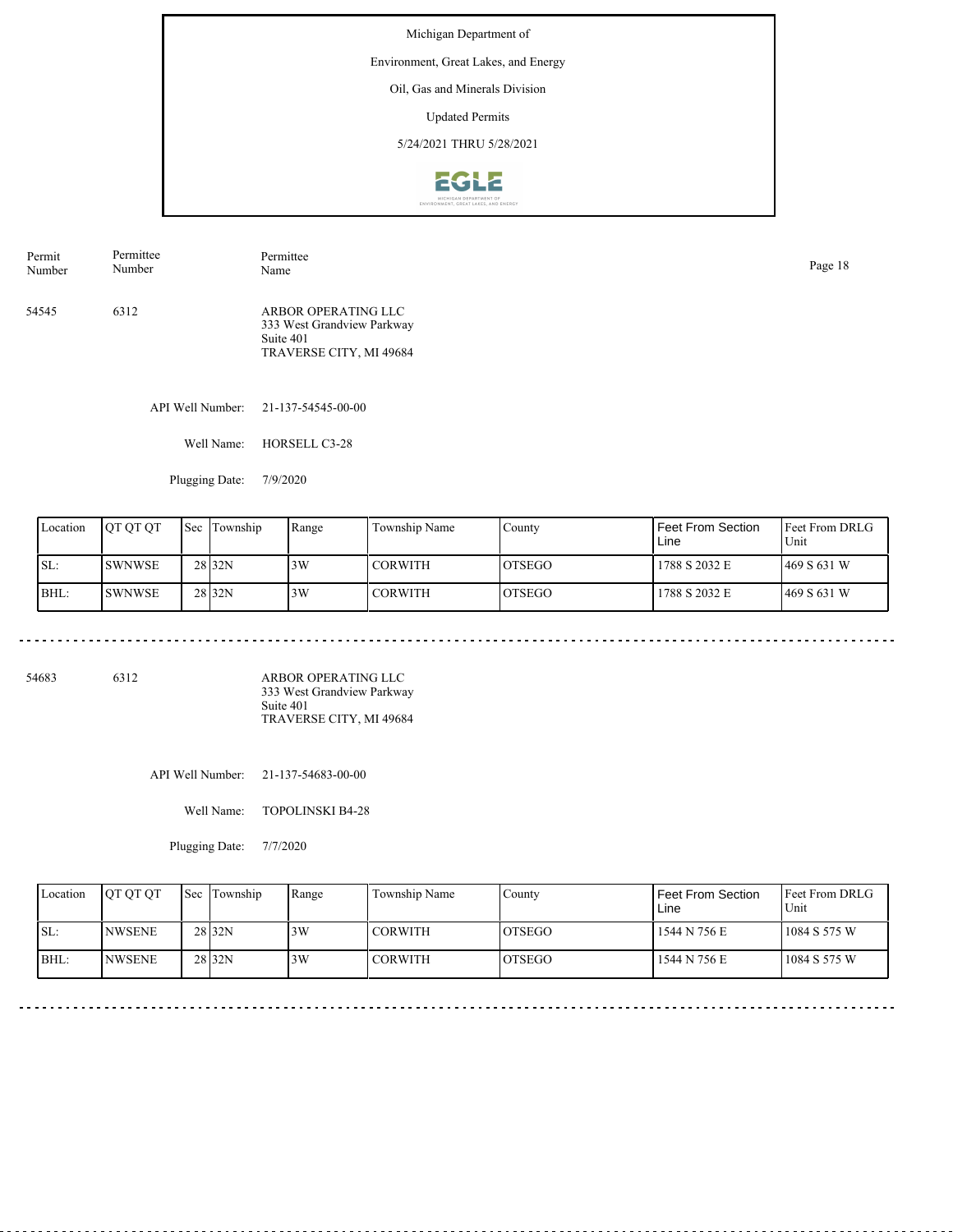Environment, Great Lakes, and Energy

## Oil, Gas and Minerals Division

Updated Permits

5/24/2021 THRU 5/28/2021



| Permit | Permittee | Permittee                                                                                 | Page 19 |
|--------|-----------|-------------------------------------------------------------------------------------------|---------|
| Number | Number    | Name                                                                                      |         |
| 54723  | 6312      | ARBOR OPERATING LLC<br>333 West Grandview Parkway<br>Suite 401<br>TRAVERSE CITY, MI 49684 |         |

API Well Number: 21-137-54723-00-00

Well Name: DEVONIAN B2-28

Plugging Date: 6/17/2020

| Location | <b>JOT OT OT</b> | Sec | Township          | Range | Township Name  | County         | Feet From Section<br>Line | <b>IFeet From DRLG</b><br>Unit |
|----------|------------------|-----|-------------------|-------|----------------|----------------|---------------------------|--------------------------------|
| SL:      | <b>INESENW</b>   |     | 28 <sub>32N</sub> | 3W    | <b>CORWITH</b> | IOTSEGO        | 1960 N 2092 W             | 1655 N 578 E                   |
| BHL:     | <b>INESENW</b>   |     | 28 <sub>32N</sub> | 3W    | <b>CORWITH</b> | <b>IOTSEGO</b> | 1960 N 2092 W             | <b>655 N 578 E</b>             |

54725 6312

ARBOR OPERATING LLC 333 West Grandview Parkway Suite 401 TRAVERSE CITY, MI 49684

API Well Number: 21-137-54725-00-00

Well Name: WOODWARD A3-28

Plugging Date: 6/30/2020

| Location | <b>OT OT OT</b> | <b>Sec</b> Township | Range | Township Name  | County  | Feet From Section<br>Line | <b>IFeet From DRLG</b><br>Unit |
|----------|-----------------|---------------------|-------|----------------|---------|---------------------------|--------------------------------|
| ISL:     | <b>SWNWNE</b>   | 28 <sub>32N</sub>   | 3W    | <b>CORWITH</b> | IOTSEGO | 699 N 2077 E              | 1699 N 580 W                   |
| BHL:     | <b>ISWNWNE</b>  | 28 <sub>32N</sub>   | 3W    | <b>CORWITH</b> | IOTSEGO | 699 N 2077 E              | 1699 N 580 W                   |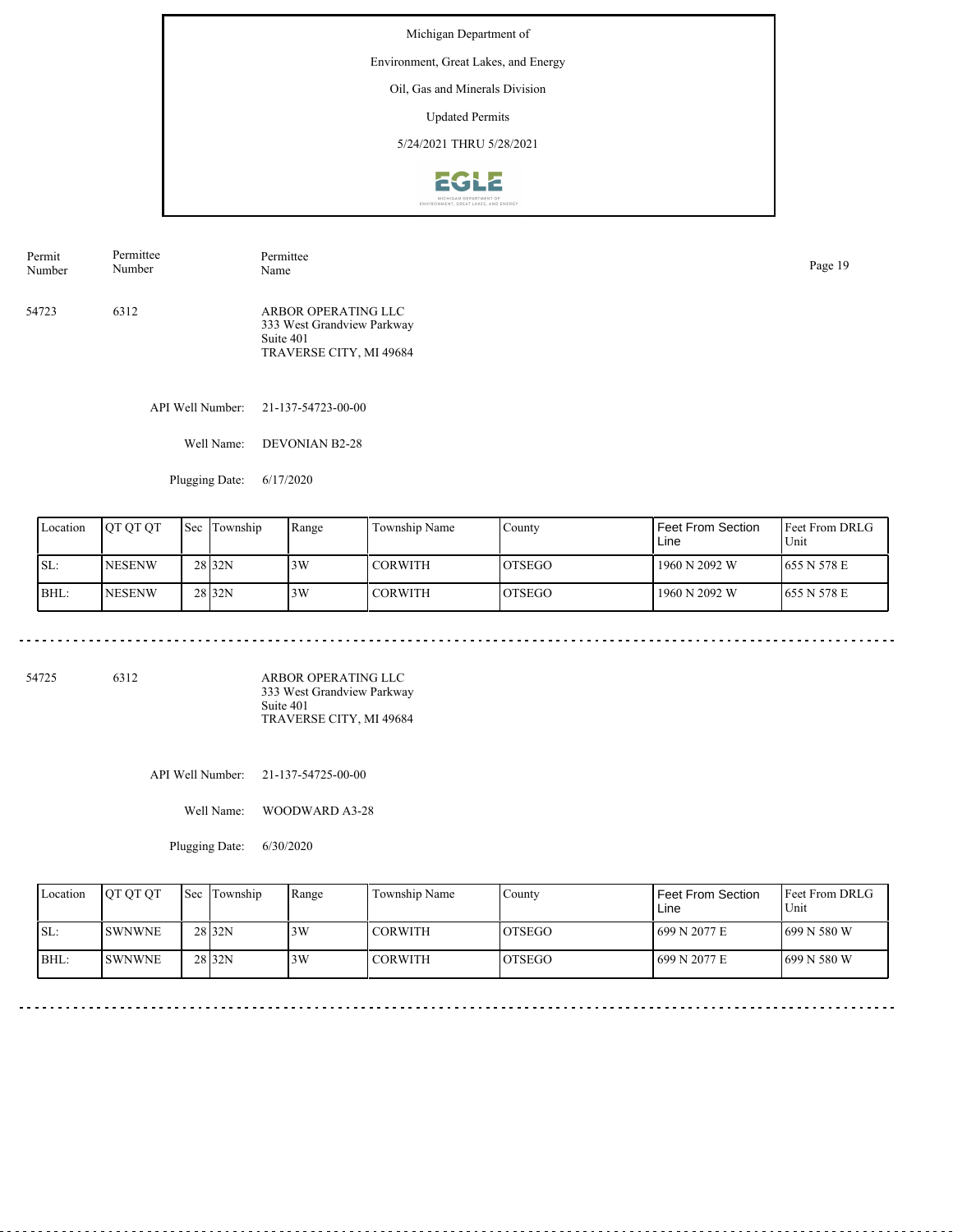Environment, Great Lakes, and Energy

## Oil, Gas and Minerals Division

Updated Permits

5/24/2021 THRU 5/28/2021



| Permit | Permittee | Permittee                                                                                 | Page 20 |
|--------|-----------|-------------------------------------------------------------------------------------------|---------|
| Number | Number    | Name                                                                                      |         |
| 54818  | 6312      | ARBOR OPERATING LLC<br>333 West Grandview Parkway<br>Suite 401<br>TRAVERSE CITY, MI 49684 |         |

API Well Number: 21-137-54818-00-00

Well Name: ARLEDGE A2-28

Plugging Date: 6/19/2020

<u>. . . . . . . . . . . . . .</u>

| Location | <b>JOT OT OT</b> | <b>Sec</b> | Township          | Range | Township Name | County         | Feet From Section<br>Line | <b>IFeet From DRLG</b><br>Unit |
|----------|------------------|------------|-------------------|-------|---------------|----------------|---------------------------|--------------------------------|
| ISL:     | <b>SWNENW</b>    |            | 28 <sub>32N</sub> | 3W    | I CORWITH     | <b>IOTSEGO</b> | 681 N 1344 W              | 633 S 1318 E                   |
| BHL:     | <b>SWNENW</b>    |            | 28 <sub>32N</sub> | 3W    | I CORWITH     | <b>IOTSEGO</b> | 1681 N 1344 W             | 633 S 1318 E                   |

54824 6312

ARBOR OPERATING LLC 333 West Grandview Parkway Suite 401 TRAVERSE CITY, MI 49684

API Well Number: 21-137-54824-00-00

Well Name: STATE CORWITH & ELSESSER A1-27

Plugging Date: 7/2/2020

| Location | <b>OT OT OT</b> | <b>Sec</b> Township | Range | Township Name  | County         | Feet From Section<br>Line | <b>IFeet From DRLG</b><br>Unit |
|----------|-----------------|---------------------|-------|----------------|----------------|---------------------------|--------------------------------|
| SL:      | <b>NWNWNW</b>   | $27$ <sub>32N</sub> | 3W    | l CORWITH      | <b>IOTSEGO</b> | 441 N 450 W               | 441 N 450 W                    |
| BHL:     | <b>NWNWNW</b>   | 27 <sub>32N</sub>   | 3W    | <b>CORWITH</b> | <b>IOTSEGO</b> | 441 N 450 W               | 441 N 450 W                    |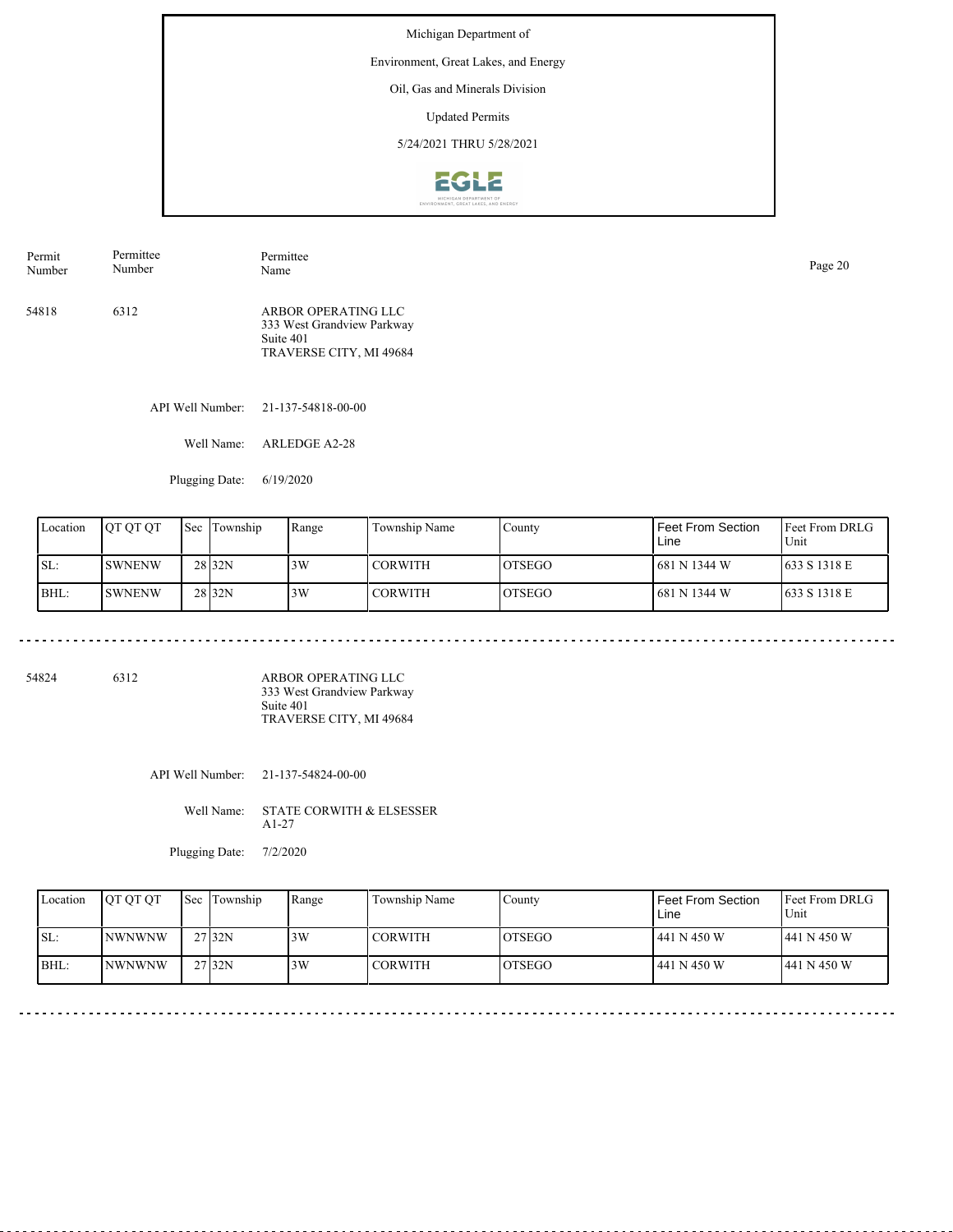Environment, Great Lakes, and Energy

## Oil, Gas and Minerals Division

Updated Permits

5/24/2021 THRU 5/28/2021



| Permit | Permittee | Permittee                                                                                 | Page 21 |
|--------|-----------|-------------------------------------------------------------------------------------------|---------|
| Number | Number    | Name                                                                                      |         |
| 54981  | 6312      | ARBOR OPERATING LLC<br>333 West Grandview Parkway<br>Suite 401<br>TRAVERSE CITY, MI 49684 |         |

API Well Number: 21-137-54981-00-00

Well Name: STATE CORWITH & ROBINSON D4-33

Plugging Date: 6/15/2020

| Location | <b>IOT OT OT</b> | Sec Township | Range | Township Name | County         | Feet From Section<br>Line | <b>Feet From DRLG</b><br>Unit |
|----------|------------------|--------------|-------|---------------|----------------|---------------------------|-------------------------------|
| ISL:     | <b>INESESE</b>   | 33 32N       | 3W    | l CORWITH-    | <b>IOTSEGO</b> | 872 S 330 E               | 1444 N 330 E                  |
| BHL:     | <b>NESESE</b>    | 33 32N       | 3W    | l CORWITH-    | <b>IOTSEGO</b> | 1872 S 330 E              | 1444 N 330 E                  |

55000 6312

ARBOR OPERATING LLC 333 West Grandview Parkway Suite 401 TRAVERSE CITY, MI 49684

API Well Number: 21-137-55000-00-00

Well Name: STATE CORWITH & WALKOWSKI C1-27

Plugging Date: 6/11/2020

| Location | <b>OT OT OT</b> | <b>Sec</b> Township | Range | Township Name  | County         | Feet From Section<br>Line | <b>IFeet From DRLG</b><br>Unit |
|----------|-----------------|---------------------|-------|----------------|----------------|---------------------------|--------------------------------|
| ISL:     | ISENWSW         | 27 <sub>132N</sub>  | 3W    | <b>CORWITH</b> | <b>IOTSEGO</b> | 1944 S 890 W              | 685 N 431 E                    |
| IBHL:    | <b>ISENWSW</b>  | 27 <sub>32N</sub>   | 3W    | <b>CORWITH</b> | <b>LOTSEGO</b> | 1944 S 890 W              | 685 N 431 E                    |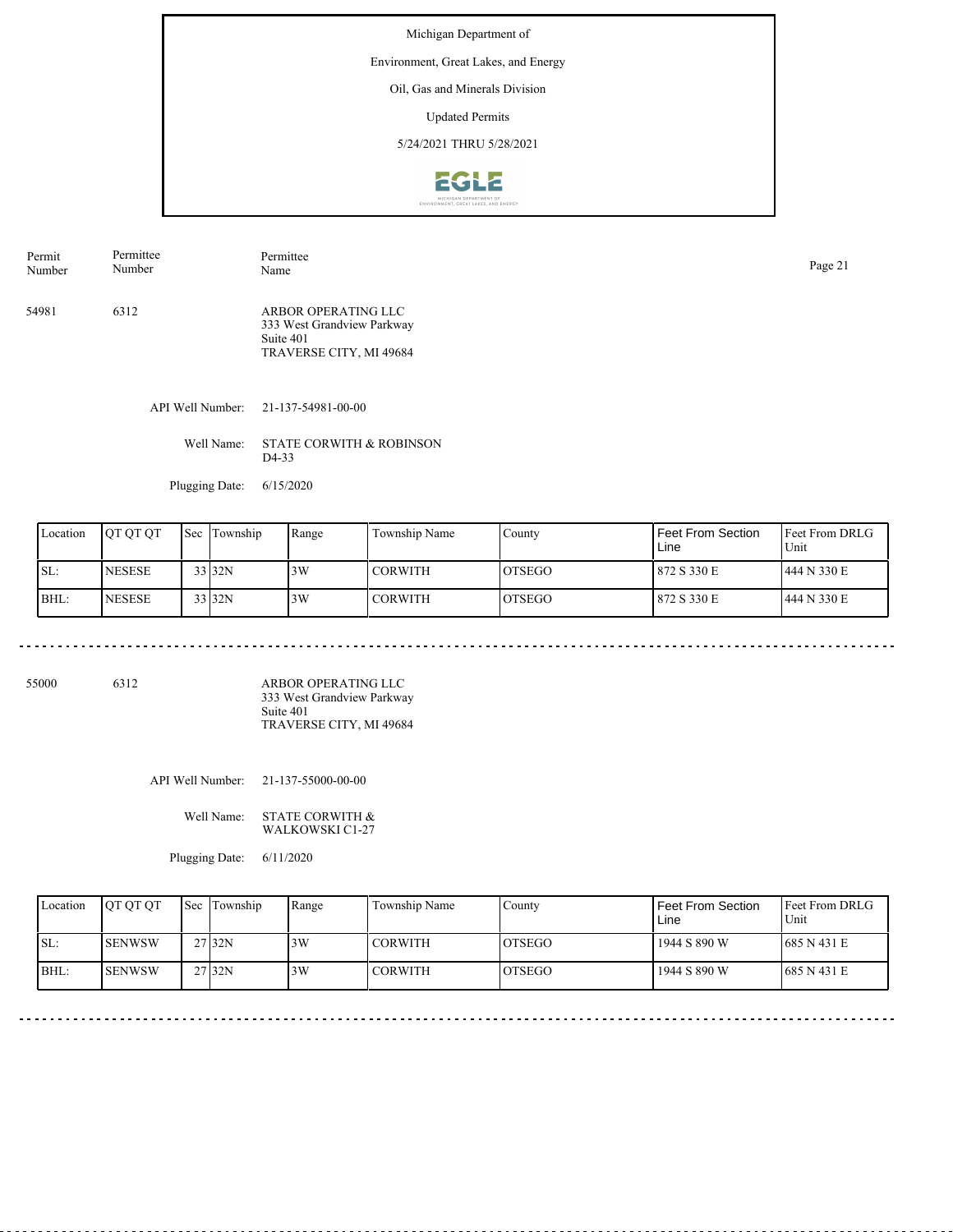Environment, Great Lakes, and Energy

# Oil, Gas and Minerals Division

Updated Permits

5/24/2021 THRU 5/28/2021



| Permit<br>Number | Permittee<br>Number | Permittee<br>Name                                                                         | Page 22 |
|------------------|---------------------|-------------------------------------------------------------------------------------------|---------|
| 55480            | 6312                | ARBOR OPERATING LLC<br>333 West Grandview Parkway<br>Suite 401<br>TRAVERSE CITY, MI 49684 |         |

API Well Number: 21-137-55480-00-00

Well Name: GROVE B2-27

Plugging Date: 6/9/2020

 $\sim$   $\sim$ 

| Location | <b>IOT OT OT</b> | Sec | Township            | Range | Township Name | County         | Feet From Section<br>Line | <b>Feet From DRLG</b><br>Unit |
|----------|------------------|-----|---------------------|-------|---------------|----------------|---------------------------|-------------------------------|
| ISL:     | <b>NWSENW</b>    |     | 27 32N              | 3W    | CORWITH       | IOTSEGO        | 1790 N 1669 W             | 475 N 350 W                   |
| BHL:     | <b>NWSENW</b>    |     | $27$ <sub>32N</sub> | 3W    | CORWITH       | <b>IOTSEGO</b> | 1790 N 1669 W             | 475 N 350 W                   |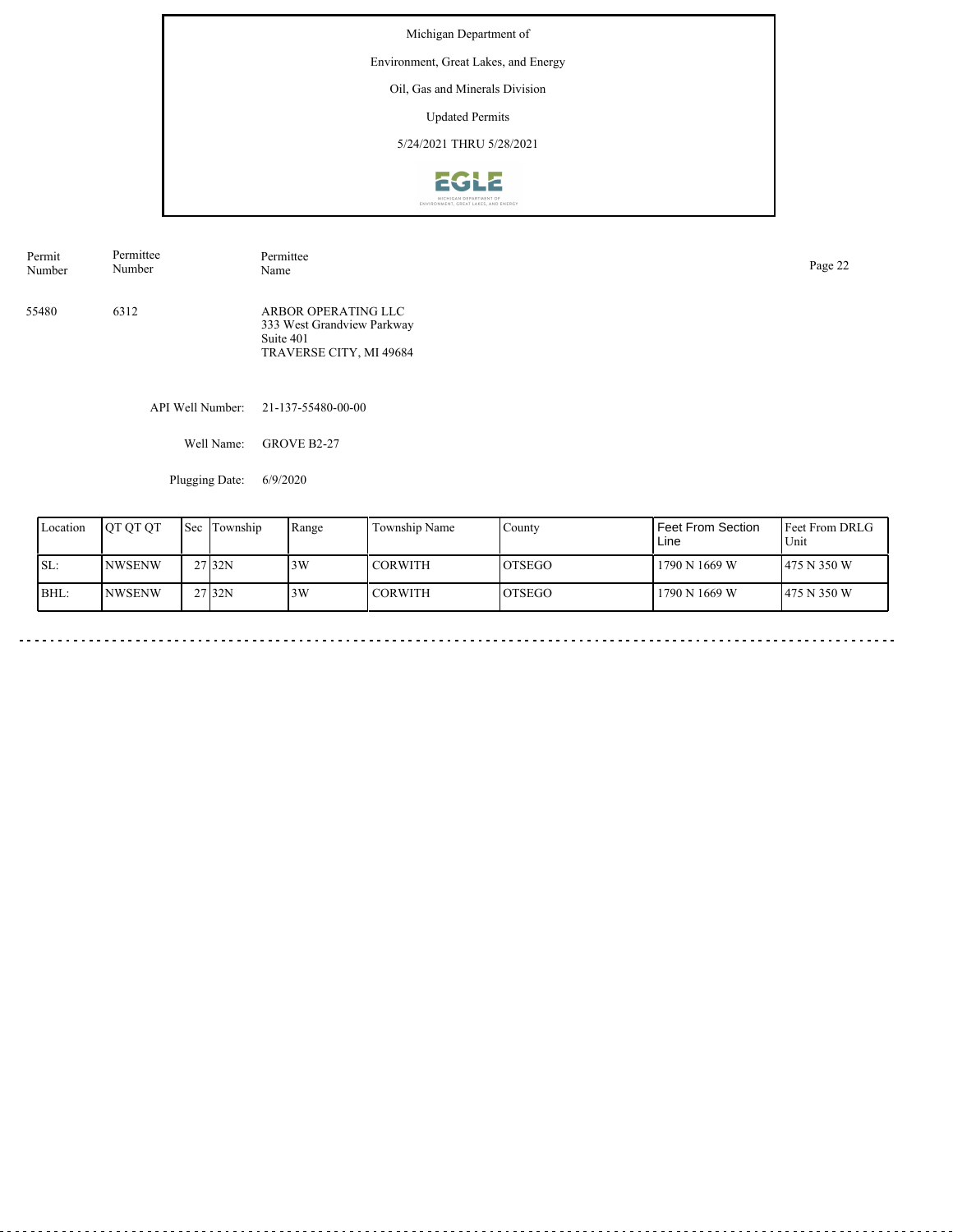Environment, Great Lakes, and Energy

Oil, Gas and Minerals Division

Updated Permits

5/24/2021 THRU 5/28/2021



Permit Number Permittee Number Permittee Page 23<br>Name Page 23

#### **APPLICATIONS TO CHANGE WELL STATUS:**

18877 40

MUSKEGON DEVELOPMENT **COMPANY** 1425 S MISSION RD

MOUNT PLEASANT, MI 48858

API Well Number: 21-035-18877-00-00

Well Name: HALL & KING COMM 1

Approval Date: 5/24/2021

| Location | <b>IOT OT OT</b> | 'Sec | Township | Range | Township Name   | County        | l Feet From Section<br>Line | Feet From DRLG<br>Unit |
|----------|------------------|------|----------|-------|-----------------|---------------|-----------------------------|------------------------|
| SL:      | N2NWNE           |      | 36 20N   | 3W    | <b>FRANKLIN</b> | <b>ICLARE</b> | 330 N 660 W                 | 330 N 660 W            |
| BHL:     | N2NWNE           |      | 36 20N   | 3W    | <b>FRANKLIN</b> | <b>ICLARE</b> |                             |                        |

Proposed Rework: ACOWS to Repair Casing or Squeeze Cement Comment: ACOWS to repair holes in 5 1/2" production casing expires on 5/24/22 ACOWS to Repair Casing or Squeeze Cement

19082 5986

TUSCOLA ENERGY INC 920 N WATER STREET, SUITE 213

BAY CITY, MI 48708

<u>. . . . . . . . .</u>

API Well Number: 21-157-19082-01-00

Well Name: BOYCE, ISABELLA J JR, TRUSTEE 1

Approval Date: 2/16/2016

| Location    | <b>OT OT OT</b> | <b>Sec Township</b> | Range | Township Name | Countv         | <b>Feet From Section</b><br>Line | <b>Feet From DRLG</b><br>Unit |
|-------------|-----------------|---------------------|-------|---------------|----------------|----------------------------------|-------------------------------|
| ISL:        | <b>ISWSWSW</b>  | 24114N              | 7E    | <b>WISNER</b> | <b>TUSCOLA</b> | 330 S 330 W                      | 1330 S 330 W                  |
| <b>BHL:</b> | <b>ISWSWSW</b>  | 2414N               | 7E    | <b>WISNER</b> | <b>TUSCOLA</b> |                                  |                               |

<u>. . . . . . . . . . . . . . . .</u>

 $2 - 2 - 2 - 2$ 

ACOWS for Miscellaneous

<u>. . . . . . . . . . . . .</u>

Proposed Rework: ACOWS for Miscellaneous Comment: ACOWS to plugback to 2950' and perf and test in the Dundee expires 2/16/17

 $\overline{a}$  .  $\overline{a}$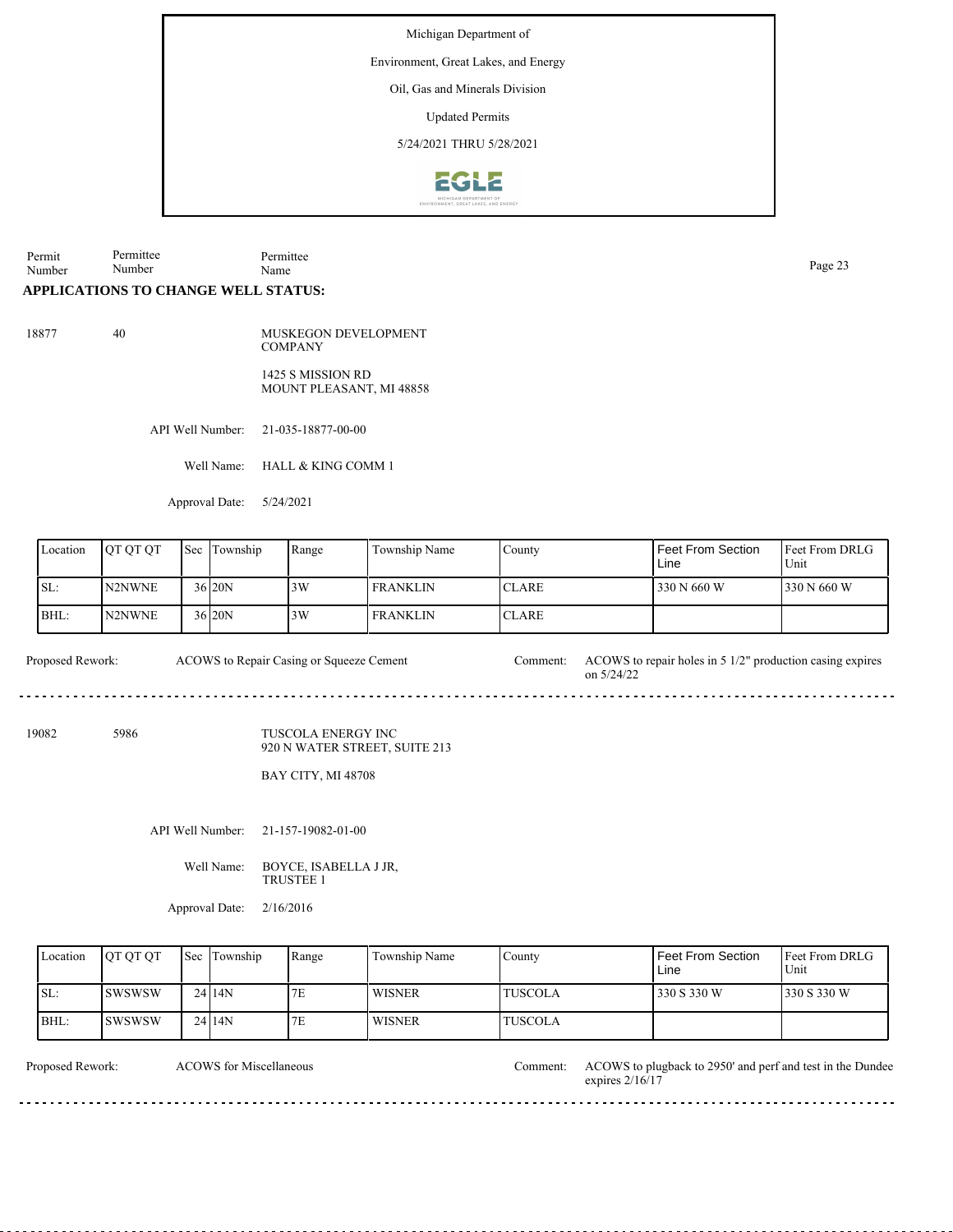Environment, Great Lakes, and Energy

## Oil, Gas and Minerals Division

Updated Permits

5/24/2021 THRU 5/28/2021



28161 7772 LAMBDA ENERGY RESOURCES LLC 12012 Wickchester Suite 300 Houston, TX 77079 USA Permit Number Permittee Number Permittee Page 24<br>Name Page 24

API Well Number: 21-055-28161-00-00

Well Name: STATE UNION 1-8

Approval Date: 5/19/2021

| Location | IOT OT OT | <b>Sec</b> Township | Range | Township Name | County                 | l Feet From Section<br>Line | <b>Feet From DRLG</b><br>Unit |
|----------|-----------|---------------------|-------|---------------|------------------------|-----------------------------|-------------------------------|
| SL:      | ISWNWSE   | 8 <sub>26</sub> N   | 19W   | <b>UNION</b>  | <b>IGRAND TRAVERSE</b> | 1 890 N 330 W               | 1890 N 330 W                  |
| BHL:     | ISWNWSE   | 8 <sub>26</sub> N   | 9W    | <b>UNION</b>  | <b>IGRAND TRAVERSE</b> |                             |                               |

Proposed Rework: Temporarily Abandoned Comment: ACOWS for renewal of TA status DENIED; Fluid level needs Temporarily Abandoned to be checked. 

29527 6310

CORE ENERGY LLC

1011 NOTEWARE DRIVE TRAVERSE CITY, MI 49686

API Well Number: 21-137-29527-00-00

Well Name: PONTISSO 2-10

Approval Date: 5/24/2021

| Location | <b>IOT OT OT</b>    | <b>Sec</b> Township | Range | Township Name   | County         | <b>Feet From Section</b><br>Line | <b>Feet From DRLG</b><br>Unit |
|----------|---------------------|---------------------|-------|-----------------|----------------|----------------------------------|-------------------------------|
| ISL:     | <b>E2SWSW</b>       | 10 30N              | 1W    | <b>CHARLTON</b> | <b>IOTSEGO</b> | 1635 S 1086 W                    | 1635 S 1086 W                 |
| BHL:     | E <sub>2</sub> SWSW | 10 30N              | 1W    | <b>CHARLTON</b> | <b>OTSEGO</b>  |                                  |                               |

<u>. . . . . . . . .</u>

Proposed Rework: Temporarily Abandoned Comment: ACOWS for TA expires on 5/24/22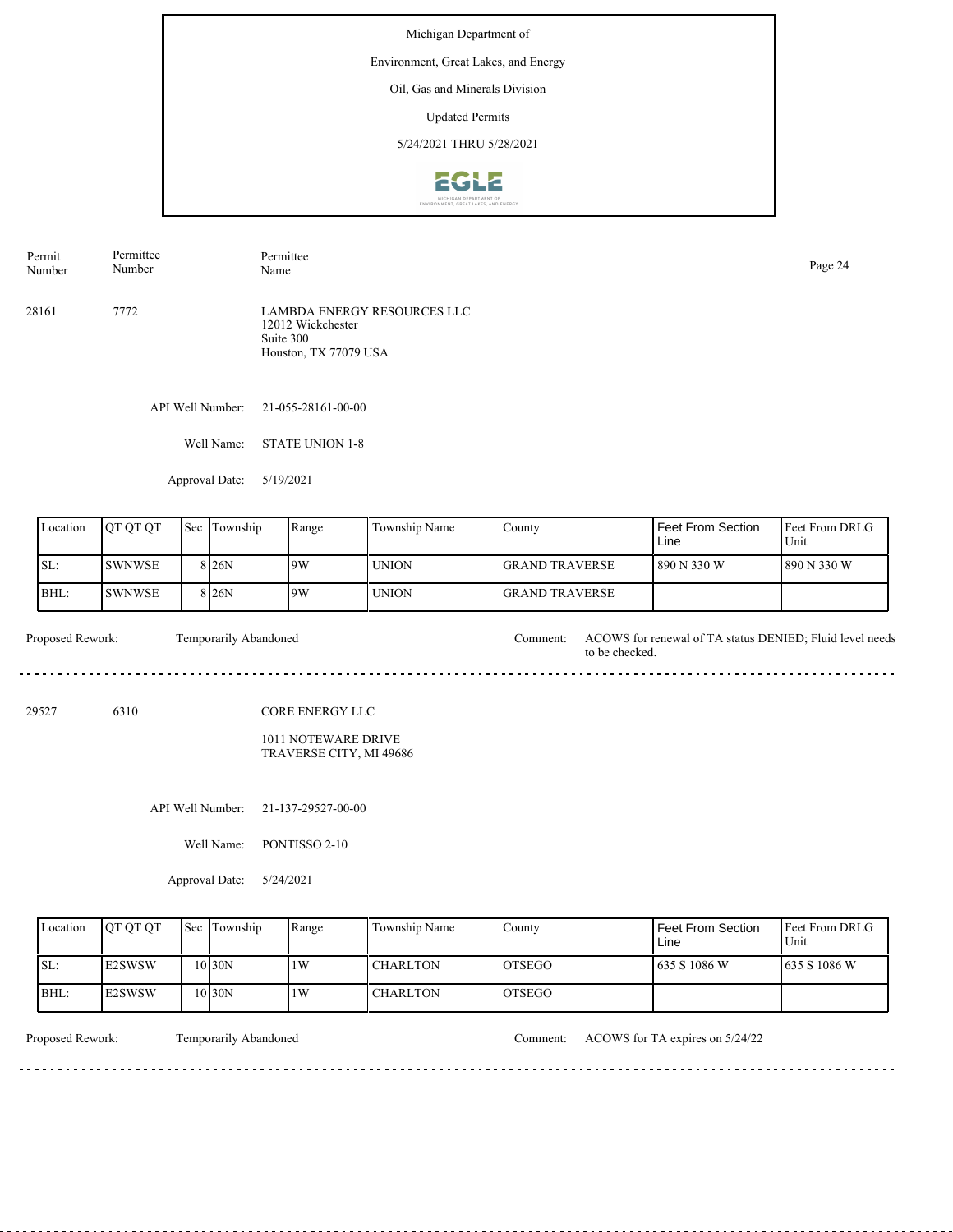Environment, Great Lakes, and Energy

## Oil, Gas and Minerals Division

Updated Permits

5/24/2021 THRU 5/28/2021



29818 7772 LAMBDA ENERGY RESOURCES LLC 12012 Wickchester Suite 300 Houston, TX 77079 USA Permit Number Permittee Number Permittee Page 25<br>Name Page 25

API Well Number: 21-055-29818-00-00

Well Name: KOMRSKA & SVEC 1-23

Approval Date: 5/26/2021

| Location | <b>IOTOTOT</b> | Sec Township       | Range | Township Name | County                 | Feet From Section<br>Line | <b>Feet From DRLG</b><br>Unit |
|----------|----------------|--------------------|-------|---------------|------------------------|---------------------------|-------------------------------|
| ISL:     | <b>INENENW</b> | 23 <sub>125N</sub> | 12W   | <b>GRANT</b>  | <b>IGRAND TRAVERSE</b> | 1 501 N 166 E             | $1501$ N 1154 W               |
| BHL:     | <b>INENENW</b> | 23 25N             | 12W   | <b>GRANT</b>  | <b>IGRAND TRAVERSE</b> |                           |                               |

 $- - - - - -$ 

Proposed Rework: Temporarily Abandoned Comment: ACOWS for TA expires on  $3/31/22$ 

29871 7772

LAMBDA ENERGY RESOURCES LLC 12012 Wickchester Suite 300 Houston, TX 77079 USA

API Well Number: 21-055-29871-00-00

Well Name: STATE WHITEWATER 2-28

Approval Date: 5/19/2021

| Location | <b>OT OT OT</b> | <b>Sec</b> Township | Range | Township Name     | County                 | <b>Feet From Section</b><br>Line | <b>IFeet From DRLG</b><br>Unit |
|----------|-----------------|---------------------|-------|-------------------|------------------------|----------------------------------|--------------------------------|
| SL:      | <b>SWSWNW</b>   | 28 27N              | 19W   | <b>WHITEWATER</b> | <b>IGRAND TRAVERSE</b> | l 88 S 557 W                     | 1232 N 557 W                   |
| BHL:     | ISWSWNW         | 28 27N              | 19W   | <b>WHITEWATER</b> | <b>IGRAND TRAVERSE</b> |                                  |                                |

Temporarily Abandoned

Proposed Rework: Temporarily Abandoned Comment: ACOWS for renewal of TA status DENIED; Fluid level needs to be checked.

<u>. . . . . . . . .</u>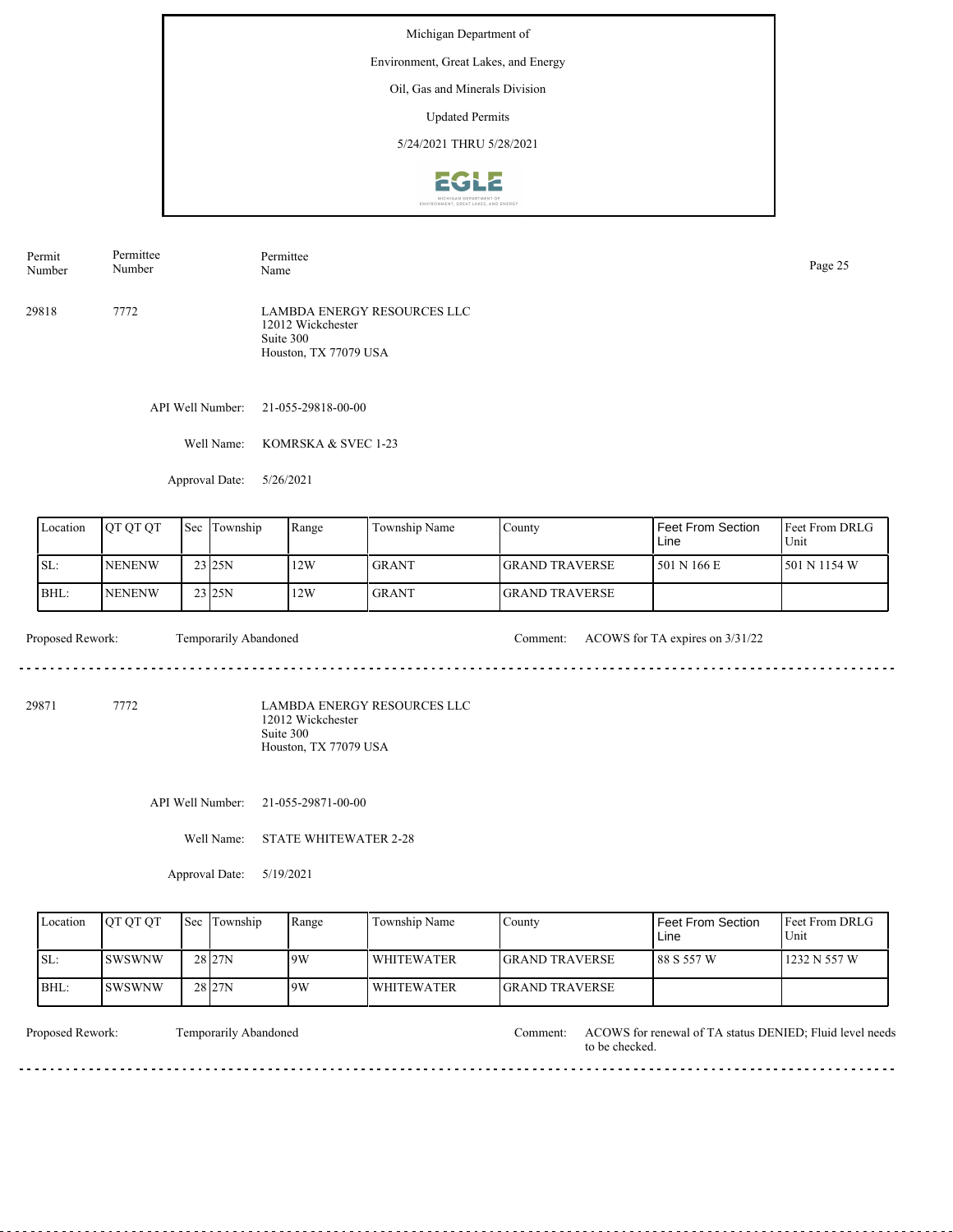Environment, Great Lakes, and Energy

#### Oil, Gas and Minerals Division

Updated Permits

5/24/2021 THRU 5/28/2021



API Well Number: 21-055-29893-00-00 29893 7772 LAMBDA ENERGY RESOURCES LLC 12012 Wickchester Suite 300 Houston, TX 77079 USA Permit Number Permittee Number Permittee Page 26<br>Name Page 26

Well Name: KOMRSKA 1-14

Approval Date: 5/26/2021

| Location | <b>OT OT OT</b> | 'Sec | Township | Range | Township Name | County                 | Feet From Section<br>Line | <b>Feet From DRLG</b><br>Unit |
|----------|-----------------|------|----------|-------|---------------|------------------------|---------------------------|-------------------------------|
| ISL:     | <b>INESWSE</b>  |      | 14 25 N  | 12W   | <b>GRANT</b>  | <b>IGRAND TRAVERSE</b> | l 850 S 1288 W            | 460 N 1288 W                  |
| IBHL:    | <b>INESWSE</b>  |      | 14 25 N  | 12W   | <b>GRANT</b>  | <b>IGRAND TRAVERSE</b> |                           |                               |

 $- - - - - -$ 

Proposed Rework: Temporarily Abandoned Comment: ACOWS for TA expires on  $3/31/22$ 

. . . . . . . . . . . . . . . . . . . .

29946 7772

LAMBDA ENERGY RESOURCES LLC 12012 Wickchester Suite 300 Houston, TX 77079 USA

API Well Number: 21-055-29946-00-00

Well Name: STATE UNION & PIKE 1-6

True Vertical Depth: 6400

Approval Date: 5/20/2021

| Location | <b>IOT OT OT</b> | <b>Sec</b> Township | Range | Township Name | County                 | <b>Feet From Section</b><br>Line | <b>Feet From DRLG</b><br>Unit |
|----------|------------------|---------------------|-------|---------------|------------------------|----------------------------------|-------------------------------|
| ISL:     | <b>INWNWSW</b>   | 6 <sub>26</sub> N   | 9W    | <b>UNION</b>  | <b>IGRAND TRAVERSE</b> | 375 N 550 W                      |                               |
| BHL:     | ISWNWSW          | 6 <sub>26</sub> N   | 9W    | <b>UNION</b>  | <b>GRAND TRAVERSE</b>  | 848 N 584 W                      | 848 N 584 W                   |

Temporarily Abandoned

Proposed Rework: Temporarily Abandoned Comment: ACOWS for TA expires on  $3/31/22$ 

<u>. . . . . . . .</u>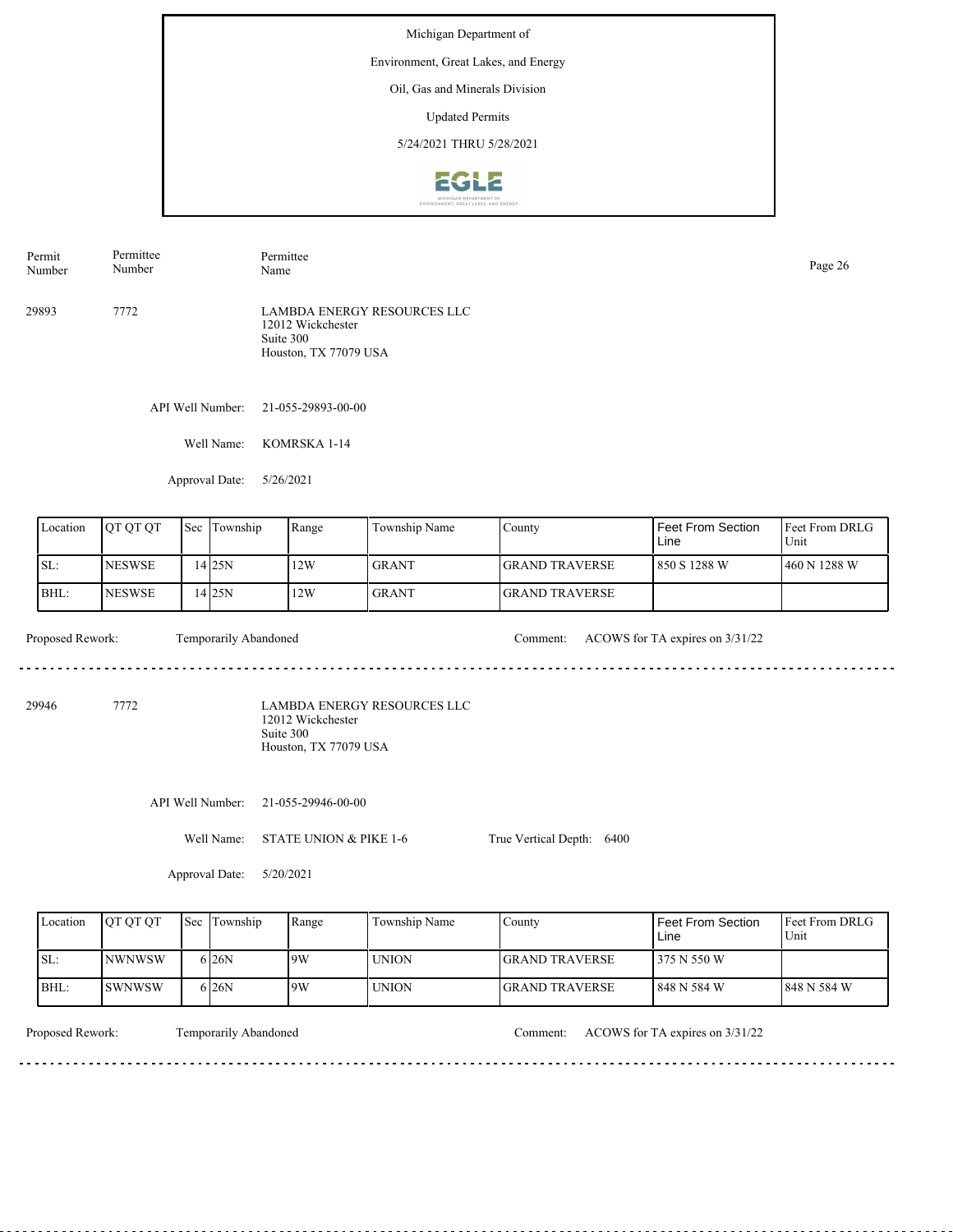Environment, Great Lakes, and Energy

### Oil, Gas and Minerals Division

Updated Permits

5/24/2021 THRU 5/28/2021



Permit Number Permittee Number Permittee Page 27<br>Name Page 27

31111 7772 LAMBDA ENERGY RESOURCES LLC 12012 Wickchester Suite 300 Houston, TX 77079 USA

API Well Number: 21-101-31111-00-00

Well Name: STATE MAPLE GROVE 1-3

Approval Date: 5/21/2021

| Location | <b>OT OT OT</b> | Sec | Township | Range | Township Name  | County           | Feet From Section<br>Line | <b>Feet From DRLG</b><br>Unit |
|----------|-----------------|-----|----------|-------|----------------|------------------|---------------------------|-------------------------------|
| ISL:     | <b>SWNWNW</b>   |     | 3 23N    | 14W   | l MAPLE GROVE- | <b>IMANISTEE</b> | 1170 N 271 W              | 1170 N 1058 E                 |
| BHL:     | <b>SWNWNW</b>   |     | $3$ 23N  | 14W   | l MAPLE GROVE- | <b>IMANISTEE</b> |                           |                               |

 $\frac{1}{2} \left( \frac{1}{2} \right) \left( \frac{1}{2} \right) \left( \frac{1}{2} \right) \left( \frac{1}{2} \right)$ 

Proposed Rework: Temporarily Abandoned Comment: ACOWS for TA expires on  $3/31/22$ 

31169 7772

LAMBDA ENERGY RESOURCES LLC 12012 Wickchester Suite 300 Houston, TX 77079 USA

API Well Number: 21-137-31169-01-00

Well Name: STATE OTSEGO LAKE 1-35 HD1

True Vertical Depth: 6924

Approval Date: 5/21/2021

| Location | <b>IOT OT OT</b> | <b>Sec Township</b> | Range | Township Name | County         | Feet From Section<br>Line | <b>Feet From DRLG</b><br>Unit |
|----------|------------------|---------------------|-------|---------------|----------------|---------------------------|-------------------------------|
| ISL:     | <b>ISWSWNW</b>   | $35$ <sub>29N</sub> | 3W    | l OTSEGO LAKE | <b>IOTSEGO</b> | 594 S 200 W               |                               |
| BHL:     | INWSENE          | 34 29N              | 3W    | l OTSEGO LAKE | <b>LOTSEGO</b> | 792 S 679 E               | 1477 N 650 W                  |

<u>. . . . . . . .</u>

Temporarily Abandoned

Proposed Rework: Temporarily Abandoned Comment: ACOWS for TA expires on 5/21/22

. . . . . . . . . . . . . . . . . . . .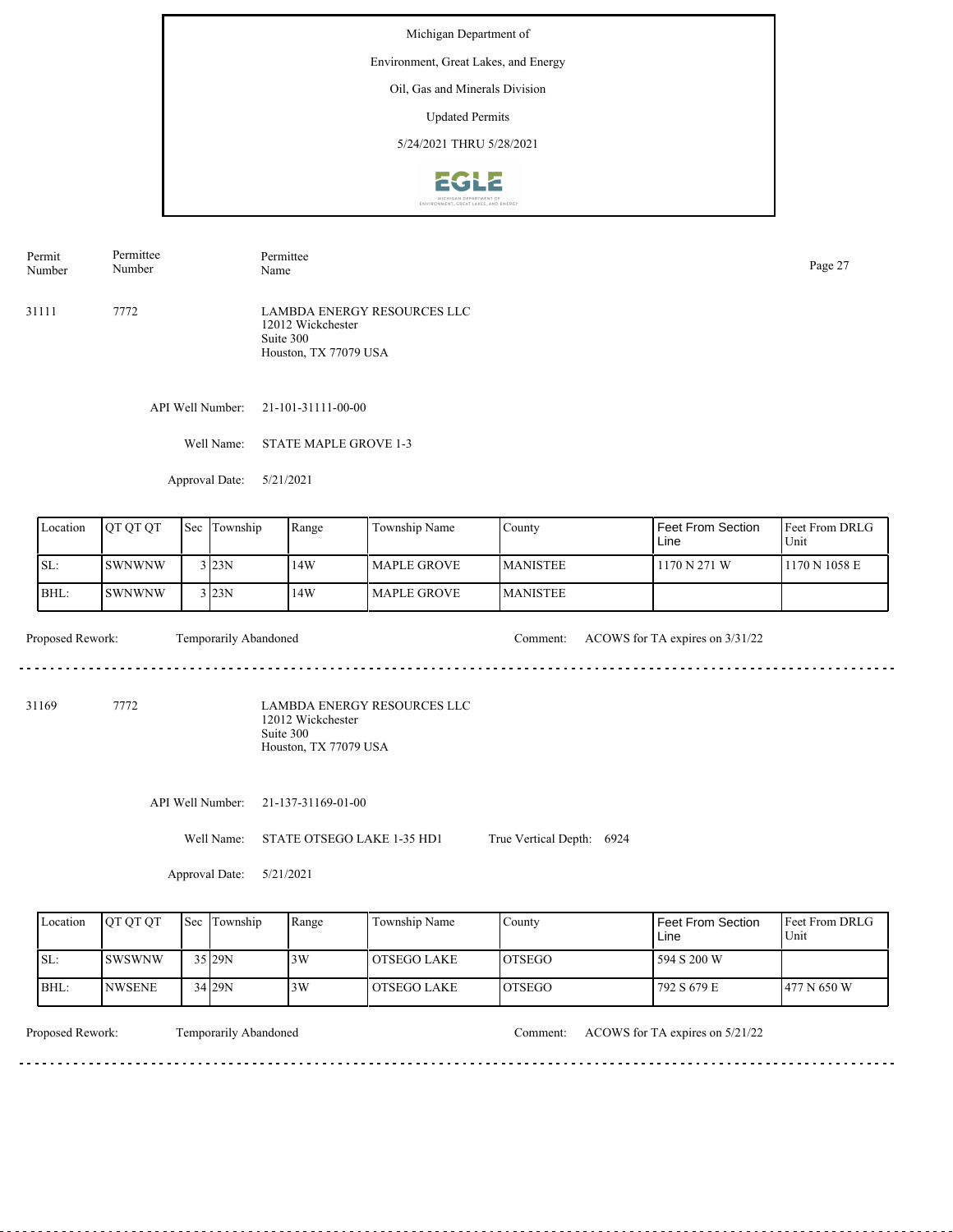Environment, Great Lakes, and Energy

# Oil, Gas and Minerals Division

Updated Permits

5/24/2021 THRU 5/28/2021



31197 7772 LAMBDA ENERGY RESOURCES LLC 12012 Wickchester Suite 300 Houston, TX 77079 USA Permit Number Permittee Number Permittee Page 28<br>Name Page 28

API Well Number: 21-019-31197-00-00

Well Name: DINGER STATE COLFAX 1-36

Approval Date: 5/20/2021

| Location | <b>QT QT QT</b>  |  | Sec Township          | Range | Township Name | County        | Feet From Section<br>Line       | <b>Feet From DRLG</b><br>Unit |
|----------|------------------|--|-----------------------|-------|---------------|---------------|---------------------------------|-------------------------------|
| SL:      | <b>NWNENW</b>    |  | $36$ <sub>25N</sub>   | 13W   | <b>COLFAX</b> | <b>BENZIE</b> | 350 N 829 E                     | 970 S 500 W                   |
| BHL:     | <b>NWNENW</b>    |  | $36$ <sub>25N</sub>   | 13W   | <b>COLFAX</b> | <b>BENZIE</b> |                                 |                               |
|          | Proposed Rework: |  | Temporarily Abandoned |       |               | Comment:      | ACOWS for TA expires on 3/31/22 |                               |

31197 7772

LAMBDA ENERGY RESOURCES LLC 12012 Wickchester Suite 300 Houston, TX 77079 USA

API Well Number: 21-019-31197-01-00

Well Name: DINGER STATE COLFAX 1-36 HD1

Approval Date: 5/20/2021

| Location | <b>IOTOTOT</b> | <b>Sec Township</b> | Range | Township Name | County         | Feet From Section<br>Line | <b>Feet From DRLG</b><br>Unit |
|----------|----------------|---------------------|-------|---------------|----------------|---------------------------|-------------------------------|
| SL:      | <b>NWNENW</b>  | 36 <sub>25N</sub>   | 13W   | <b>COLFAX</b> | <b>IBENZIE</b> | 357 N 1841 W              |                               |
| BHL      | ISESESW        | 25 25 N             | 13W   | <b>COLFAX</b> | <b>BENZIE</b>  | 565 S 2298 W              | 1740 N 353 E                  |

<u>. . . . . . . . . . . . . . . . .</u>

Temporarily Abandoned

Proposed Rework: Comment: ACOWS for TA expires on 3/31/22

True Vertical Depth: 5819

<u>. . . . . . . . .</u>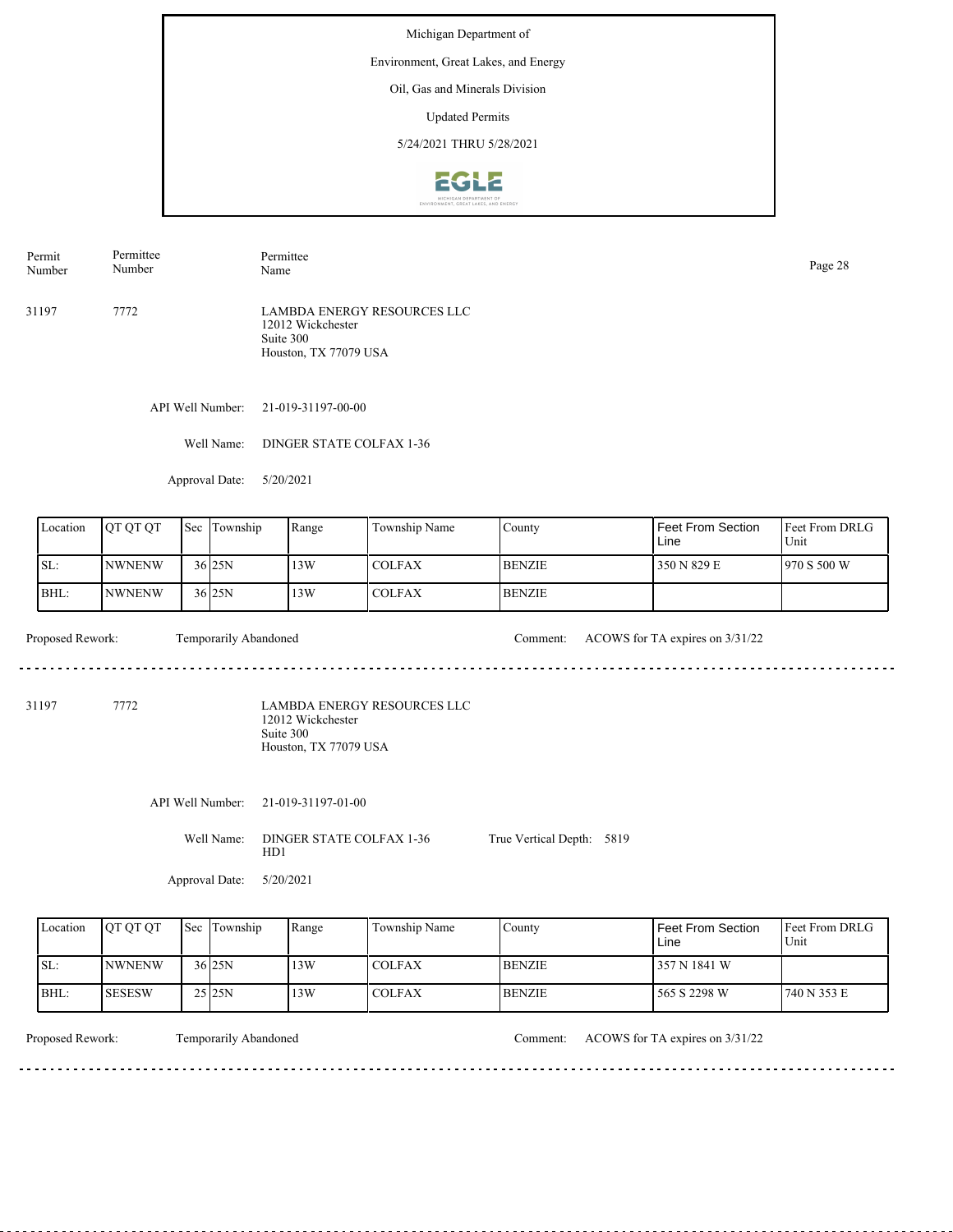Michigan Department of Environment, Great Lakes, and Energy Oil, Gas and Minerals Division Updated Permits 5/24/2021 THRU 5/28/2021**2612** 

Permit Permittee Permittee Number Page 29<br>Name Page 29 Number LAMBDA ENERGY RESOURCES LLC 31989 7772 12012 Wickchester Suite 300 Houston, TX 77079 USA API Well Number: 21-137-31989-00-00 Well Name: STYLES 2-2 True Vertical Depth: 6665 Approval Date: 5/21/2021 Feet From DRLG Feet From Section Location | QT QT QT | Sec | Township | Range | Township Name Sec Township County Line Unit SL: NENENW 3W OTSEGO LAKE OTSEGO 345 N 117 E 11 29N BHL: 29N 3W **NESWSE** OTSEGO LAKE OTSEGO 763 S 679 W 763 S 679 W 2 Proposed Rework: Temporarily Abandoned Comment: ACOWS for TA expires on 5/21/22 Temporarily Abandoned . . . . . . . . . . . . . . . . . . . . . . . . . . . . . . 31989 7772 LAMBDA ENERGY RESOURCES LLC 12012 Wickchester Suite 300 Houston, TX 77079 USA

API Well Number: 21-137-31989-01-00

Well Name: STYLES 2-2 HD1

True Vertical Depth: 6534

Approval Date: 5/21/2021

| Location | <b>IOT OT OT</b> | <b>Sec Township</b> | Range | Township Name | County         | Feet From Section<br>Line | <b>IFeet From DRLG</b><br>Unit |
|----------|------------------|---------------------|-------|---------------|----------------|---------------------------|--------------------------------|
| ISL:     | <b>INENENW</b>   | 1129N               | 3W    | l OTSEGO LAKE | <b>IOTSEGO</b> | 339 N 115 E               |                                |
| BHL:     | <b>ISESESE</b>   | 2 I29N              | 3W    | OTSEGO LAKE   | <b>IOTSEGO</b> | 473 S 562 E               | 1473 S 562 E                   |

Temporarily Abandoned

Proposed Rework: Temporarily Abandoned Comment: ACOWS for TA expires on 5/21/22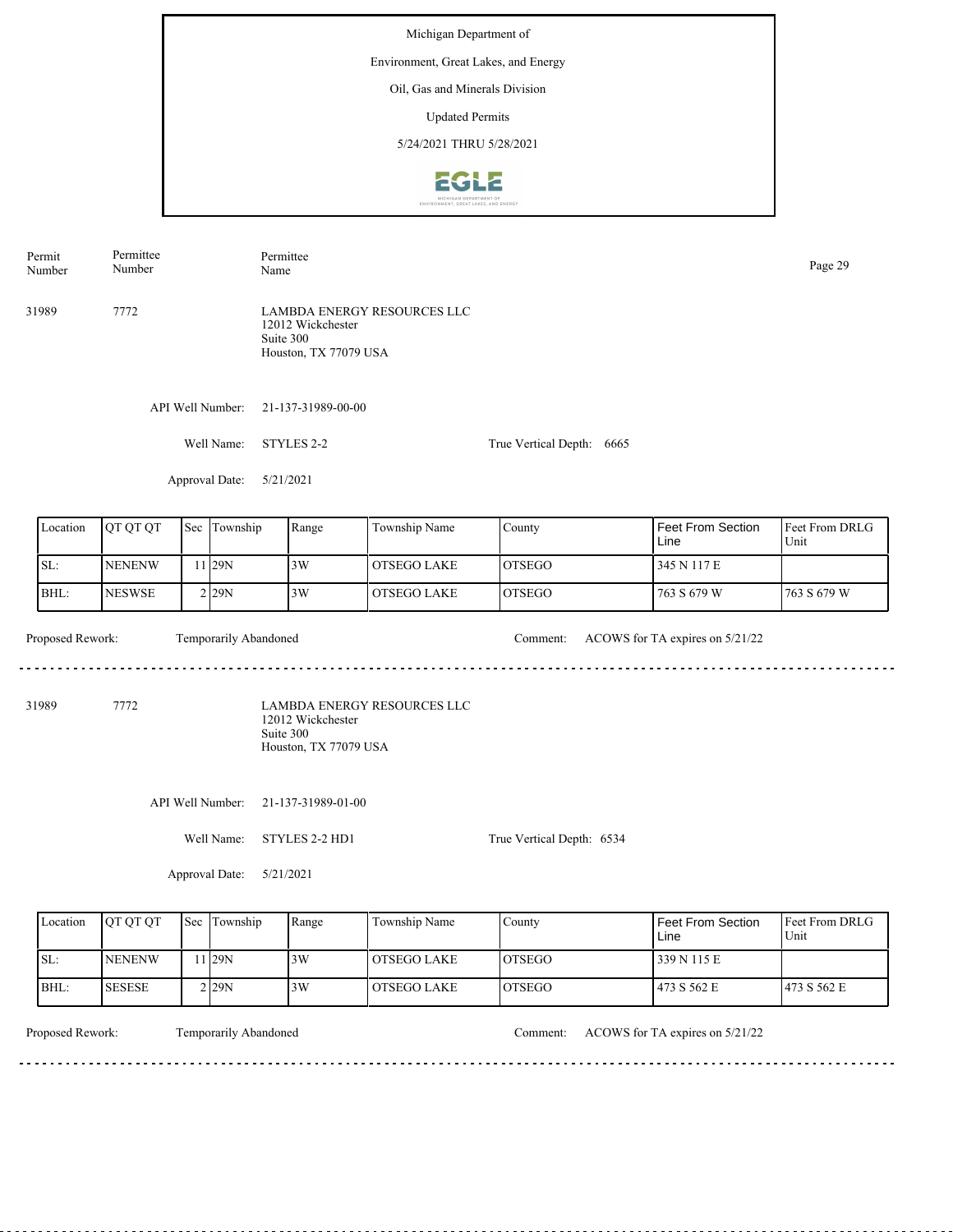Environment, Great Lakes, and Energy

#### Oil, Gas and Minerals Division

Updated Permits

5/24/2021 THRU 5/28/2021



32273 7772 LAMBDA ENERGY RESOURCES LLC 12012 Wickchester Suite 300 Houston, TX 77079 USA Permit Number Permittee Number Permittee Page 30<br>Name Page 30

API Well Number: 21-055-32273-00-00

Well Name: STATE WHITEWATER "H" 4-22

Approval Date: 5/20/2021

| Location | <b>IOT OT OT</b> | <b>Sec</b> | Township            | Range | Township Name | County                 | Feet From Section<br>Line | <b>IFeet From DRLG</b><br>Unit |
|----------|------------------|------------|---------------------|-------|---------------|------------------------|---------------------------|--------------------------------|
| ISL:     | <b>INESWSW</b>   |            | 22 27N              | 9W    | l WHITEWATER  | <b>IGRAND TRAVERSE</b> | 1810 S 670 W              | 460 N 652 E                    |
| BHL:     | <b>INESWSW</b>   |            | $22$ <sub>27N</sub> | 9W    | l WHITEWATER  | <b>IGRAND TRAVERSE</b> |                           |                                |

Proposed Rework: Temporarily Abandoned Comment: ACOWS for TA expires on  $3/31/22$ 

<u>. . . . . . . . . . . . . . . . . . .</u>

32275 7772

LAMBDA ENERGY RESOURCES LLC 12012 Wickchester Suite 300 Houston, TX 77079 USA

API Well Number: 21-101-32275-00-00

Well Name: SMITH ET AL 3-27

Approval Date: 5/21/2021

| Location | <b>IOT OT OT</b> | <b>Sec</b> Township | Range | Township Name | Countv          | l Feet From Section<br>Line | <b>Feet From DRLG</b><br>Unit |
|----------|------------------|---------------------|-------|---------------|-----------------|-----------------------------|-------------------------------|
| ISL:     | <b>ISWSWNW</b>   | 27124N              | 13W   | <b>CLEON</b>  | <b>MANISTEE</b> | 1400 S 500 W                | 400 S 804 E                   |
| IBHL:    | ISWSWNW          | 27124N              | 13W   | <b>CLEON</b>  | <b>MANISTEE</b> |                             |                               |

<u>. . . . . . . .</u>

Proposed Rework: Temporarily Abandoned Comment: ACOWS for TA expires on  $3/31/22$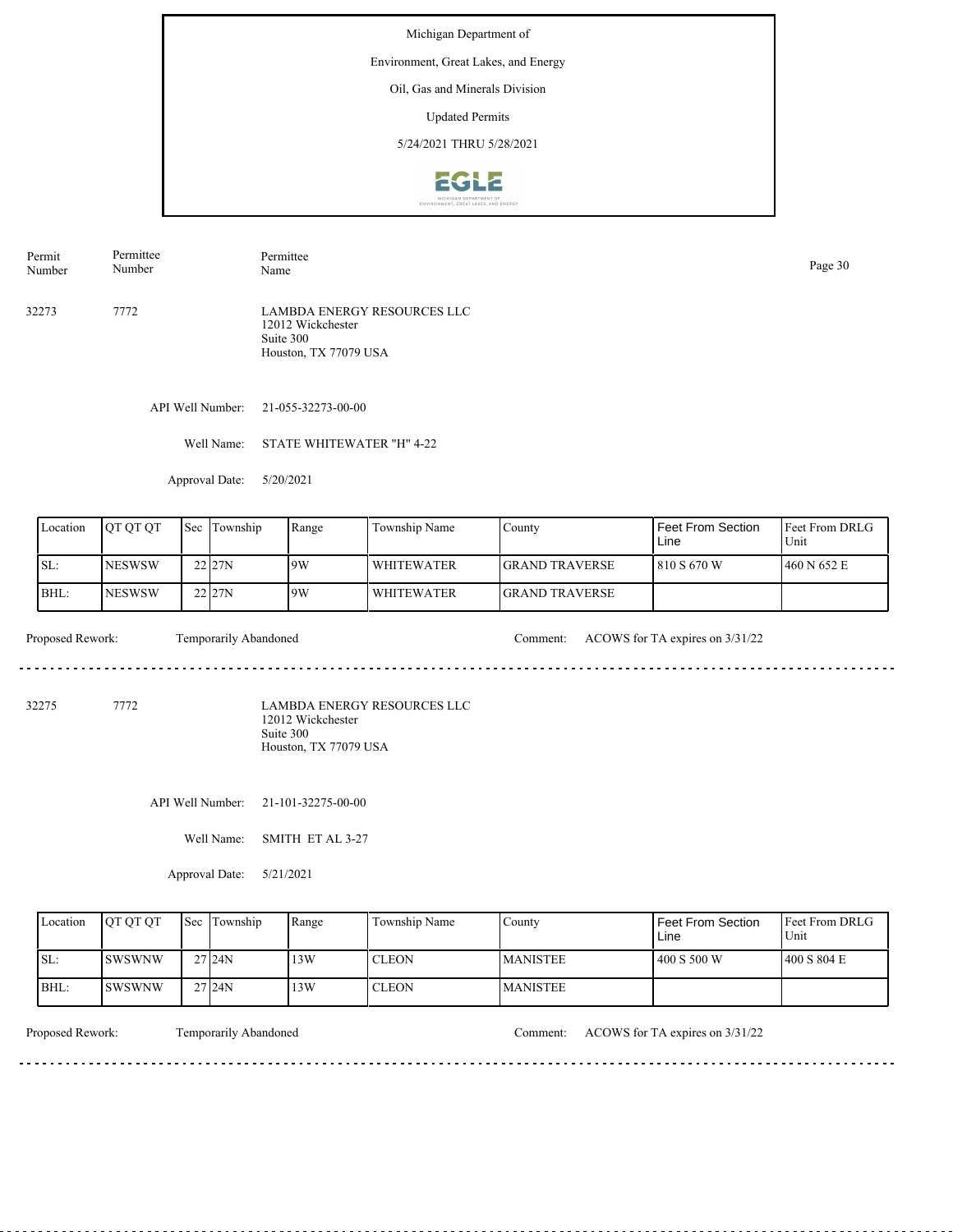Environment, Great Lakes, and Energy

## Oil, Gas and Minerals Division

Updated Permits

5/24/2021 THRU 5/28/2021



32360 7772 LAMBDA ENERGY RESOURCES LLC 12012 Wickchester Suite 300 Houston, TX 77079 USA Permit Number Permittee Number Permittee Page 31<br>Name Page 31

API Well Number: 21-137-32360-00-00

Well Name: CUCA & STATE OTSEGO LAKE ET AL 1-34

Approval Date: 5/21/2021

| Location | <b>OT OT OT</b> | <b>Sec</b> | Township            | Range | Township Name | County         | Feet From Section<br>Line | <b>Feet From DRLG</b><br>Unit |
|----------|-----------------|------------|---------------------|-------|---------------|----------------|---------------------------|-------------------------------|
| ISL:     | <b>INWNENE</b>  |            | $34$ <sub>29N</sub> | 3W    | l OTSEGO LAKE | IOTSEGO        | 494 N 753 E               | 494 N 581 W                   |
| BHL:     | <b>NWNENE</b>   |            | 34 29N              | 3W    | OTSEGO LAKE   | <b>IOTSEGO</b> |                           |                               |

Proposed Rework: Temporarily Abandoned Comment: ACOWS for TA expires on 5/21/22 

32438 7772

LAMBDA ENERGY RESOURCES LLC 12012 Wickchester Suite 300 Houston, TX 77079 USA

API Well Number: 21-055-32438-00-00

Well Name: STATE WHITEWATER 1-20

Approval Date: 5/19/2021

| Location | <b>IOT OT OT</b> | <b>Sec</b> Township | Range | Township Name     | County                 | <b>Feet From Section</b><br>Line | <b>IFeet From DRLG</b><br>Unit |
|----------|------------------|---------------------|-------|-------------------|------------------------|----------------------------------|--------------------------------|
| SL:      | <b>I</b> SENENE  | 20 <sub>27N</sub>   | 9W    | <b>WHITEWATER</b> | <b>IGRAND TRAVERSE</b> | 1250 N 460 E                     | 1250 N 460 E                   |
| BHL:     | <b>SENENE</b>    | 20 <sub>27N</sub>   | 9W    | <b>WHITEWATER</b> | <b>IGRAND TRAVERSE</b> |                                  |                                |

Temporarily Abandoned

Proposed Rework: Temporarily Abandoned Temporarily Abandoned Comment: ACOWS to renew TA status DENIED; Fluid level needs checked.

<u>. . . . . .</u>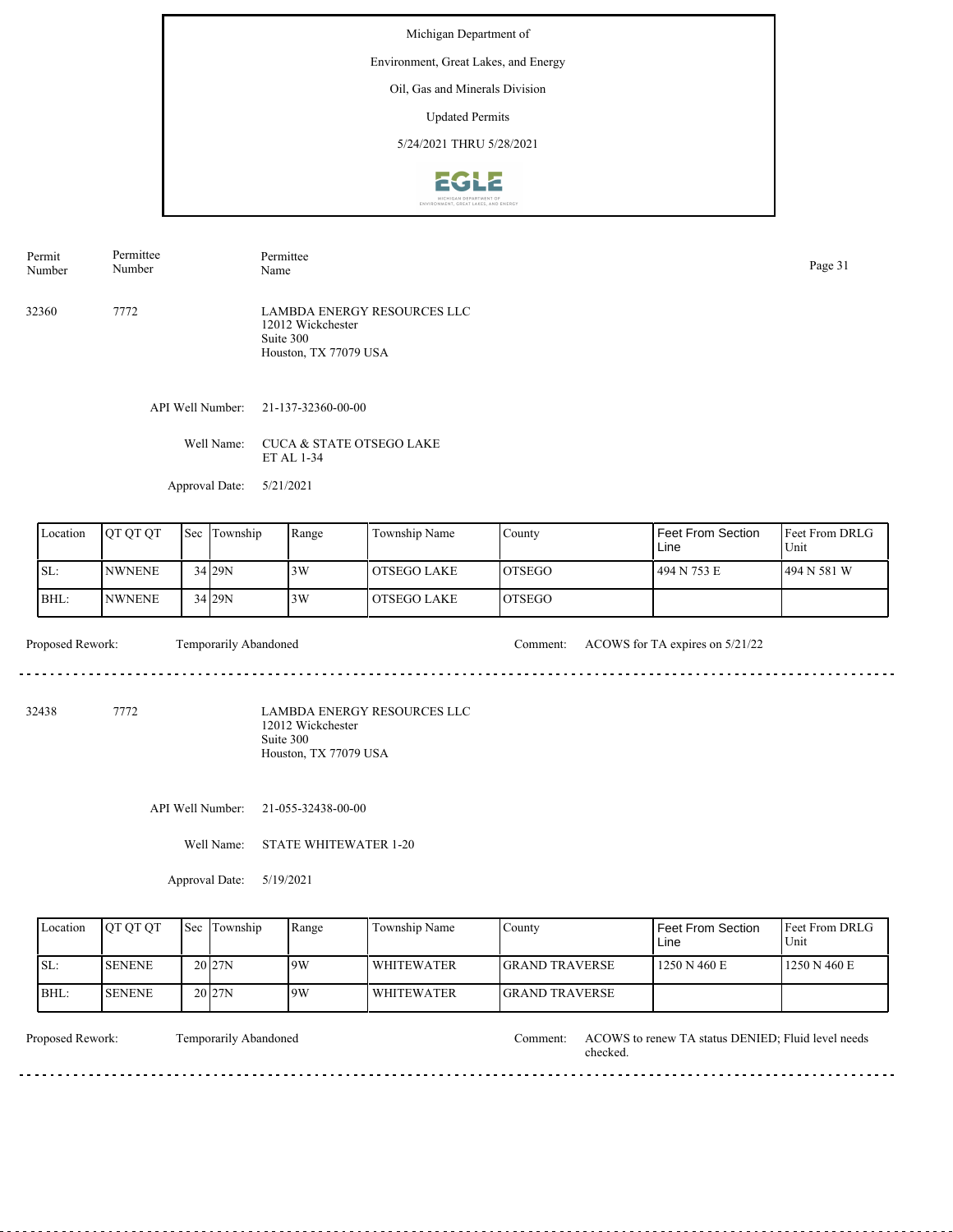Michigan Department of Environment, Great Lakes, and Energy Oil, Gas and Minerals Division Updated Permits 5/24/2021 THRU 5/28/2021**2612** 

Permit Permittee Permittee Number Page 32<br>Name Page 32 Number LAMBDA ENERGY RESOURCES LLC 32773 7772 12012 Wickchester Suite 300 Houston, TX 77079 USA API Well Number: 21-055-31896-02-00 Well Name: STATE UNION 3-18A True Vertical Depth: 6436 Approval Date: 5/20/2021 Feet From DRLG Feet From Section Location | QT QT QT | Sec | Township | Range | Township Name Sec Township County Line Unit SL: SWNENW 9W UNION GRAND TRAVERSE 1120 N 950 E 18 26N BHL: NESWNW UNION GRAND TRAVERSE 740 S 1178 W 573 N 1178 W 18 26N 9W Proposed Rework: Temporarily Abandoned Comment: ACOWS for TA expires on  $3/31/22$ Temporarily Abandoned . . . . . . . . . . . . . . . . . . . . . . . . . . . . . . 32773 7772 LAMBDA ENERGY RESOURCES LLC 12012 Wickchester Suite 300 Houston, TX 77079 USA API Well Number: 21-055-31896-03-00 Well Name: STATE UNION 3-18A HD-1 True Vertical Depth: 6316 Approval Date: 5/20/2021 Location QT QT QT Sec Township Range Township Name Sec Township County Feet From Section Feet From DRLG Line Unit

1051 N 511 E 1117 N 1780 W 1051 N 2218 W GRAND TRAVERSE GRAND TRAVERSE SL:  $BHL$ SWNENW SENENW 18 26N 18 26N 9W 9W UNION UNION

<u>. . . . . . . . .</u>

Temporarily Abandoned

Proposed Rework: Temporarily Abandoned Comment: ACOWS for TA expires on  $3/31/22$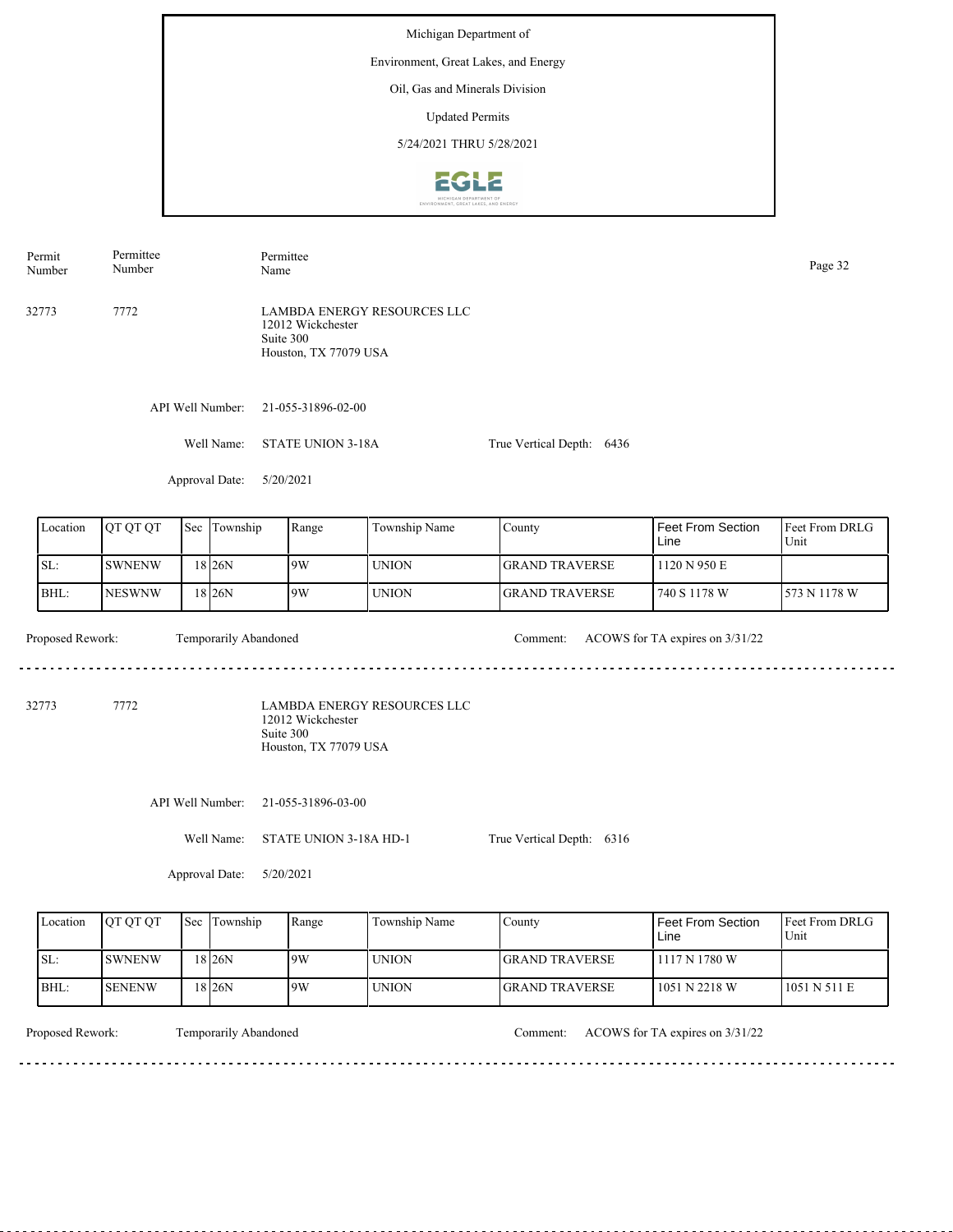Michigan Department of Environment, Great Lakes, and Energy Oil, Gas and Minerals Division Updated Permits 5/24/2021 THRU 5/28/2021**EGLE** 

| Permit<br>Number | Permittee<br>Number |     |                       | Permittee<br>Name                              |                                    |               |                                 | Page 33                |  |  |
|------------------|---------------------|-----|-----------------------|------------------------------------------------|------------------------------------|---------------|---------------------------------|------------------------|--|--|
| 32891            | 6310                |     |                       | <b>CORE ENERGY LLC</b>                         |                                    |               |                                 |                        |  |  |
|                  |                     |     |                       | 1011 NOTEWARE DRIVE<br>TRAVERSE CITY, MI 49686 |                                    |               |                                 |                        |  |  |
|                  |                     |     | API Well Number:      | 21-137-32830-01-00                             |                                    |               |                                 |                        |  |  |
|                  |                     |     | Well Name:            | PONTISSO 4-10A<br>True Vertical Depth: 6213    |                                    |               |                                 |                        |  |  |
|                  |                     |     | Approval Date:        | 5/24/2021                                      |                                    |               |                                 |                        |  |  |
| Location         | QT QT QT            | Sec | Township              | Range                                          | Township Name                      | County        | Feet From Section<br>Line       | Feet From DRLG<br>Unit |  |  |
| SL:              | <b>SWNESW</b>       |     | 10 30N                | 1W                                             | <b>CHARLTON</b>                    | <b>OTSEGO</b> | 853 N 895 E                     |                        |  |  |
| BHL:             | <b>NWSESW</b>       |     | 10 30N                | 1W                                             | <b>CHARLTON</b>                    | <b>OTSEGO</b> | 1137 S 1273 E                   | 1137 S 1273 E          |  |  |
| Proposed Rework: |                     |     | Temporarily Abandoned |                                                |                                    | Comment:      | ACOWS for TA expires on 5/24/22 |                        |  |  |
| 33735            | 7772                |     |                       | $10010 \text{ W}$ $111$                        | <b>LAMBDA ENERGY RESOURCES LLC</b> |               |                                 |                        |  |  |

12012 Wickchester Suite 300 Houston, TX 77079 USA

API Well Number: 21-055-33735-00-00

Well Name: STATE UNION & PIKE 2-6

Approval Date: 5/20/2021

| Location | <b>IOT OT OT</b> | <b>Sec</b> Township | Range | Township Name | Countv                 | <b>Feet From Section</b><br>Line | <b>Feet From DRLG</b><br>Unit |
|----------|------------------|---------------------|-------|---------------|------------------------|----------------------------------|-------------------------------|
| SL:      | ISWSWNW          | 6 <sub>26</sub> N   | 9W    | <b>UNION</b>  | <b>IGRAND TRAVERSE</b> | 150 S 477 W                      | 1177 N 477 W                  |
| BHL:     | ISWSWNW          | 6 <sub>26</sub> N   | 9W    | <b>UNION</b>  | <b>IGRAND TRAVERSE</b> |                                  |                               |

. . . . . . . . . . .

Proposed Rework: Temporarily Abandoned Comment: ACOWS for TA expires on  $3/31/22$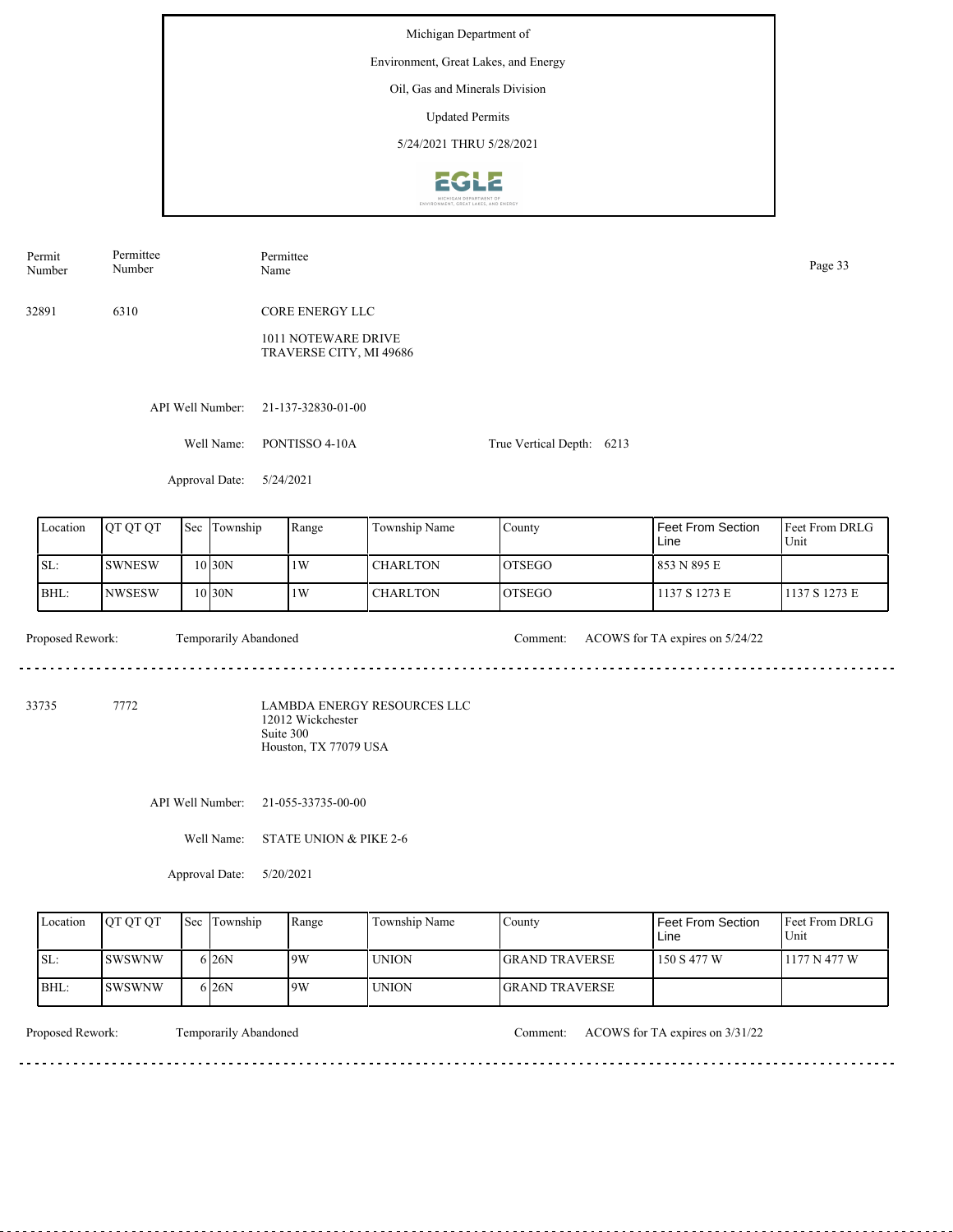Environment, Great Lakes, and Energy

#### Oil, Gas and Minerals Division

Updated Permits

5/24/2021 THRU 5/28/2021



33828 7772 LAMBDA ENERGY RESOURCES LLC 12012 Wickchester Permit Number Permittee Number Permittee Page 34<br>Name

Suite 300 Houston, TX 77079 USA

API Well Number: 21-101-33828-00-00

Well Name: STATE CLEON ET AL 3-28

Approval Date: 5/21/2021

| Location | <b>OT OT OT</b> | 'Sec | Township          | Range | Township Name | County           | Feet From Section<br>Line | <b>Feet From DRLG</b><br>Unit |
|----------|-----------------|------|-------------------|-------|---------------|------------------|---------------------------|-------------------------------|
| ISL:     | <b>INWSWNW</b>  |      | 28 <sub>24N</sub> | 13W   | <b>CLEON</b>  | <b>IMANISTEE</b> | 750 S 341 W               | 1556 N 970 E                  |
| BHL:     | INWSWNW         |      | 28 <sub>24N</sub> | 13W   | <b>CLEON</b>  | <b>MANISTEE</b>  |                           |                               |

Proposed Rework: Temporarily Abandoned Comment: ACOWS for TA expires on  $3/31/22$ diama diama

35181 7772

LAMBDA ENERGY RESOURCES LLC 12012 Wickchester Suite 300 Houston, TX 77079 USA

API Well Number: 21-055-29870-02-00

Well Name: STATE WHITEWATER 2-29A

True Vertical Depth: 6200

Approval Date: 5/19/2021

| Location | <b>IOT OT OT</b> | <b>Sec Township</b> | Range | Township Name     | County                 | Feet From Section<br>Line | <b>Feet From DRLG</b><br>Unit |
|----------|------------------|---------------------|-------|-------------------|------------------------|---------------------------|-------------------------------|
| ISL:     | <b>INESWSE</b>   | 29 <sub>27N</sub>   | 9W    | <b>WHITEWATER</b> | <b>IGRAND TRAVERSE</b> | 1810 S 1115 W             |                               |
| BHL:     | <b>INESWSE</b>   | 29 <sub>27N</sub>   | 9W    | <b>WHITEWATER</b> | <b>IGRAND TRAVERSE</b> | 1840 S 1122 W             | 484 N 1122 W                  |

<u>. . . . . . . . . . .</u>

Temporarily Abandoned

Proposed Rework: Temporarily Abandoned Comment: ACOWS to renew TA status DENIED; Fluid level needs to be checked Comment:

. . . . . . . .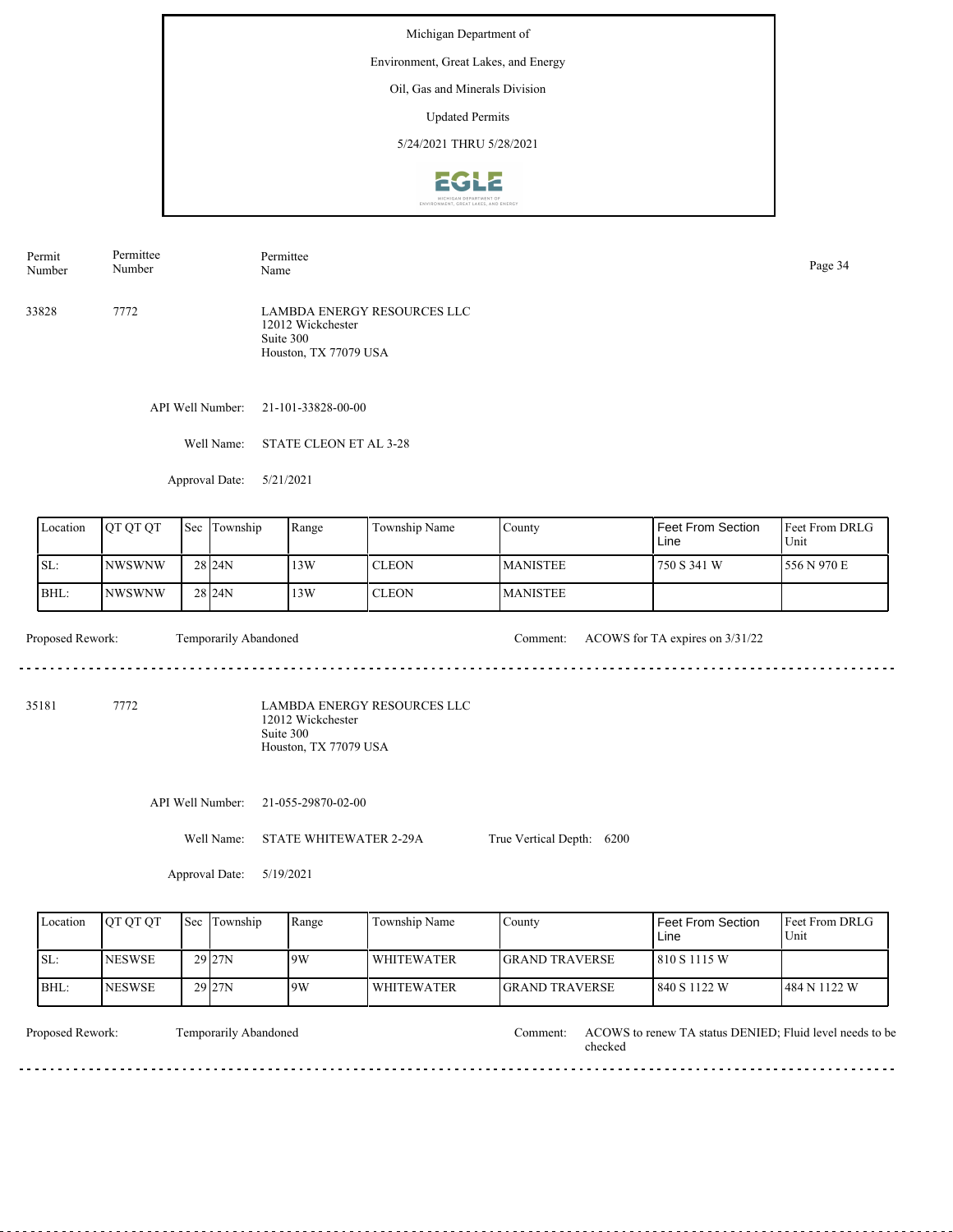Michigan Department of Environment, Great Lakes, and Energy Oil, Gas and Minerals Division Updated Permits 5/24/2021 THRU 5/28/2021**2612** 

API Well Number: 21-055-35529-00-00 Well Name: SHUMSKY STATE BLAIR 1-13 Approval Date: 5/20/2021 True Vertical Depth: 5794 35529 7772 LAMBDA ENERGY RESOURCES LLC 12012 Wickchester Suite 300 Houston, TX 77079 USA Permit Number Permittee Number Permittee Page 35<br>Name Page 35

Feet From DRLG Unit 1034 N 1185 E 1145 S 230 E 1034 N 135 W Feet From Section Line County GRAND TRAVERSE GRAND TRAVERSE Location | QT QT QT | Sec | Township | Range | Township Name SL: BHL: NESESW NWSWSE Sec Township 13 26N 13 26N  $11W$ 11W BLAIR BLAIR

Temporarily Abandoned Proposed Rework: Temporarily Abandoned Comment: ACOWS for TA expires on  $3/31/22$ <u>. . . . . . .</u> . . . . . . . . . . . . . . . . . . . . 37415 7772 LAMBDA ENERGY RESOURCES LLC 12012 Wickchester Suite 300 Houston, TX 77079 USA

API Well Number: 21-055-37415-00-00

Well Name: STATE GRANT 1-16

Approval Date: 5/20/2021

| Location | <b>OT OT OT</b> | <b>Sec Township</b> | Range | Township Name | Countv                 | Feet From Section<br>Line | <b>IFeet From DRLG</b><br>Unit |
|----------|-----------------|---------------------|-------|---------------|------------------------|---------------------------|--------------------------------|
| ISL:     | <b>SWNENW</b>   | 16 25 N             | 12W   | <b>GRANT</b>  | <b>IGRAND TRAVERSE</b> | 1200 N 742 E              | 1200 N 580 W                   |
| BHL:     | <b>SWNENW</b>   | 16 25 N             | 12W   | <b>GRANT</b>  | <b>IGRAND TRAVERSE</b> |                           |                                |

Proposed Rework: Temporarily Abandoned Comment: ACOWS for TA expires on  $3/31/22$ 

<u>. . . . . . . . .</u>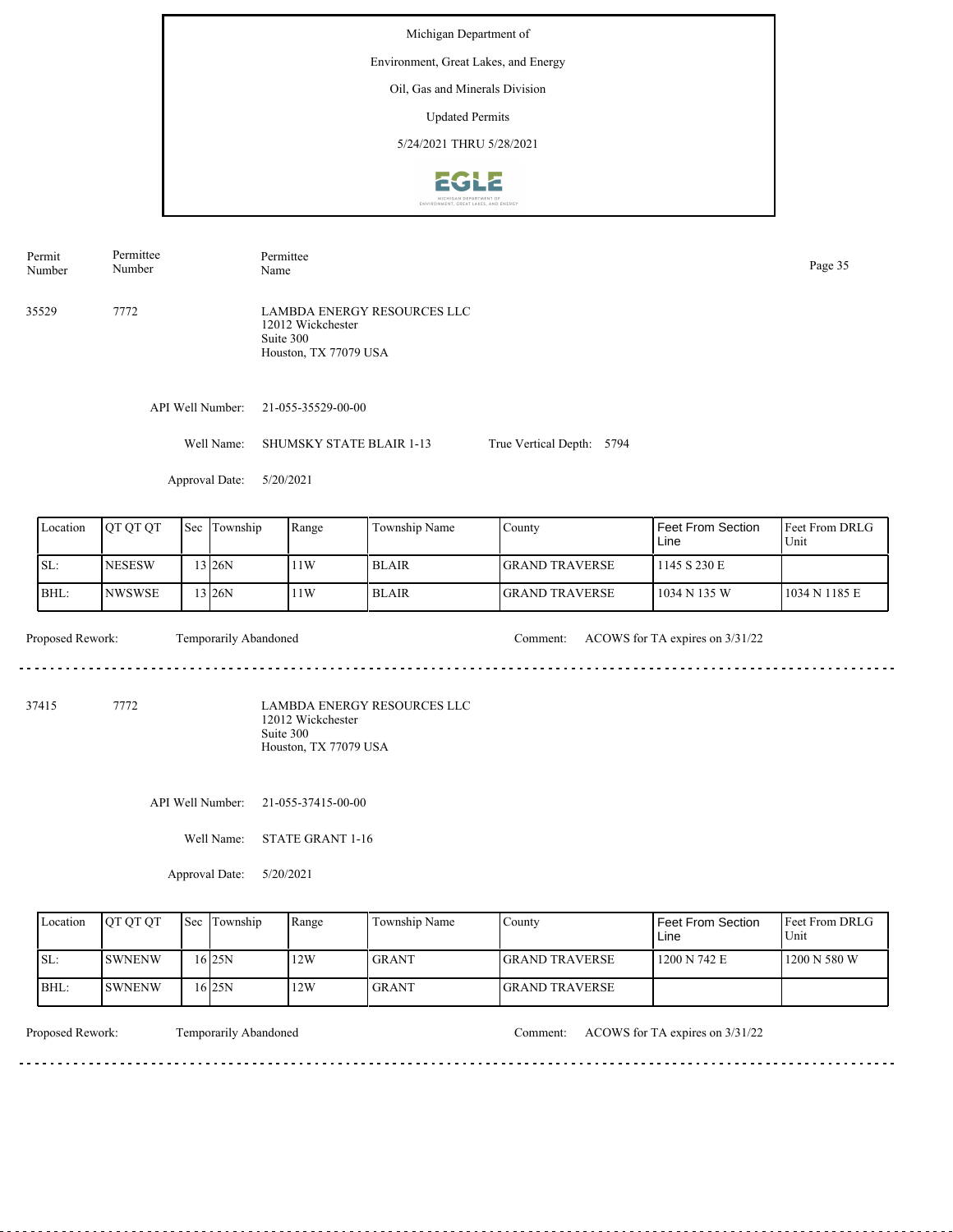Michigan Department of Environment, Great Lakes, and Energy Oil, Gas and Minerals Division Updated Permits 5/24/2021 THRU 5/28/2021**EGLZ** 

API Well Number: 21-055-37415-01-00 Well Name: STATE GRANT 1-16 HD1 Approval Date: 5/20/2021 True Vertical Depth: 5579 37415 7772 LAMBDA ENERGY RESOURCES LLC 12012 Wickchester Suite 300 Houston, TX 77079 USA Permit Number Permittee Number Permittee Page 36<br>Name Page 36

| Location | <b>IOT OT OT</b> | Sec | Township          | Range | Township Name | County                 | l Feet From Section<br>Line | <b>Feet From DRLG</b><br>Unit |
|----------|------------------|-----|-------------------|-------|---------------|------------------------|-----------------------------|-------------------------------|
| SL:      | ISWNENW          |     | 16 <sub>25N</sub> | 12W   | <b>GRANT</b>  | <b>IGRAND TRAVERSE</b> | 1188 N 1899 W               |                               |
| BHL:     | INWNENW          |     | 16 <sub>25N</sub> | 12W   | <b>GRANT</b>  | <b>IGRAND TRAVERSE</b> | l 349 N 1686 W              | 349 N 366 W                   |

Temporarily Abandoned

 $- - - - - -$ 

Proposed Rework: Temporarily Abandoned Comment: ACOWS for TA expires on  $3/31/22$ 

38527 7772

LAMBDA ENERGY RESOURCES LLC 12012 Wickchester Suite 300 Houston, TX 77079 USA

API Well Number: 21-055-38452-01-00

Well Name: OTIS-STATE BLAIR 2-13A

True Vertical Depth: 5903

Approval Date: 5/20/2021

|      | Location | <b>IOT OT OT</b> | <b>Sec</b> Township | Range | Township Name | County                 | Feet From Section<br>Line | <b>IFeet From DRLG</b><br>Unit |
|------|----------|------------------|---------------------|-------|---------------|------------------------|---------------------------|--------------------------------|
| ISL: |          | <b>ISWNWSW</b>   | $3$ <sub>26</sub> N | 1W    | <b>BLAIR</b>  | <b>IGRAND TRAVERSE</b> | 1159 N 332 W              |                                |
|      | BHL:     | <b>INESWSW</b>   | 3 I26N              | 1W    | <b>BLAIR</b>  | <b>IGRAND TRAVERSE</b> | 1293 S 924 W              | 1293 S 396 E                   |

Temporarily Abandoned

Proposed Rework: Temporarily Abandoned Comment: ACOWS for TA expires on  $3/31/22$ 

<u>. . . . . . . .</u>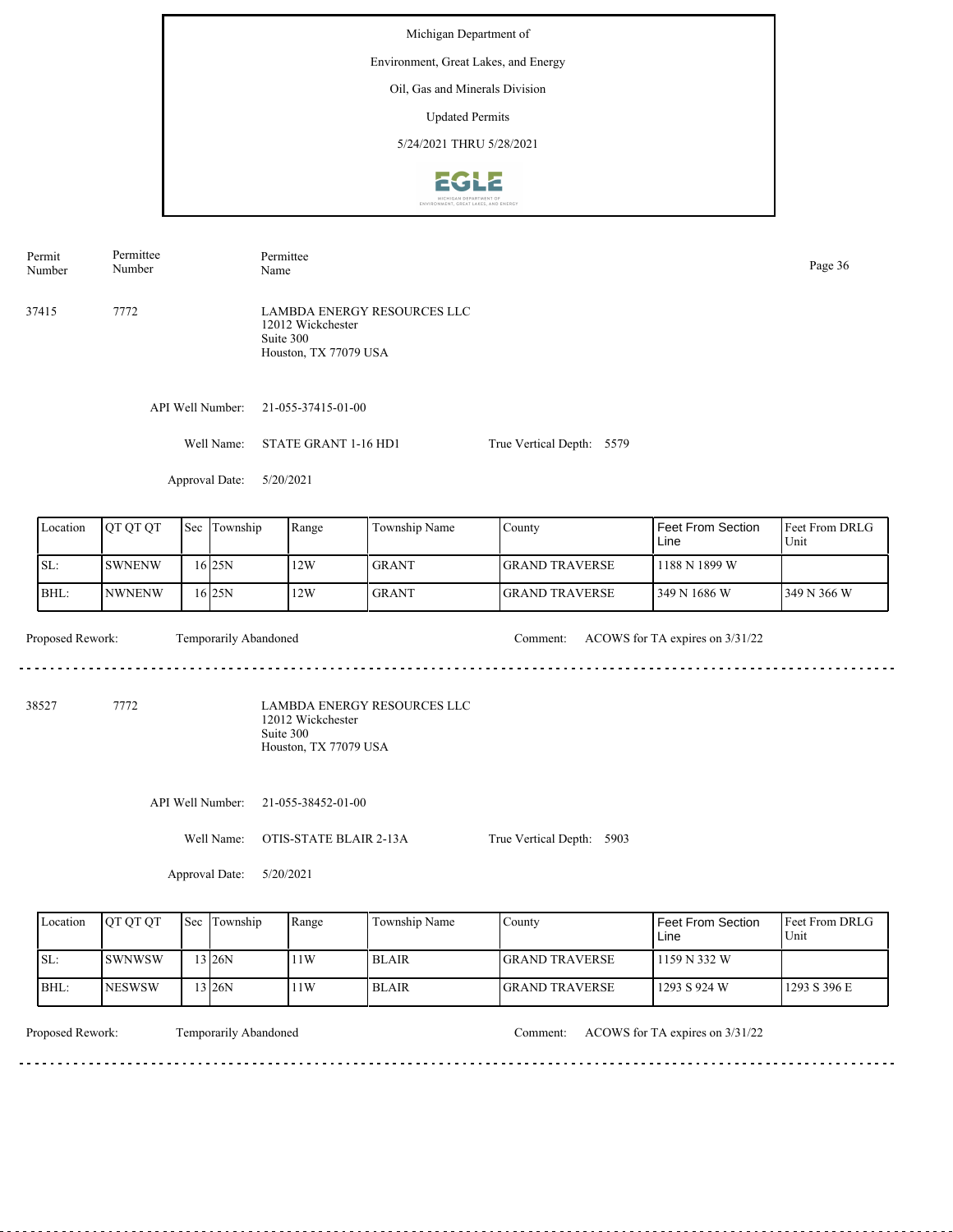Michigan Department of Environment, Great Lakes, and Energy Oil, Gas and Minerals Division Updated Permits 5/24/2021 THRU 5/28/2021**EGLE** 

API Well Number: 21-137-38842-00-00 Well Name: STATE OTSEGO LAKE & STYLES 3-11 Approval Date: 5/21/2021 True Vertical Depth: 6658 38842 7772 LAMBDA ENERGY RESOURCES LLC 12012 Wickchester Suite 300 Houston, TX 77079 USA Permit Number Permittee Number Permittee Page 37<br>Name Page 37

| Location | IOT OT OT      | <b>Sec Township</b> | Range | Township Name  | County         | Feet From Section<br>Line | Feet From DRLG<br>Unit |
|----------|----------------|---------------------|-------|----------------|----------------|---------------------------|------------------------|
| SL:      | <b>ISENENE</b> | 1 <sub>29</sub> N   | 3W    | l OTSEGO LAKE  | <b>IOTSEGO</b> | 833 N 426 E               |                        |
| BHL:     | <b>INENWNE</b> | 1 29N               | 3W    | l OTSEGO LAKE- | <b>IOTSEGO</b> | 500 N 1189 W              | 1500 N 1189 W          |

Proposed Rework: Temporarily Abandoned Comment: ACOWS for TA expires on 5/21/22 Temporarily Abandoned 

40493 7772

LAMBDA ENERGY RESOURCES LLC 12012 Wickchester Suite 300 Houston, TX 77079 USA

API Well Number: 21-055-40493-00-00

Well Name: STATE WHITEWATER 1-30

Approval Date: 5/19/2021

| Location | <b>IOT OT OT</b> | <b>Sec Township</b> | Range | Township Name     | Countv                 | <b>Feet From Section</b><br>Line | <b>Feet From DRLG</b><br>Unit |
|----------|------------------|---------------------|-------|-------------------|------------------------|----------------------------------|-------------------------------|
| ISL:     | <b>INWNWSE</b>   | $30\,$  27N         | 19W   | <b>WHITEWATER</b> | <b>IGRAND TRAVERSE</b> | l 525 N 175 W                    | 525 N 1151 E                  |
| BHL:     | <b>INWNWSE</b>   | $30$ <sub>27N</sub> | 9W    | WHITEWATER        | <b>IGRAND TRAVERSE</b> |                                  |                               |

Temporarily Abandoned

Proposed Rework: Temporarily Abandoned Comment: ACOWS for renewal of TA status was DENIED; Fluid levels need checked.

<u>. . . . . . . . . . . .</u>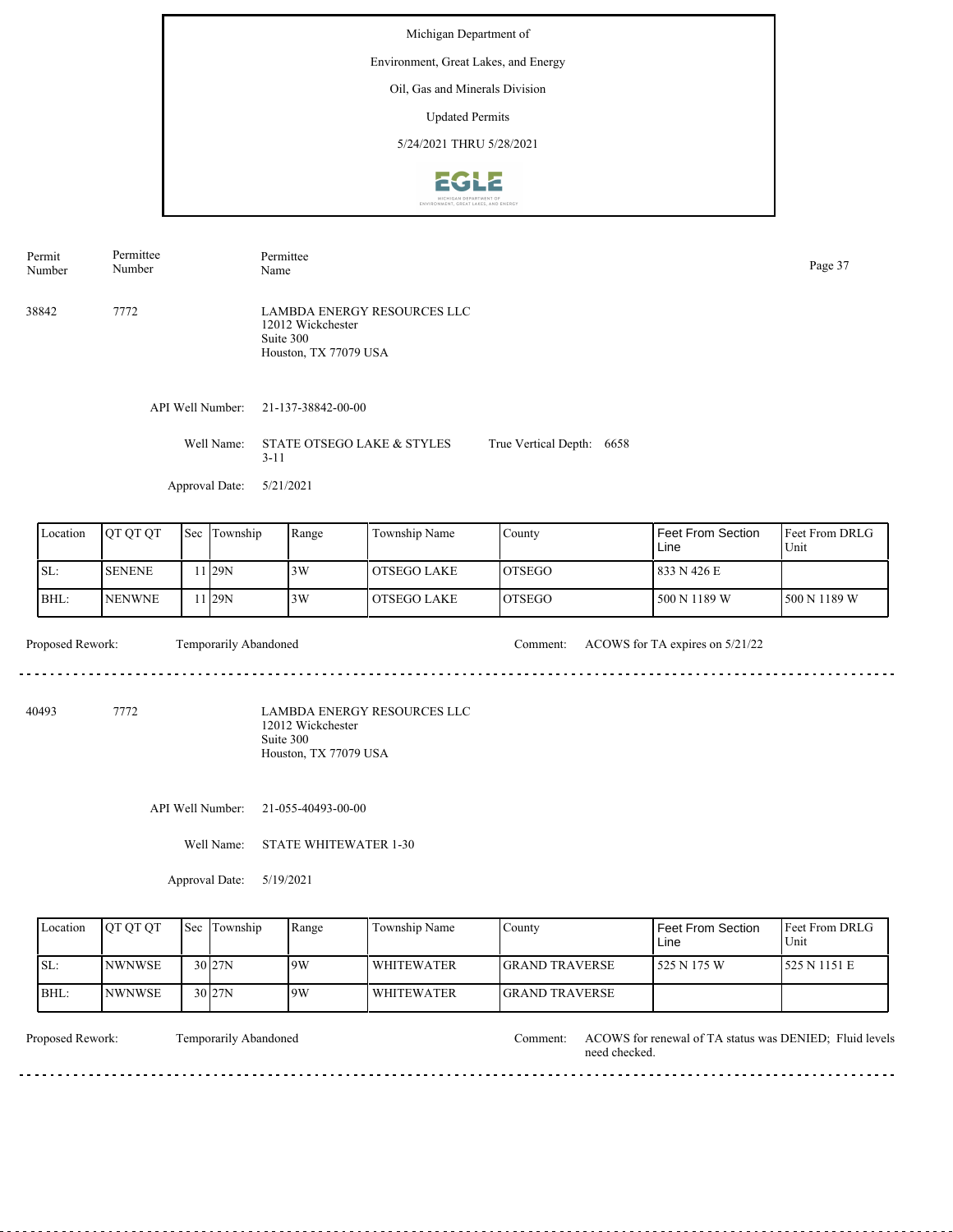Environment, Great Lakes, and Energy

#### Oil, Gas and Minerals Division

Updated Permits

5/24/2021 THRU 5/28/2021



45606 7772 LAMBDA ENERGY RESOURCES LLC Permit Number Permittee Number Permittee Page 38<br>Name Page 38

12012 Wickchester Suite 300 Houston, TX 77079 USA

API Well Number: 21-137-45606-00-00

Well Name: STATE OTSEGO LAKE 1-26

Approval Date: 5/21/2021

| Location | IOT OT OT      | 'Sec | Township          | Range | Township Name  | County         | Feet From Section<br>Line | <b>Feet From DRLG</b><br>Unit |
|----------|----------------|------|-------------------|-------|----------------|----------------|---------------------------|-------------------------------|
| ISL:     | <b>ISESWNE</b> |      | 26 <sub>29N</sub> | 3W    | l OTSEGO LAKE  | <b>LOTSEGO</b> | 460 S 660 W               | 1460 S 624 E                  |
| BHL:     | <b>ISESWNE</b> |      | 26 <sub>29N</sub> | 3W    | l OTSEGO LAKE- | <b>LOTSEGO</b> |                           |                               |

 $- - - - - -$ 

Proposed Rework: Temporarily Abandoned Comment: ACOWS for TA expires on 5/21/22

. . . . . . . . . . . . . . . . . . . .

45606 7772

LAMBDA ENERGY RESOURCES LLC 12012 Wickchester Suite 300 Houston, TX 77079 USA

API Well Number: 21-137-45606-01-00

Well Name: STATE OTSEGO LAKE 1-26 HD-1 True Vertical Depth: 6920

Approval Date: 5/21/2021

| Location | <b>OT OT OT</b> | <b>Sec Township</b> | Range | Township Name      | County         | l Feet From Section.<br>Line | <b>Feet From DRLG</b><br>Unit |
|----------|-----------------|---------------------|-------|--------------------|----------------|------------------------------|-------------------------------|
| ISL:     | <b>ISESWNE</b>  | 26 <sub>29N</sub>   | 3W    | l OTSEGO LAKE      | <b>IOTSEGO</b> | 2153 N 1916 E                |                               |
| BHL:     | <b>INWSENW</b>  | 26 <sub>29N</sub>   | 3W    | <b>OTSEGO LAKE</b> | <b>IOTSEGO</b> | 1790 N 1699 W                | 1479 N 395 W                  |

<u>. . . . . . . .</u>

Temporarily Abandoned

Proposed Rework: Temporarily Abandoned Comment: ACOWS for TA expires on 5/21/22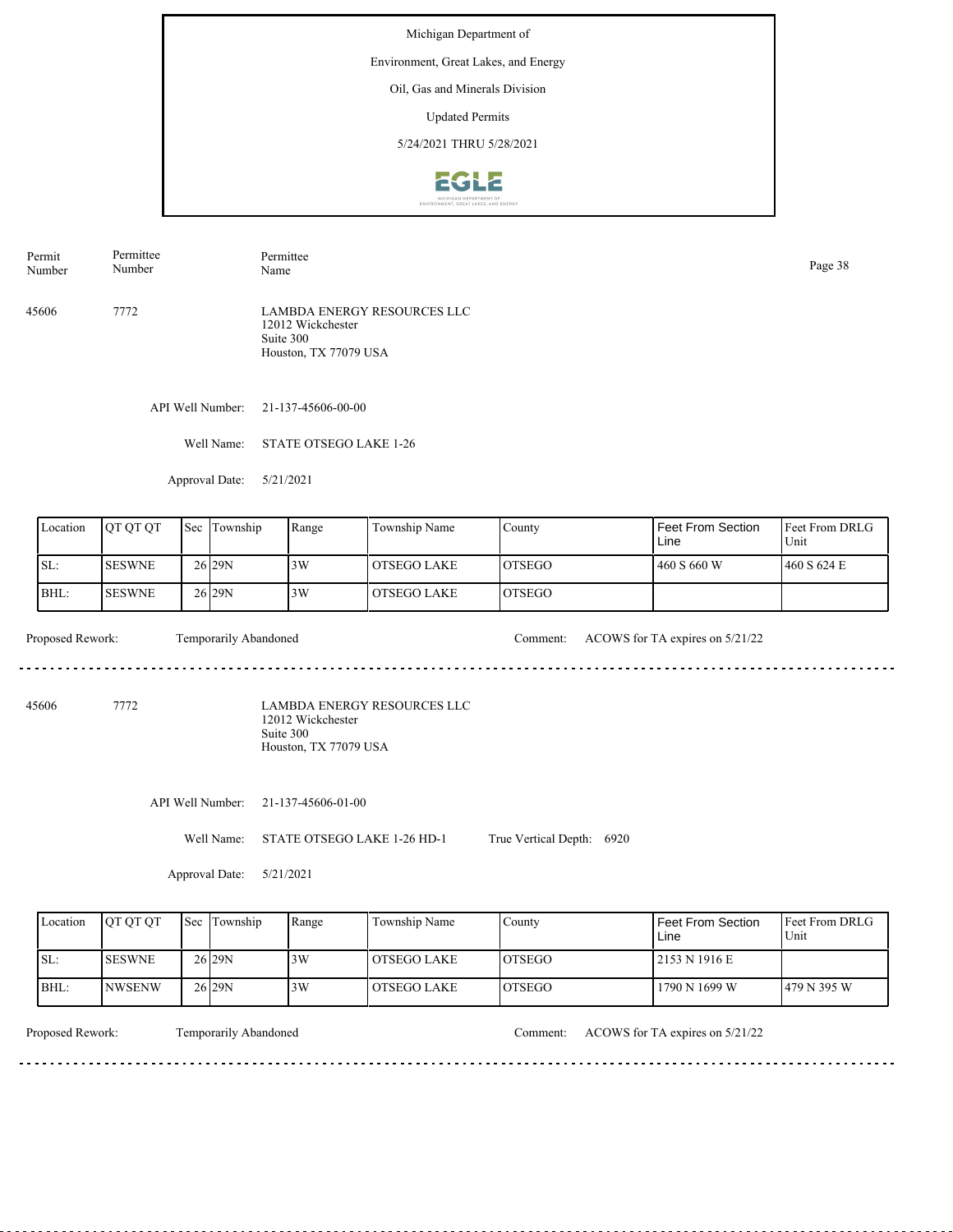Environment, Great Lakes, and Energy

### Oil, Gas and Minerals Division

Updated Permits

5/24/2021 THRU 5/28/2021



Permit Number Permittee Number Permittee Page 39<br>Name Page 39

48706 7772 LAMBDA ENERGY RESOURCES LLC 12012 Wickchester Suite 300 Houston, TX 77079 USA

API Well Number: 21-055-48706-00-00

Well Name: LASSA & SCHMUCKAL 1-34 True Vertical Depth: 6125

Approval Date: 5/20/2021

| Location | IOT OT OT     | Sec | Township   | Range | Township Name | County                 | <b>Feet From Section</b><br>Line | <b>Feet From DRLG</b><br>Unit |
|----------|---------------|-----|------------|-------|---------------|------------------------|----------------------------------|-------------------------------|
| SL:      | <b>SESENW</b> |     | $34$ $26N$ | 11W   | <b>BLAIR</b>  | <b>IGRAND TRAVERSE</b> | 360 S 200 E                      |                               |
| BHL:     | <b>NESENW</b> |     | 34 26N     | 11W   | l BLAIR       | <b>IGRAND TRAVERSE</b> | 1717 S 201 E                     | 717 S 1119 W                  |

<u>. . . . . . . . . . . . . . . . . .</u>

Temporarily Abandoned

Proposed Rework: Temporarily Abandoned Comment: ACOWS for TA expires on  $3/31/22$ 

<u>. . . . . . . . . . . . . . . . .</u>

49758 6361

RIVERSIDE ENERGY MICHIGAN LLC 10691 EAST CARTER ROAD SUITE 201 TRAVERSE CITY, MI 49684

API Well Number: 21-001-49758-00-00

Well Name: KLAVER & FELZKE C4-1

Approval Date: 5/26/2021

| Location | <b>OT OT OT</b> | <b>Sec</b> Township | Range | Township Name | County         | Feet From Section<br>Line | <b>Feet From DRLG</b><br>Unit |
|----------|-----------------|---------------------|-------|---------------|----------------|---------------------------|-------------------------------|
| ISL:     | <b>INWNESE</b>  | 128N                | 7E    | l CALEDONIA.  | <b>LALCONA</b> | 348 N 840 E               | 1348 N 474 W                  |
| BHL:     | <b>INWNESE</b>  | 128N                | 7E    | CALEDONIA     | <b>ALCONA</b>  |                           |                               |

Proposed Rework: Temporarily Abandoned Comment: ACOWS for TA expires on 5/26/22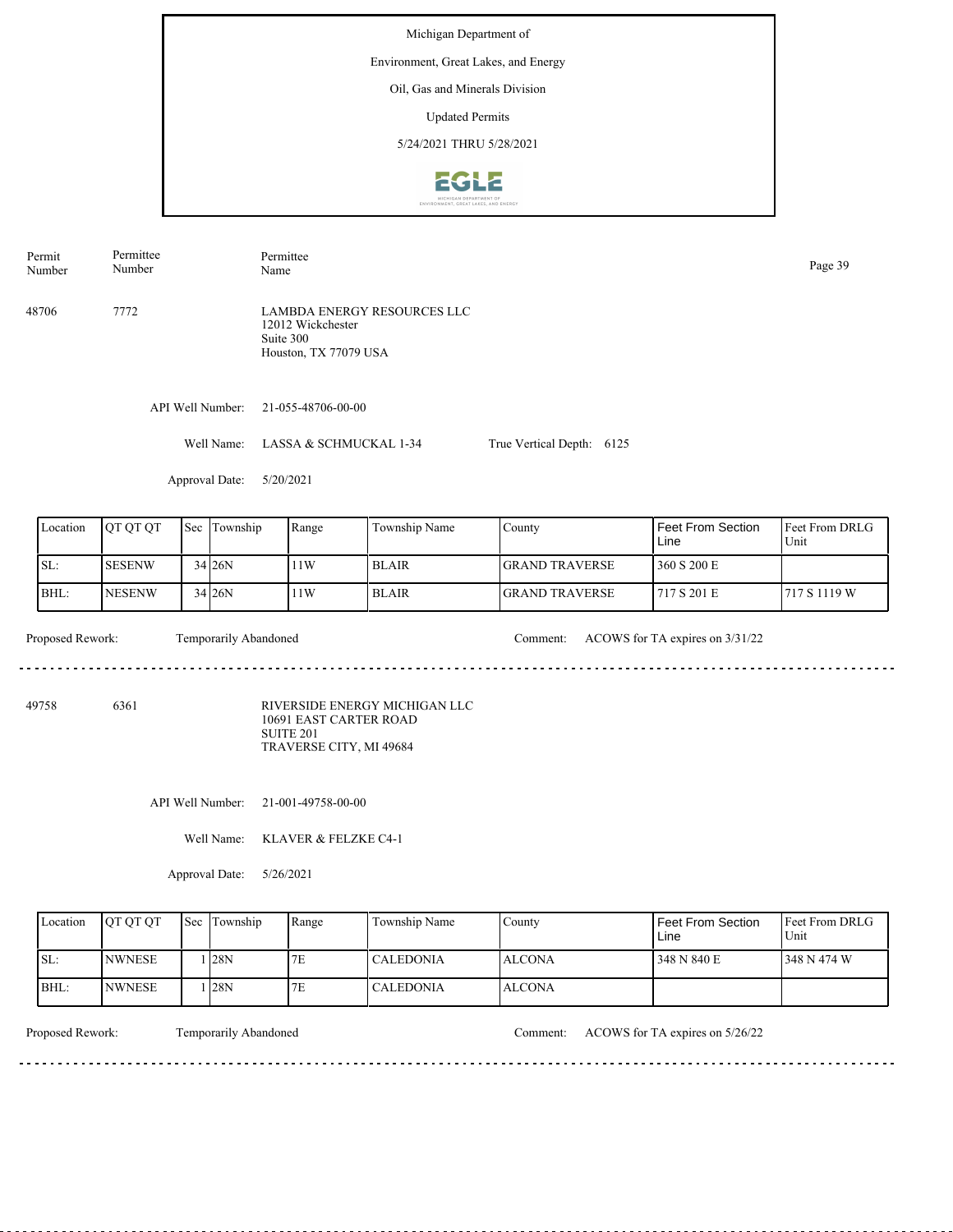Michigan Department of Environment, Great Lakes, and Energy

> Oil, Gas and Minerals Division Updated Permits

5/24/2021 THRU 5/28/2021



52273 7772 LAMBDA ENERGY RESOURCES LLC Permit Number Permittee Number Permittee Page 40<br>Name Page 40

12012 Wickchester Suite 300 Houston, TX 77079 USA

API Well Number: 21-055-52273-00-00

Well Name: STATE GRANT 1-16 True Vertical Depth: 5813

Approval Date: 5/20/2021

| Location | <b>OT OT OT</b> | 'Sec | Township | Range | Township Name | County                 | <b>Feet From Section</b><br>Line | <b>IFeet From DRLG</b><br>Unit |
|----------|-----------------|------|----------|-------|---------------|------------------------|----------------------------------|--------------------------------|
| ISL:     | INWSWNW         |      | 16 25 N  | 12W   | <b>GRANT</b>  | <b>IGRAND TRAVERSE</b> | 1743S660W                        | 1743 S 660 W                   |
| BHL:     | <b>SENWNW</b>   |      | 16 25 N  | 12W   | <b>GRANT</b>  | <b>IGRAND TRAVERSE</b> | l 947 N 970 W                    | 1947 N 351 E                   |

Temporarily Abandoned

Proposed Rework: Temporarily Abandoned Comment: ACOWS for TA expires on  $3/31/22$ 

. . . . . . . . . . . . . . . . . .

53200 6361

RIVERSIDE ENERGY MICHIGAN LLC 10691 EAST CARTER ROAD SUITE 201 TRAVERSE CITY, MI 49684

API Well Number: 21-001-53200-00-00

Well Name: RUDE & JESS ET AL A2-6

Approval Date: 5/26/2021

| Location | <b>OT OT OT</b> | <b>Sec Township</b> | Range | Township Name | County         | Feet From Section<br>∟ine | <b>Feet From DRLG</b><br>Unit |
|----------|-----------------|---------------------|-------|---------------|----------------|---------------------------|-------------------------------|
| ISL:     | <b>ISWNENW</b>  | 6 28N               | 8E    | l CALEDONIA   | <b>ALCONA</b>  | 1235 N 1184 E             | 1469 S 1184 E                 |
| BHL:     | <b>ISWNENW</b>  | 6 28N               | 8E    | l CALEDONIA   | <b>LALCONA</b> |                           |                               |

Proposed Rework: Temporarily Abandoned Comment: ACOWS for TA expires on 5/26/22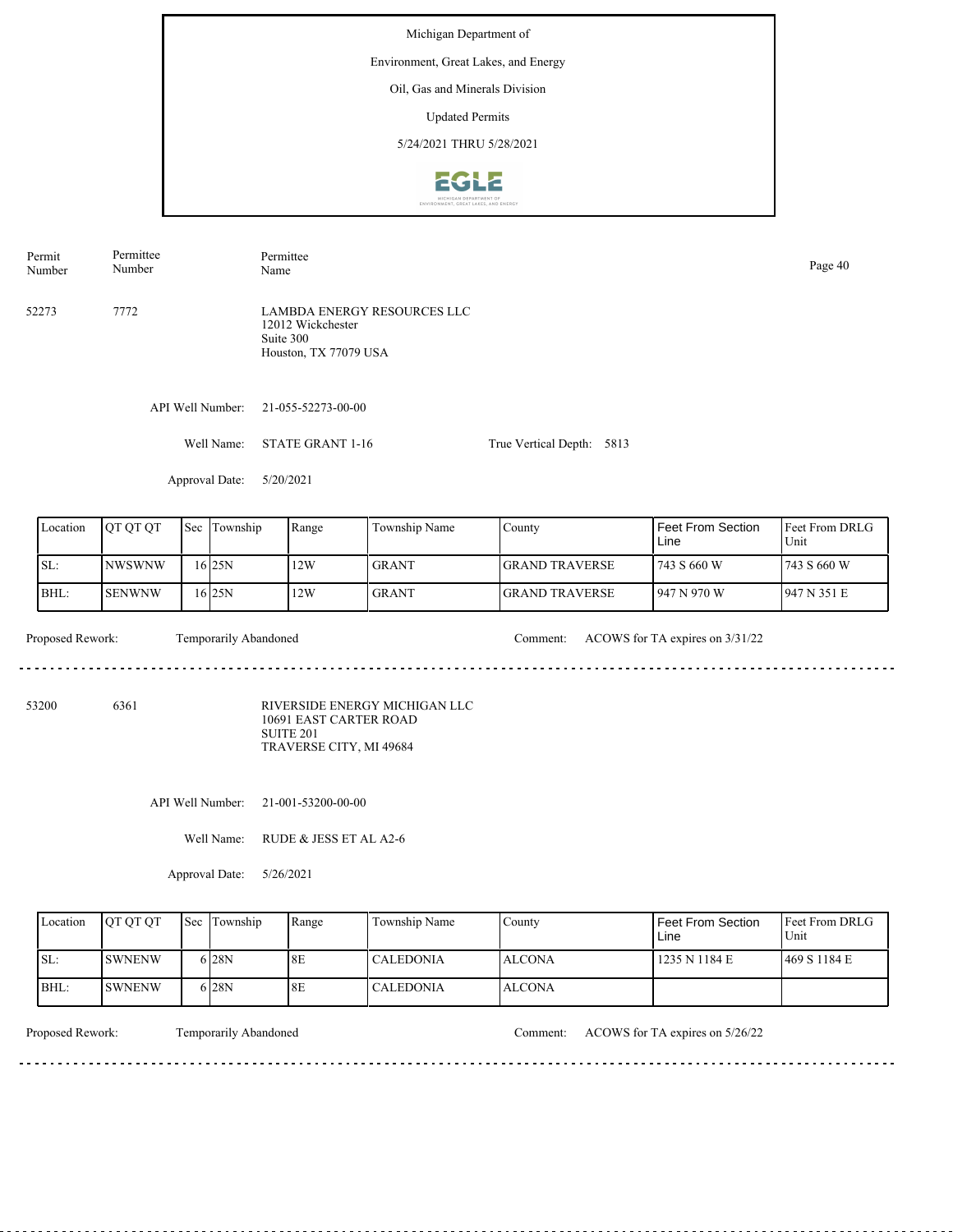Environment, Great Lakes, and Energy

## Oil, Gas and Minerals Division

Updated Permits

5/24/2021 THRU 5/28/2021



53360 7772 LAMBDA ENERGY RESOURCES LLC 12012 Wickchester Suite 300 Houston, TX 77079 USA Permit Number Permittee Number Permittee Page 41<br>Name Page 41

API Well Number: 21-137-53360-00-00

Well Name: STYLES 1-10 HD

Approval Date: 5/21/2021

| Location | <b>OT OT OT</b> | 'Sec | Township          | Range | Township Name | County         | Feet From Section<br>Line | <b>IFeet From DRLG</b><br>Unit |
|----------|-----------------|------|-------------------|-------|---------------|----------------|---------------------------|--------------------------------|
| SL:      | <b>SENWSE</b>   |      | 10 <sub>29N</sub> | 3W    | l OTSEGO LAKE | <b>IOTSEGO</b> | 1906 S 1358 E             | 733 N 1296 W                   |
| BHL:     | <b>SENWSE</b>   |      | 10 29N            | 3W    | l OTSEGO LAKE | <b>IOTSEGO</b> |                           |                                |

Proposed Rework: Temporarily Abandoned Comment: ACOWS for TA expires on 5/21/22

54185 6361

RIVERSIDE ENERGY MICHIGAN LLC 10691 EAST CARTER ROAD SUITE 201 TRAVERSE CITY, MI 49684

د د د د د د د د د د

API Well Number: 21-001-54185-00-00

Well Name: MENDYKA ET AL D3-1

Approval Date: 5/26/2021

| Location | <b>OT OT OT</b> | <b>Sec Township</b> | Range | Township Name | County         | Feet From Section<br>Line | <b>IFeet From DRLG</b><br>Unit |
|----------|-----------------|---------------------|-------|---------------|----------------|---------------------------|--------------------------------|
| ISL:     | <b>SESWSE</b>   | 128N                | 7E    | l CALEDONIA   | <b>LALCONA</b> | 371 S 1812 E              | 371 S 819 W                    |
| BHL:     | <b>ISESWSE</b>  | 128N                | 7E    | l CALEDONIA   | <b>ALCONA</b>  |                           |                                |

<u>. . . . . . . .</u>

Proposed Rework: Temporarily Abandoned Comment: ACOWS for TA expires on 5/26/22

. . . . . . . . . . . . . . . . . . .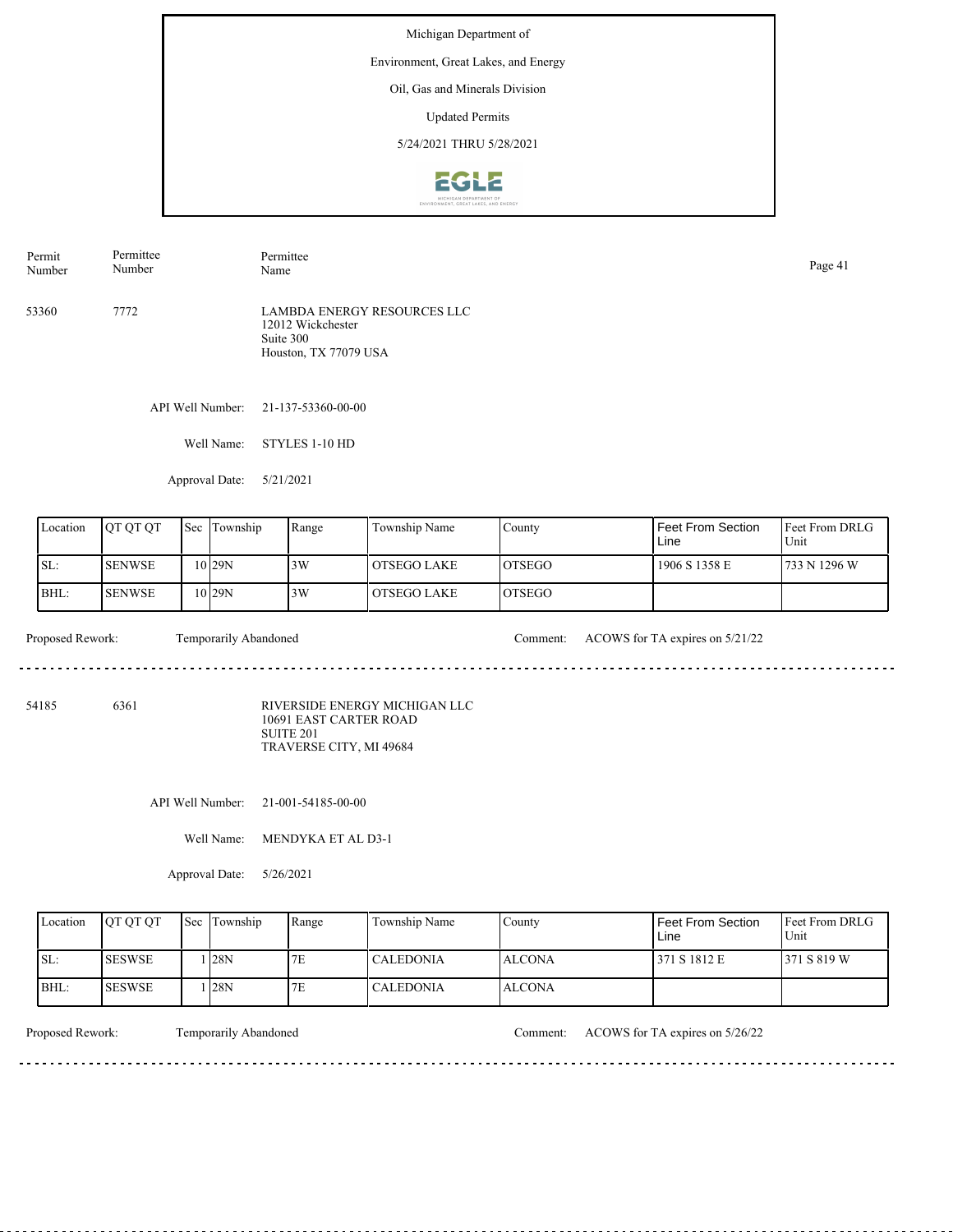Environment, Great Lakes, and Energy

### Oil, Gas and Minerals Division

Updated Permits

5/24/2021 THRU 5/28/2021



Permit Number Permittee Number Permittee Page 42<br>Name Page 42

56059 8139 MUSKEGON OPERATING COMPANY LLC 1425 S MISSION RD

MOUNT PLEASANT, MI 48858

API Well Number: 21-137-56059-00-00

Well Name: LAKE HORICON C3-14

Approval Date: 5/24/2021

| Location | <b>OT OT OT</b> | <b>Sec</b> | Township          | Range | Township Name | County         | <b>Feet From Section</b><br>Line | <b>Feet From DRLG</b><br>Unit |
|----------|-----------------|------------|-------------------|-------|---------------|----------------|----------------------------------|-------------------------------|
| ISL:     | <b>NWNWSE</b>   |            | 14 <sub>29N</sub> | 14W   | <b>HAYES</b>  | <b>LOTSEGO</b> | 2269 S 2173 E                    | 361 N 465 W                   |
| BHL:     | <b>NWNWSE</b>   |            | 14 <sub>29N</sub> | 14W   | <b>HAYES</b>  | <b>IOTSEGO</b> |                                  |                               |

59960 6310

 $- - - - - -$ 

Proposed Rework: Temporarily Abandoned Comment: ACOWS for TA expires on 5/24/22

CORE ENERGY LLC

1011 NOTEWARE DRIVE TRAVERSE CITY, MI 49686

API Well Number: 21-137-59960-00-00

Well Name: STATE CHARLTON ET AL 3-6

True Vertical Depth: 6040

Approval Date: 5/24/2021

| Location | <b>OT OT OT</b> | <b>Sec Township</b> | Range | Township Name   | County  | Feet From Section<br>Line | <b>IFeet From DRLG</b><br>Unit |
|----------|-----------------|---------------------|-------|-----------------|---------|---------------------------|--------------------------------|
| ISL:     | <b>SESWSE</b>   | 5 30N               | 1W    | <b>CHARLTON</b> | IOTSEGO | 291 S 1509 E              |                                |
| BHL:     | <b>ISWSESE</b>  | 5 30N               | 1W    | <b>CHARLTON</b> | IOTSEGO | 115 S 974 E               | 1190 N 974 E                   |

<u>. . . . . . . .</u>

Temporarily Abandoned

Proposed Rework: Temporarily Abandoned Comment: ACOWS for TA expires on 5/24/22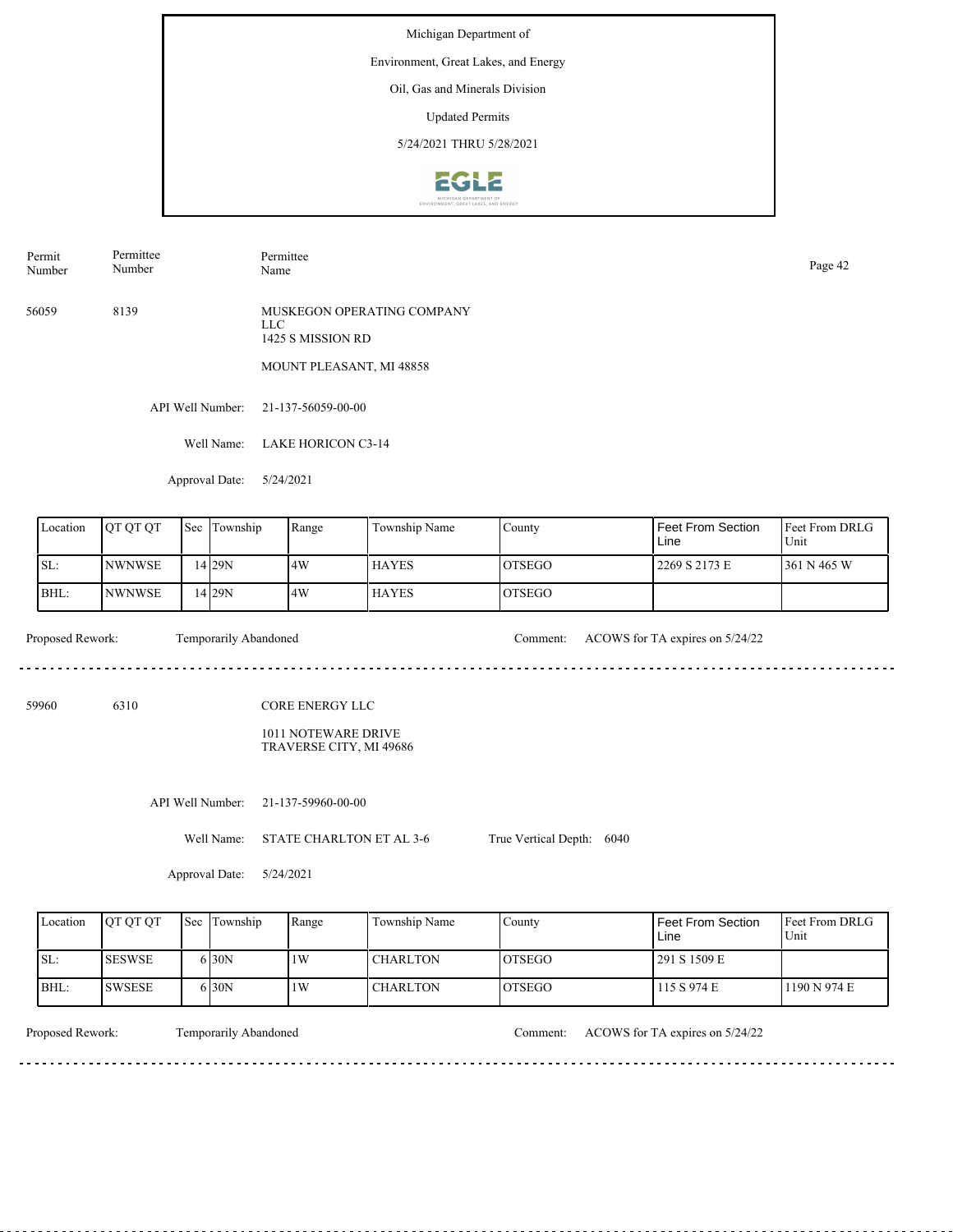Environment, Great Lakes, and Energy

# Oil, Gas and Minerals Division

Updated Permits

5/24/2021 THRU 5/28/2021



| Permit<br>Number | Permittee<br>Number                     |     |                  | Permittee<br>Name                                                                                      |                         |                      |      |                                      | Page 43                  |
|------------------|-----------------------------------------|-----|------------------|--------------------------------------------------------------------------------------------------------|-------------------------|----------------------|------|--------------------------------------|--------------------------|
|                  | <b>RECORD OF CHANGE OF WELL STATUS:</b> |     |                  |                                                                                                        |                         |                      |      |                                      |                          |
| 61484            | 6498                                    |     |                  | <b>WOLVERINE GAS AND OIL</b><br>ONE RIVERFRONT PLAZA<br>55 CAMPAU, NW<br><b>GRAND RAPIDS, MI 49503</b> | COMPANY OF MICHIGAN LLC |                      |      |                                      |                          |
|                  |                                         |     | API Well Number: | 21-077-62027-00-00                                                                                     |                         |                      |      |                                      |                          |
|                  |                                         |     | Well Name:       | <b>OROSZ 17-1</b>                                                                                      |                         | True Vertical Depth: | 3633 |                                      |                          |
|                  |                                         |     | Change Date:     | 5/11/2021                                                                                              |                         |                      |      |                                      |                          |
| Location         | OT QT QT                                | Sec | Township         | Range                                                                                                  | Township Name           | County               |      | <b>Feet From Section</b><br>$line -$ | Feet From D<br>$TL = 14$ |

| Location | <b>IOT OT OT</b> | Sec Township | Range | Township Name | County     | l Feet From Section.<br>Line | <b>IFeet From DRLG</b><br>Unit |
|----------|------------------|--------------|-------|---------------|------------|------------------------------|--------------------------------|
| SL:      | <b>INESWNW</b>   | 17 3 S       | 19W   | <b>CLIMAX</b> | IKALAMAZOO | 1686 N 1166 W                | 1686 N 1166 W                  |
| BHL:     | <b>INESWNW</b>   | 17 3 S       | 19W   | <b>CLIMAX</b> | IKALAMAZOO | 1813 N 1253 W                | 836 S 1253 W                   |

Reworked for Miscellaneous

Proposed Rework: Reworked for Miscellaneous Comment: Record of well completion activities and being put online.

 $\sim$   $\sim$  $-$   $- - - - - -$